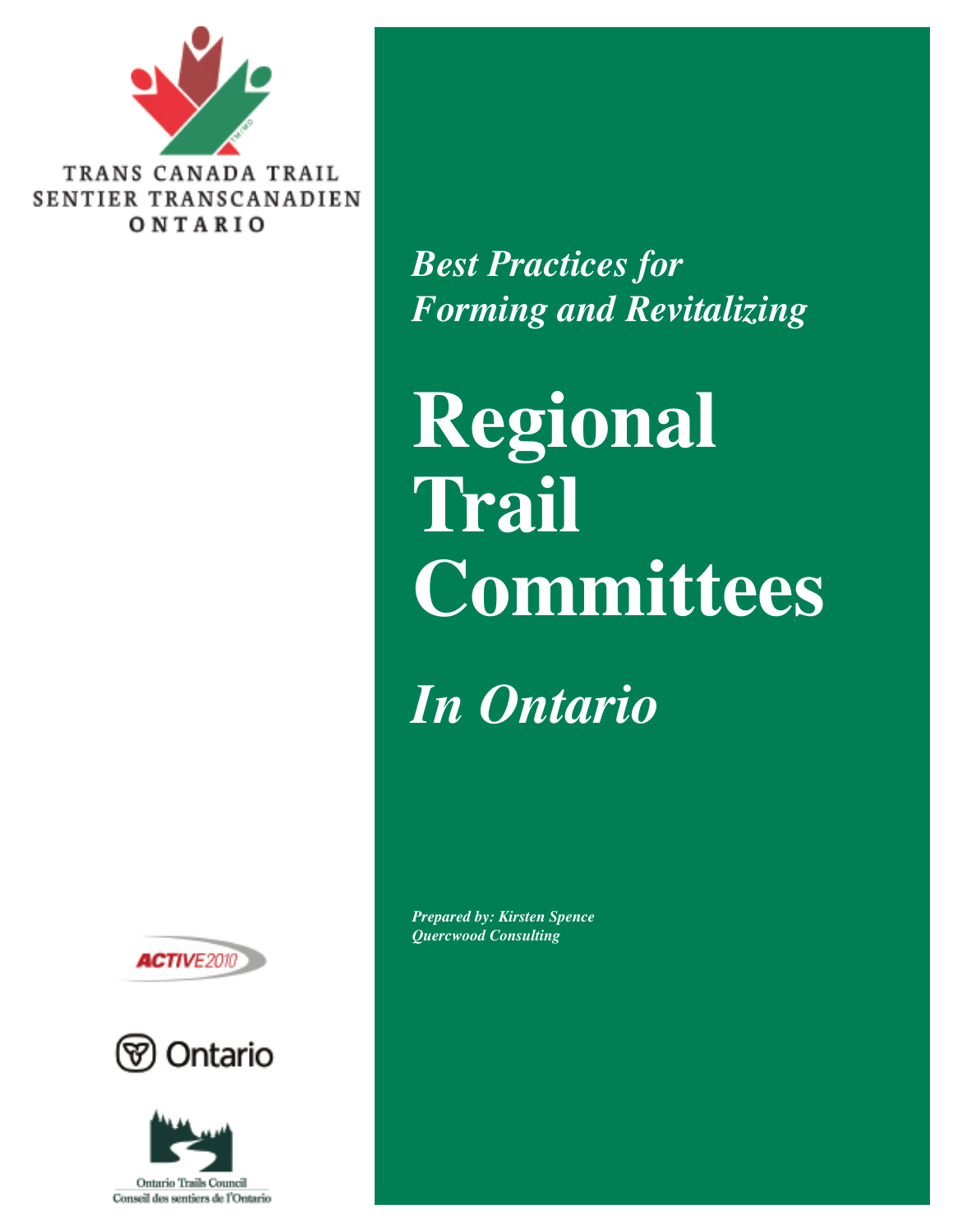#### **TABLE OF CONTENTS**

| 1.0 |                | <b>INTRODUCTION</b>                                                         | 1                       |
|-----|----------------|-----------------------------------------------------------------------------|-------------------------|
|     | 1.1            | Purpose and Objectives                                                      | $\mathbf{1}$            |
|     | 1.2            | Alignment with the Trails Strategy                                          | $\mathbf{1}$            |
| 2.0 |                | <b>BACKGROUND</b>                                                           | $\overline{2}$          |
|     | 2.1            | Trans Canada Trail                                                          | $\frac{2}{3}$           |
|     | 2.2            | <b>Ontario Picture</b>                                                      |                         |
|     |                | Trail Development Continuum                                                 | $\overline{\mathbf{4}}$ |
| 3.0 | <b>MODELS</b>  |                                                                             | $\overline{5}$          |
|     | 3.1            | Role of the Regional Trail Committees                                       | $5-6$                   |
|     | 3.2            | Regional Trail Committee Composition                                        | 6                       |
|     | 3.3            | Regional Trail Committee Model Reference Guide                              | $\overline{7}$          |
|     | 3.4            | Strengths, Weaknesses, Opportunities, Threats Analysis of Management Models | 8                       |
|     | 3.5            | Other Information to Consider                                               | 9                       |
|     | 3.6            | <b>Case Studies</b>                                                         | 10                      |
| 4.0 |                | REGIONAL TRAIL COMMITTEE DEVELOPMENT IN MUSKOKA                             | $11 - 15$               |
| 5.0 |                | <b>RESOURCES</b>                                                            | <b>16</b>               |
|     | 5.1            | Best Practises Template for Regional Trail Committees                       | 16                      |
|     | 5.2            | <b>Organizational Success Tips</b>                                          | $17 - 18$               |
|     | 5.3            | Policies and Resources                                                      | 19                      |
|     |                | 5.3.1 Media Tool Kit                                                        | 19                      |
|     |                | <b>5.3.2</b> Resources of the Organization                                  | $20 - 21$               |
|     |                | <b>5.3.3</b> Resources of the Board of Directors and Staff                  | $21 - 24$               |
|     | 5.4            | Funding                                                                     | $24 - 27$               |
|     | 5.5            | <b>Board Development</b>                                                    | 27                      |
|     | 5.6            | Insurance                                                                   | 27                      |
|     | 5.7            | Trail Group Health Checklist                                                | 27                      |
| 6.0 |                | <b>CONCLUSIONS</b>                                                          | 27                      |
| 7.0 |                | <b>APPENDICES</b>                                                           | 28                      |
|     | 7.1            | <b>Case Studies</b>                                                         | 28                      |
|     | 7.1.1          | <b>Oxford Trails Council</b>                                                | 28-30                   |
|     | 7.1.2          | <b>Chatham-Kent Trails Council</b>                                          | 30-33                   |
|     | 7.1.3          | Huronia Trails and Greenways                                                | $33 - 35$               |
|     | 7.1.4          | <b>Thunder Bay Recreational Trails</b>                                      | $35 - 36$               |
|     | 7.1.5          | Park-To-Park Trail Association                                              | 37-39<br>39-41          |
|     | 7.1.6<br>7.1.7 | Discovery Routes Trail Association<br>Eastern Ontario Trail's Alliance      | 41-42                   |
|     | 7.1.8          | <b>Grand River Conservation Authority</b>                                   | 42-44                   |
|     | 7.1.9          | <b>Rainbow Routes Association</b>                                           | 45-46                   |
|     | 7.2            | Muskoka Trail Council's Terms of Reference                                  | 46-48                   |
|     | 7.3            | <b>Trail Group Health Checklist</b>                                         | 48-50                   |
|     | 7.4            | <b>Business Plan</b>                                                        | 51                      |
| 8.0 |                | <b>BIBLIOGRAPHY</b>                                                         | 52-54                   |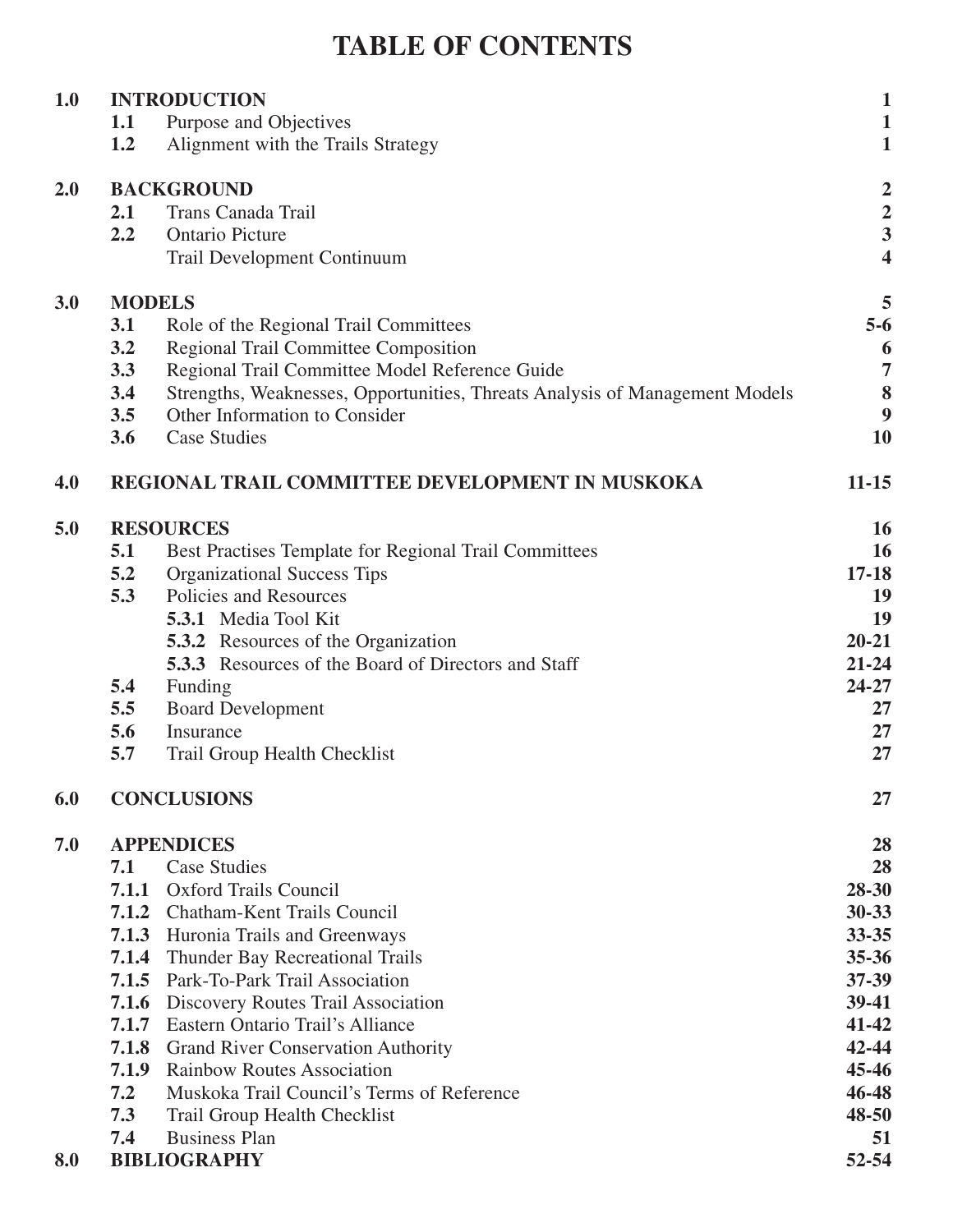#### **1.0 INTRODUCTION**

#### **1.1 Purpose and Objectives**

This report provides a "Best Practises" model for trail groups to become viable operating Regional Trail Committees in the province, regardless of their organizational structure. The development of Regional Trail Committees in Ontario is regarded as the most likely mechanism to aid in the construction of recreational trails and the Trans Canada Trail for its target completion date of 2010. With the possibility of the Olympic Torch travelling across Canada on the Trans Canada Trail for Vancouver 2010 provides the impetus and focus for completing the trail.

#### **1.2 Alignment with the Ontario Trails Strategy**

The Ontario Ministry of Health Promotion has become the lead ministry for trails. With the launch of the Ontario Trails Strategy, funding has been provided to various trail groups and organizations to develop many key pieces of the Trails Strategy. This strategy supports the best practices for Regional Trail Committees and includes other projects such as the Trillium Trail Network, mapping, and the creation of a trail's data base.

The Ontario Trails Strategy has a number of goals and strategies to help create a sustainable system of trails in the Province. The goal to "adopt and implement new coordinating mechanisms to improve trail stakeholders' ability to work together" is the one target this report addresses. Groups need support to "develop "a framework for collaboration among trail coordinating bodies at the regional and local levels" and Regional Trail Committees will best address this need. (Ontario Trails Strategy, 2005).

The recent investment by Ministry of Health Promotion towards Go For Green's Active Transportation Workshops throughout Ontario has moved the concept of Active Transportation to the forefront of people's minds and political agendas. This shift in awareness has already filtered down to local streetscape planning and trail development as awareness within the Ontario Government about Active Transportation increases. Active Transportation encourages Canadians to choose active modes of transportation like walking and cycling that contribute to a cleaner environment, improved personal health, and places higher priority on non-motorized methods of transportation.

Trans Canada Trail Ontario will be working with other groups like the Ontario Trails Council, Ministry of Natural Resources and Ontario Federation of Snowmobile Clubs to ensure that all projects under Ministry of Health Promotion funding are integrated to provide a complete strategy that will be successful.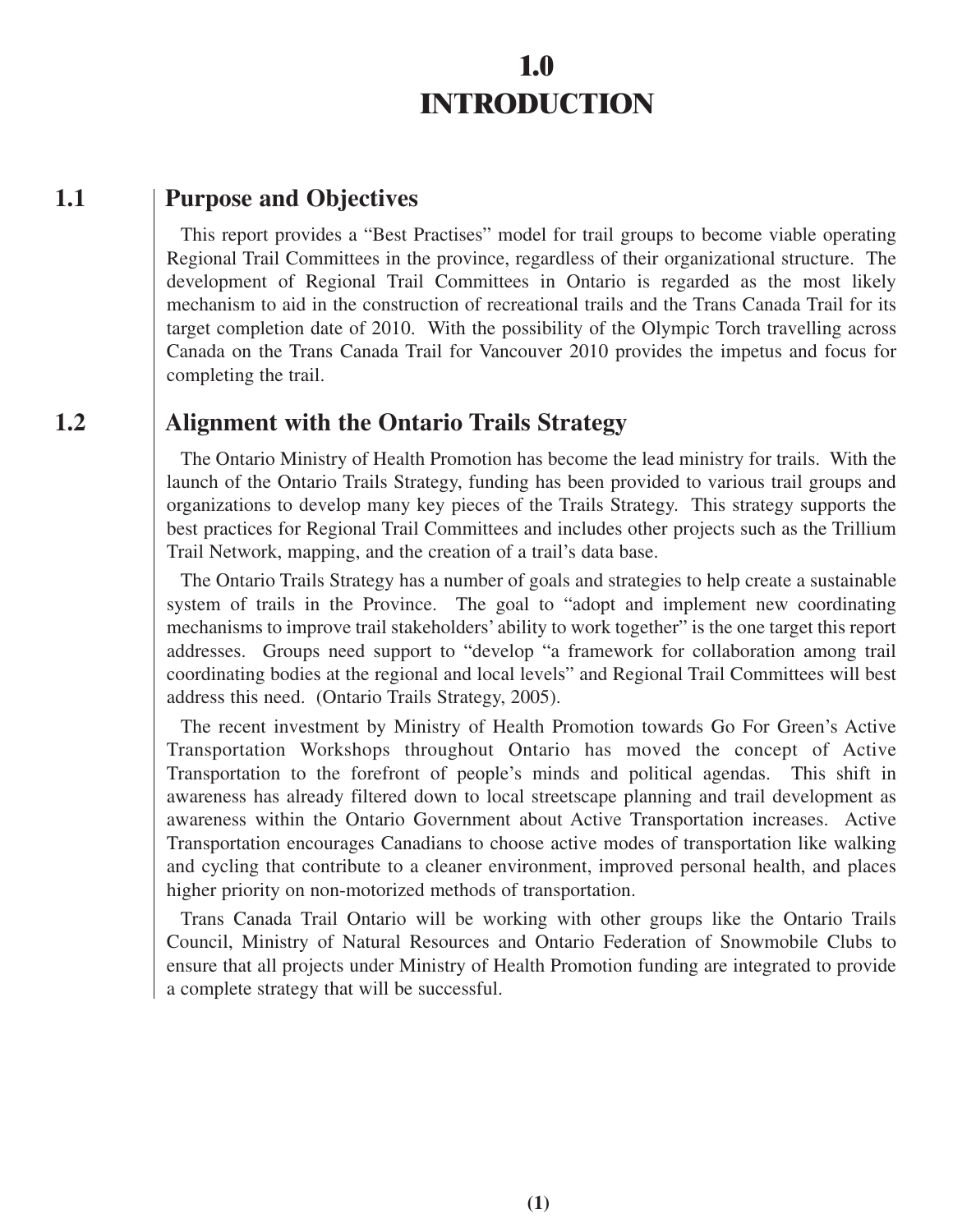#### **2.0 BACKGROUND**

#### **2.1 Trans Canada Trail**

The concept of the Trans Canada Trail was conceived by the Canada 125 Corporation in 1992 as a legacy project. This organization was set up to celebrate Canada's 125th year in Confederation. The now defunct Canada 125 Corporation provided seed funding (\$580,000) to help establish the Trans Canada Trail Foundation in December of 1992. The Trans Canada Trail logo is, in fact, a modified version of the Canada 125 logo. Prior to its public launch in June of 1994, the Foundation spent one year establishing itself with grass-root trail and userrelated organizations throughout Canada; their support was and continues to be the underpinning of the entire movement (Trans Canada Trail Foundation, 2006). The construction of the Trans Canada Trail is completed through local groups who plan, design, build and maintain the trail within their own communities.

Trail development hit a plateau after Relay 2000 since many Canadians believe the trail was completed for that event. With the possibility of having the Olympic Torch run across this country on the Trans Canada Trail, there is a resurgence in trail development. Currently 55% of the Trans Canada Trail is open for business and the push to complete the remaining 45% is underway. Presently, 80% of Canadians live within 40 kilometres of the Trans Canada Trail. The investment to complete the trail in Ontario alone would be money well spent as the economic spin-offs of the completed trail illustrate that the cost to complete the trail could be recouped in four years of expenditures. Many Ontarians can attribute their jobs to the Trans Canada Trail in Ontario from recurrent expenditures (Price, Waterhouse Coopers, 2004).

The Trans Canada Trail Foundation does not own or build any trail. With the majority of trail development occurring at grass roots levels by local trail groups, the Ontario sections are owned by local and regional municipalities, Conservation Authorities, Ontario Parks, Ontario Reality Corporation and Ministry of Natural Resources through administering Crown Land (Andrews, 2006). The groups that own or operate trail are supported provincially and nationally through Trans Canada Trail Foundation. The support through Trans Canada Trail Foundation provincially has a different structure in each province but the support in Ontario comes through Trans Canada Trail Ontario.

The Trans Canada Trail is "the most ambitious volunteer-based trail building endeavour in Canadian history. It will wind its way through every province and territory, spanning 18,000 kilometres and linking over 800 communities. When completed in 2010, it will be the longest recreational trail in the world" (Trans Canada Trail, 2006).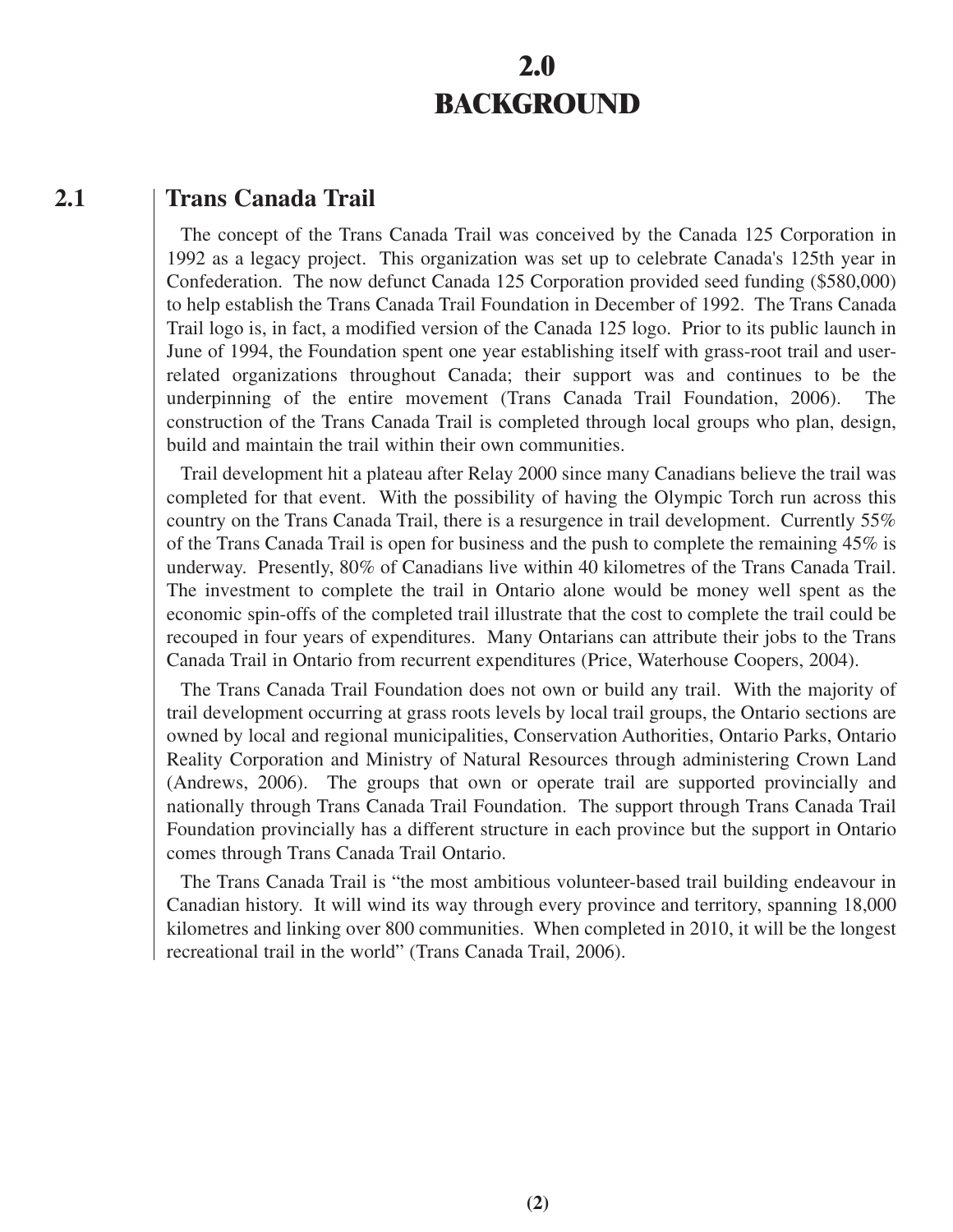#### **2.2 The Ontario Picture**

Ontario is a unique situation since it has the largest section of the Trans Canada Trail in the country with the most challenging topography. In addition, it has vast unpopulated areas in the north which can't sustain viable trail development organizations. These challenges are not unknown to the Foundation in Montreal. To help local groups succeed in developing Trans Canada Trail in Ontario, Trans Canada Trail Ontario was formed. Trans Canada Trail Ontario is a separate provincial entity with its own board of directors. Support to Trans Canada Trail Ontario from Trans Canada Trail Foundation varies depending on its immediate needs. That support has included the salaries of staff as well as travel and office. Trans Canada Trail Ontario has one full-time staff position, the General Manager and has the ability to hire consultants on specific projects. The General Manager provides support to emerging and existing trail organizations to identify, register, develop and maintain the Trans Canada Trail in Ontario. A large part of this position is troubleshooting for the smaller groups around issues such as organizational concerns, insurance, facilitating funding applications for development, and lobbying provincially and nationally on issues such as risk management and policy issues.

Trail groups vary throughout the province, from organized to unorganized, large to small. This mixture has created a challenge for connecting and completing the Trans Canada Trail in Ontario. The gap between the provincial organization of Trans Canada Trail Ontario and the local trail groups created a need for a regional body to represent local issues to the provincial body. This would create a network in which information, funding, marketing and support could be better delivered between Trans Canada Trail Ontario and the local groups; thus, the concept of the Regional Trail Committee was developed. Although this concept would greatly advance the completion of the Trans Canada Trail in Ontario, other trail organizations like the Ontario Trails Council would also benefit with the creation of Regional Trail Committees for the development of the Trillium Trail Network.

The lack of a "system-based approach" has been identified as one of the major barriers for building trails in Canada. The Trail Development Continuum was created by Trans Canada Trail Foundation to provide some guidance for trail organizations to work through a step-bystep process for trail development. This "Trail Continuum" is a great tool as it sets out the broad base steps required for successful trail development regardless of location. Some have called for a "standardized systems approach" in Canada which hasn't occurred yet for a variety of reasons. This standardized approach would work on a per-province basis where policy development would create broader approaches for the system so standards and good management criteria are applied (Irvine & Associates, 1999). The role of the Regional Trail Committee will aid the relationships between local and provincial trail organizations as well as create a provincially standardized approach.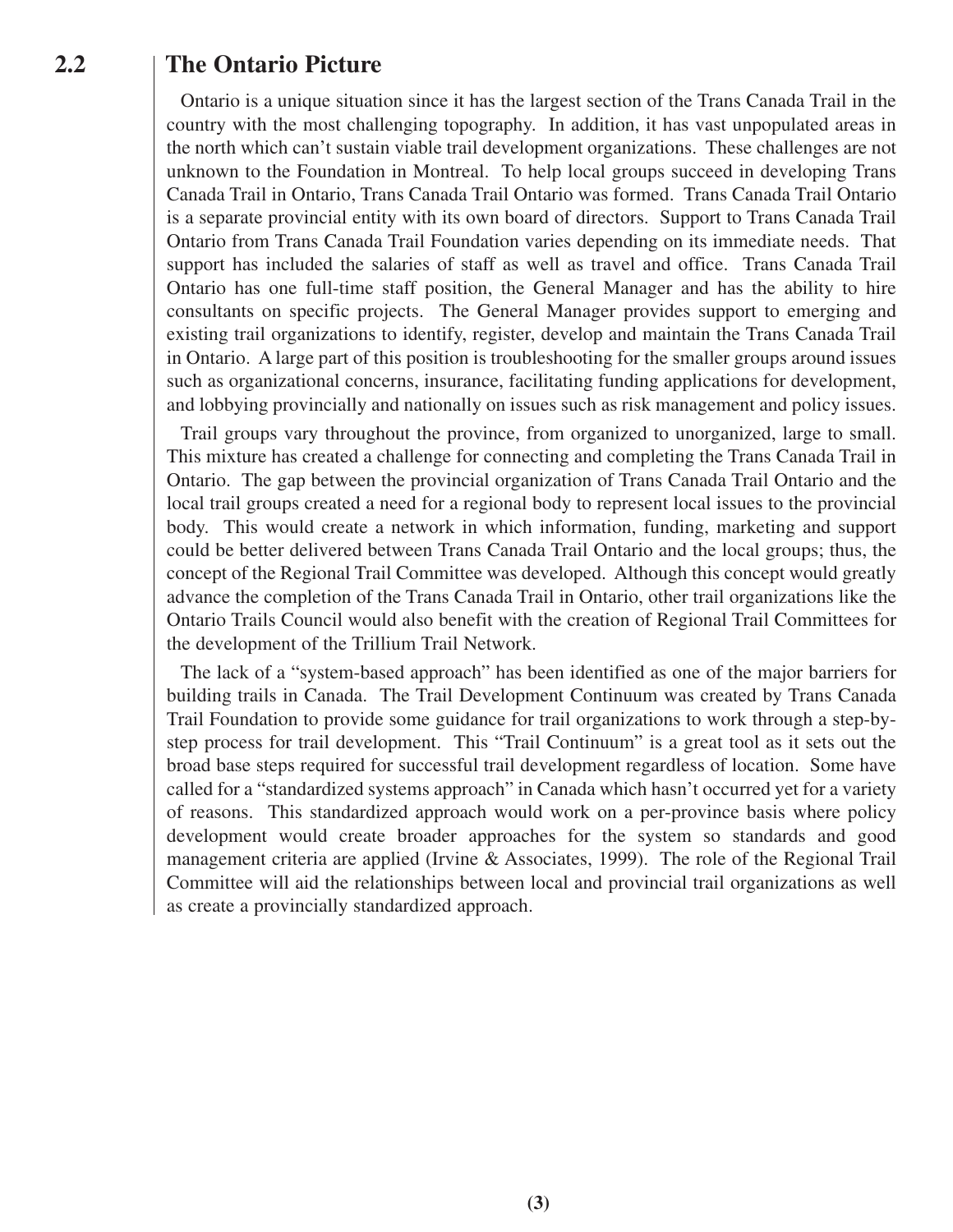#### **Trail Development Continuum**



(Trans Canada Trail Foundation, 2006)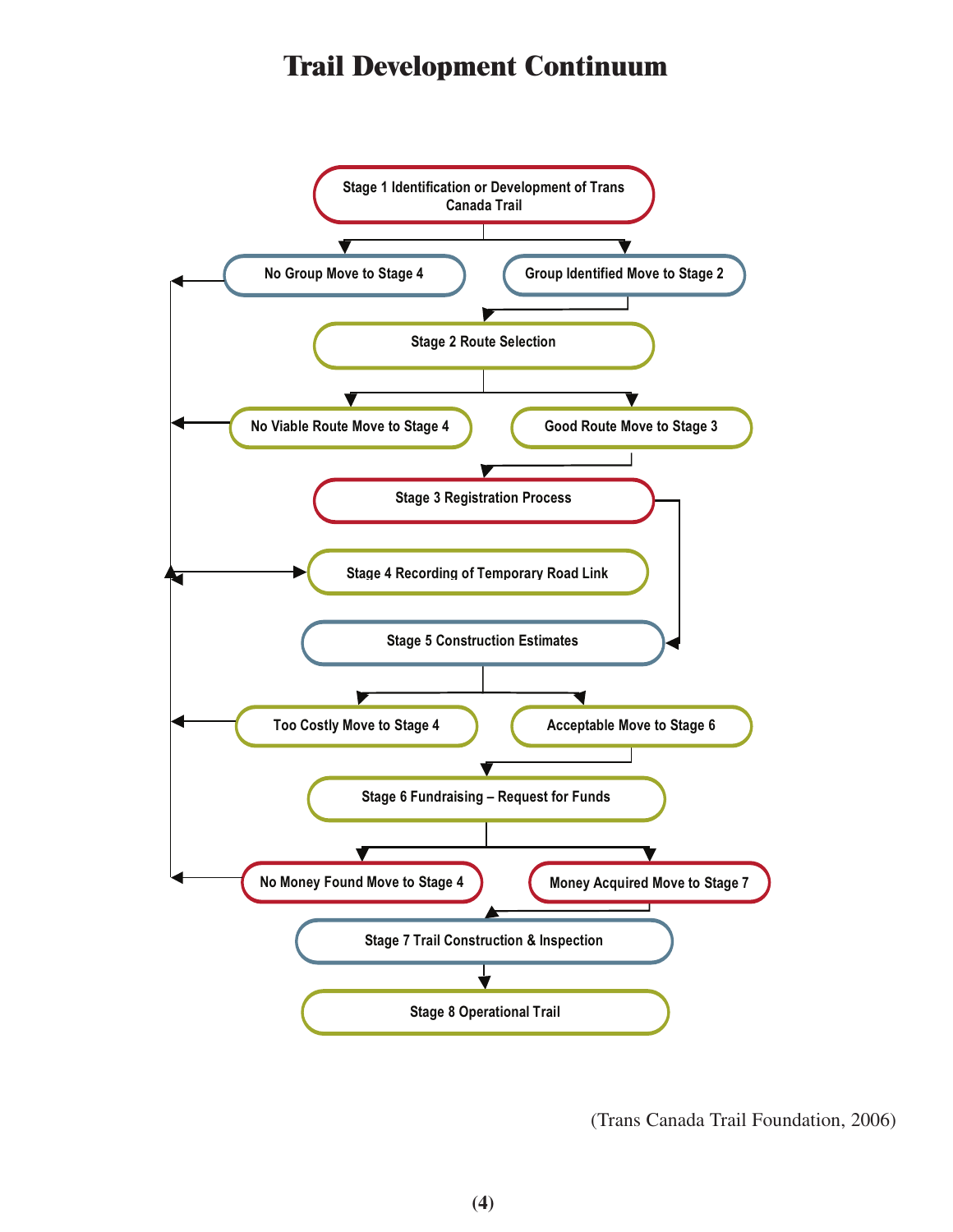#### **3.1 Role of the Regional Trail Committee**

The role of the Regional Trail Committee will vary from region to region but will act as the "intermediate" group between local and provincial level trail groups. This intermediate level aids in provincial coordination of trail systems like the Trans Canada Trail and the Trillium Trail Network. This occurs as Regional Trail Committees act as the support network for the development, management and promotion of these provincial trail structures at the local level. As most trail development occurs at the grass roots level, support at the local level translates into support at the provincial level.

#### **The Regional Trail Committees Purposes are:**

- To be representative of trail interests over a set geographic area
- To manage a diverse set of issues in line with community interests at the regional level
- Communicate successes and issues to the public, partners, local government and funders
- Network with other Regional Trail Committees and equivalents,
- Identify and assist in resolution and advocacy of operational trail issues locally, regionally, • provincially and nationally.

(Andrews, 2006, Connor & Andrews, 2004)

Regional Trail Committees play a role in trail development in other countries. The State of Victoria in Australia has a strong Rail Trail movement which is being led by the State Government. This program recognizes the vital role of community involvement in the planning, design and development aspects of trail advancement. In literature promoted by the State of Victoria, they cite that "Local Committees of Management, or similar bodes incorporated especially for the purpose, will be established to develop and manage each Rail Trail. The Committee of Management will take into account: the needs of adjoining landowners, conservation values, the interests of local councils and community groups and trail users" (Rail Trails Victoria, 1994).

#### **3.2 Regional Trail Committee Composition**

The composition of the Regional Trail Committee in your area will be different than your neighbouring group as you accommodate diverse interests across a specific geographic area. The major advantage of a Regional Trail Committee is local groups through an effective Regional Trail Committee can organize a certain way to ensure all voices are represented (Connor & Andrews, 2004). Regional Trail Committee composition is not formulated overnight, but is an evolutionary process. Issues faced today by the group will change overtime. Ensure that your mandate reflects this and is adaptable without having to rewrite when new issues arise. The following chart shows the ideal structure of a Regional Trail Committee (North Bay region). This representation is generic enough to be an example for your Regional Trail Committee format.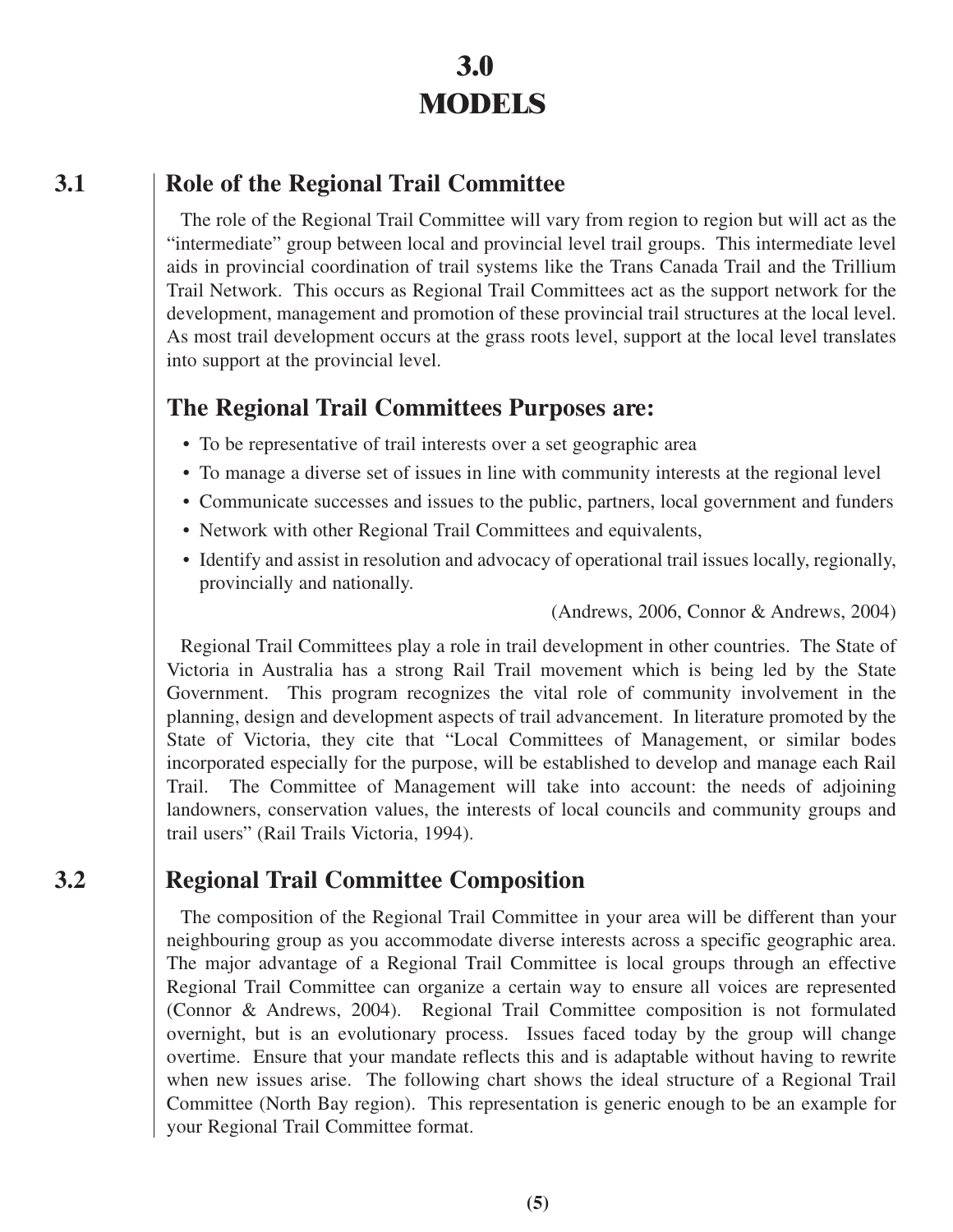#### **Regional Trail Committee Composition – For Consideration**



(Connor & Andrews, 2004

There is much debate in the Trails Community on the merits of the Recreation vs. Tourism models. This shouldn't be an "either or" situation. A blend of these two models would strike a balance for serving the local residents and attracting visitors. Trails to the local community are more recreational based while trails to visitors are more tourism based. Tourism models tend to be more commercially driven and can attract "visitors" and still serve the needs of the local people. Tourism models are a way to fund the maintenance and coordination of trails while recreation models need to be subsidized by either local or provincial governments. Some trail organizations in the States have a local resident fee to use the trail which is at a much lower price from the visitor's fee. This instils the notion that trails are not free, are a privilege not a right, and a valuable resource of the community. With the emerging Trillium Trail Business Plan through the Ontario Trails Council, hopefully some of these issues can be address as well as provide sustainability to the Trails Community.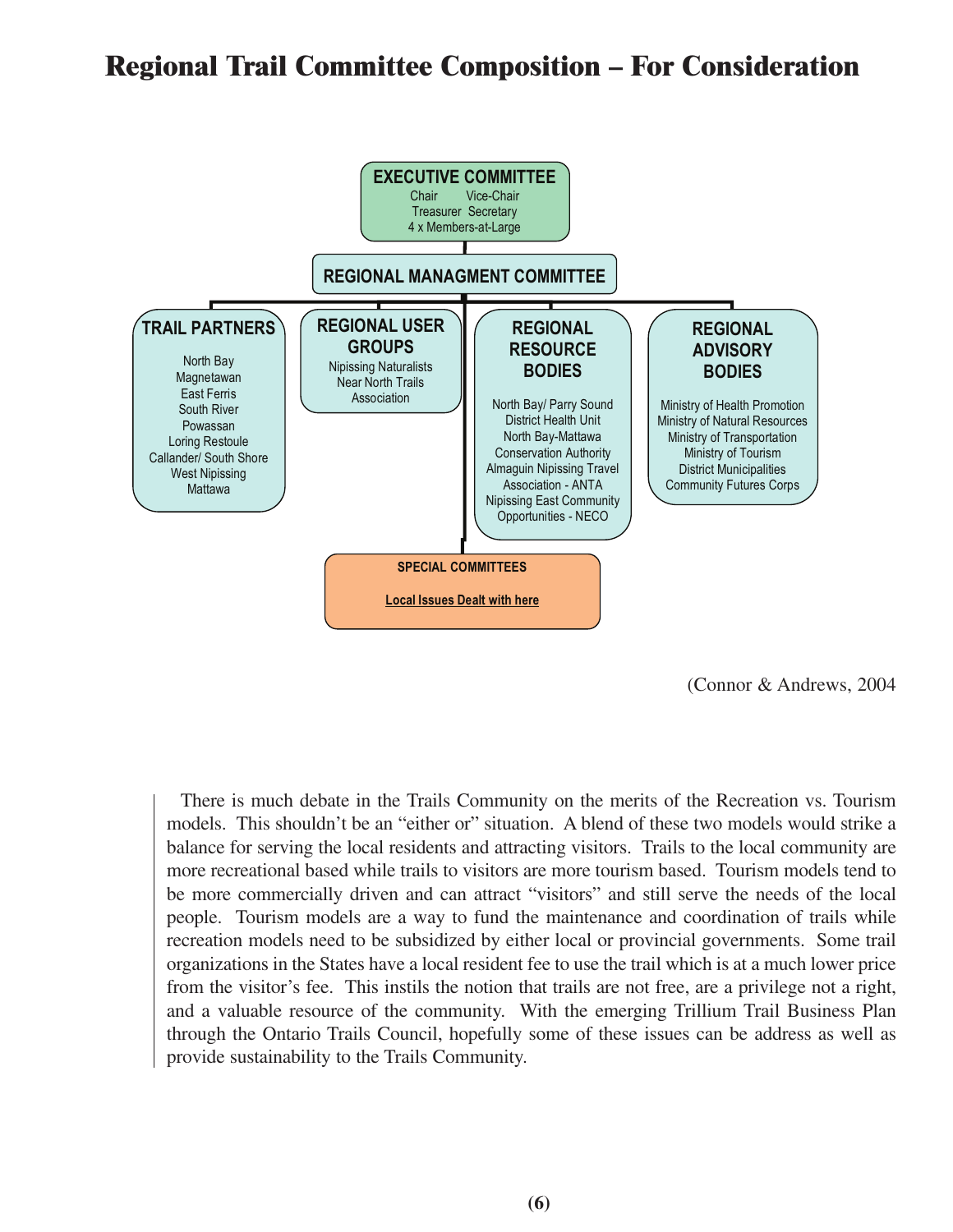Regional Trail Committee Model Reference Guide **3.3 Regional Trail Committee Model Reference Guide**

| Life Cycle    | Study#<br>Case | Group                                 | <b>Model</b>                              | Staff                 | <b>Builds</b><br>Trail | Manages<br>Trail | Maintains<br>Trail | Incorporated          | Contact                                              |
|---------------|----------------|---------------------------------------|-------------------------------------------|-----------------------|------------------------|------------------|--------------------|-----------------------|------------------------------------------------------|
| New           | 7.21           | Oxford Trails Council                 | Volunteer                                 |                       |                        | ×                | ×                  |                       | lboratto@county.oxford.on.ca<br>Lorna Boratto, Chair |
| New           | 7.2.2          | Chatham-Kent Trails<br>Council        | Volunteer                                 |                       |                        | ×                | ×                  |                       | RGRAY@ridgetownc.uoguelph.ca<br>Rick Gray, Chair     |
| Intermediate  | 7.23           | Huronia Trails &<br>Greenways         | Charitable, Volunteer                     | $\times$              |                        | ×                |                    | ×                     | www.simcoetrails.neg                                 |
| Intermediate  | 7.2.4          | Thunder Bay Trails                    | Charitable, Volunteer                     |                       |                        | ×                | ×                  | ×                     | www.tbaytrails.net                                   |
| Intermediate  | 7.2.5          | Park-To-Park Trail<br>Association     | Not-For-Profit                            | $\boldsymbol{\times}$ | $\boldsymbol{\times}$  | ×                | ×                  | ×                     | www.parktoparktrail.com                              |
| Intermediate  | 7.2.6          | Discovery Routes Trail<br>Association | Not-For-Profit                            |                       | ×                      | ×                | ×                  | ×                     | www.discoveryroutes.ca                               |
| <b>Mature</b> | 7.2.7          | Eastern Ontario Trails<br>Alliance    | Not-For-Profit                            | $\times$              | ×                      | ×                | ×                  | ×                     | www.thetrail.ca                                      |
| Mature        | 7.2.8          | Grand River Conservation<br>Authority | Conservation Authority,<br>Not-For-Profit | $\boldsymbol{\times}$ | ×                      | ×                | ×                  | ×                     | www.grandriver.ca                                    |
| Mature        | 7.2.9          | Rainbow Routes<br>Association         | Committee of Council                      | $\boldsymbol{\times}$ | ×                      | ×                |                    | $\boldsymbol{\times}$ | www.rainbowroutes.com                                |

3.3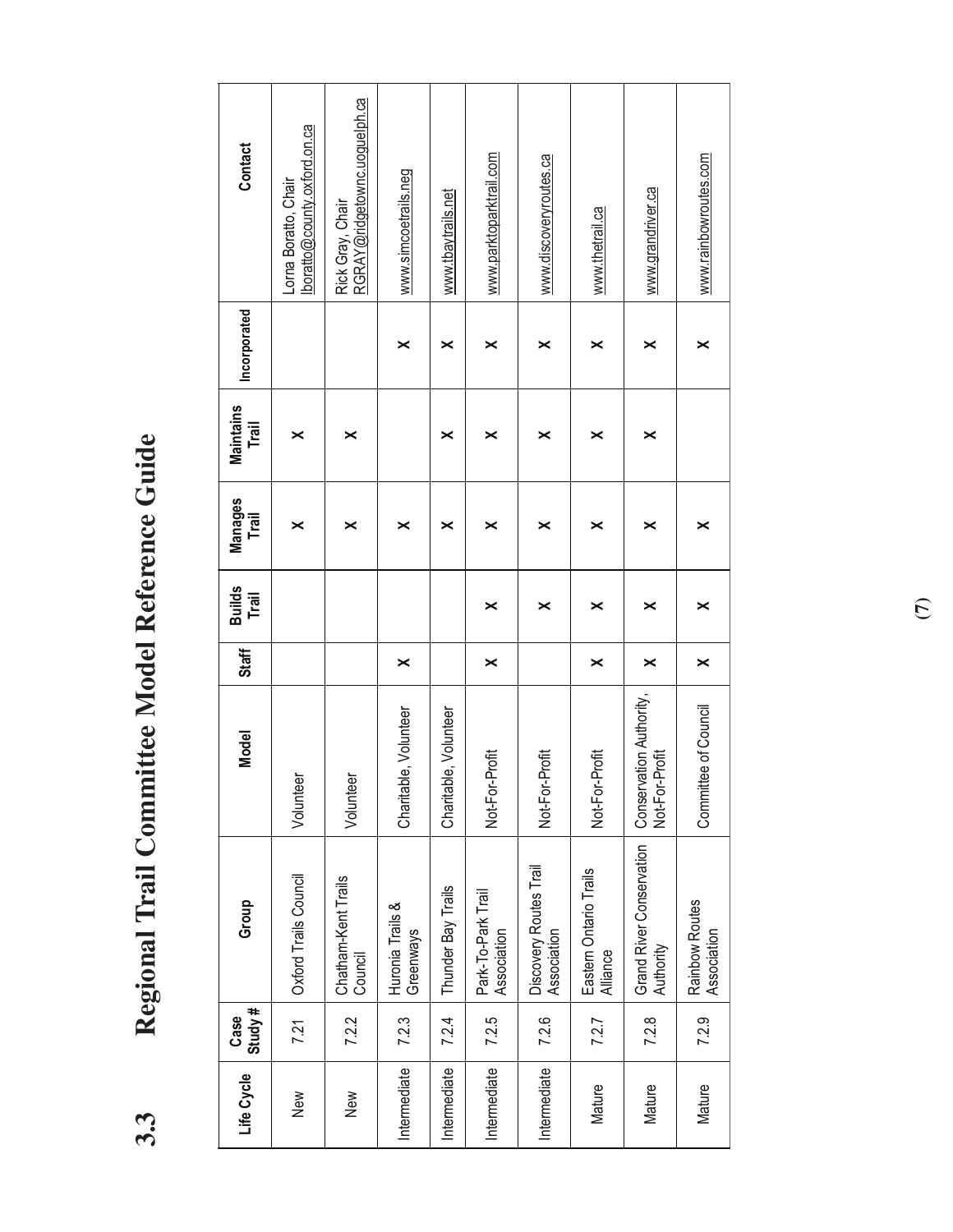## Strengths, Weaknesses, Opportunities, Threats Analysis of **3.4 Strengths, Weaknesses, Opportunities, Threats Analysis of Different Management Models W** $3.4$

| <b>Model</b>   | <b>Strengths</b>                               | Weaknesses                                   | <b>Opportunities</b>                       | <b>Threats</b>                              |
|----------------|------------------------------------------------|----------------------------------------------|--------------------------------------------|---------------------------------------------|
|                | Strong volunteerism can move the               | - Often under resourced (funding)            | - Not tied to a political agenda, more     | - Unstable organizational structure, can    |
| Volunteer      | platform forward                               | - Burn out of volunteers or lack of          | community oriented                         | change with volunteer membership &          |
| Organization   | Represents the desire of the community         | volunteerism                                 | Often can get meeting space, event         | involvement                                 |
|                |                                                | - Tend to lack professional staff            | booths etc free due to volunteer banner    |                                             |
|                | Stand alone group serving the community        | - Need start up costs                        | Can court corporate funders                | See Weaknesses                              |
|                | Strong volunteerism can move the               | - Dependent on donations/grants              | Can be more focused on trail               |                                             |
| Not-For-Profit | platform forward                               | - Often under resourced (funding)            | development/operations than other types of |                                             |
|                | - Can attract funding & donations              | - Funding dictates short/long term goals     | organizations                              |                                             |
|                | Special tax status & tax rebates               | - Volunteer burn-out or lack of volunteerism | Can offer professional services to other   |                                             |
|                |                                                |                                              | groups & municipalities                    |                                             |
|                | Stand alone group serving the community        | - Dependent on donations/grants              | Can court corporate funders                | See Weaknesses                              |
|                | Strong volunteerism can move the               | - Often under resourced (funding)            | Can be more focused on trail               |                                             |
| Charitable     | platform forward                               | - Other community projects may take          | development/management than other types    |                                             |
|                | - Can attract funding that other groups        | precedent                                    | of organizations                           |                                             |
| Organization   | aren't eligible for                            | - Need start up costs                        | Can offer professional services to other   |                                             |
|                | - Can attract donations & issue tax receipts   | - Funding dictates short/long term goals     | groups & municipalities                    |                                             |
|                | Special tax status & tax rebates               | - Volunteer burn-out or lack of volunteerism |                                            |                                             |
|                | - Offers services outside of the municipal     | - Reliant on user fees, donations,           | - Can act as an Regional Trail Committee   | - Trails aren't often the core business but |
| Non-Government | structure                                      | government funding which may change          | if the area is large enough & there are    | an additional service offered that may be   |
|                | - More focused mandate                         | anytime                                      | enough groups to participate               | subject to policy changes                   |
| Organization   |                                                | - Pays taxes on services & infrastructure to | Can offer professional trail services to   |                                             |
|                |                                                | municipality                                 | other groups & municipalities              |                                             |
|                | - Municipal resource support (staff,           | - Subject to council agendas                 | Good way to form & launch once plans       | Council may not see trail                   |
|                | engineers, legal etc)                          | - Strength depends on political will, may    | are in place                               | development/management a priority           |
|                | - Municipal budget                             | change with councils                         | - Change of Council                        | Change in Council every 4 years             |
| Committee of   | - Municipality can compensate committee        | in council every 4 years<br>- Change         | Resource access (tax bill inserts, cheaper |                                             |
| Council        | members                                        | - Volunteers bum-out                         | advertising through account, more public   |                                             |
|                | - Access to funding others aren't eligible for | volunteerism<br>- Lack of                    | awareness by being part of municipality)   |                                             |
|                | - Municipality can issue tax receipts          |                                              |                                            |                                             |
|                | - Under municipal insurance                    |                                              |                                            |                                             |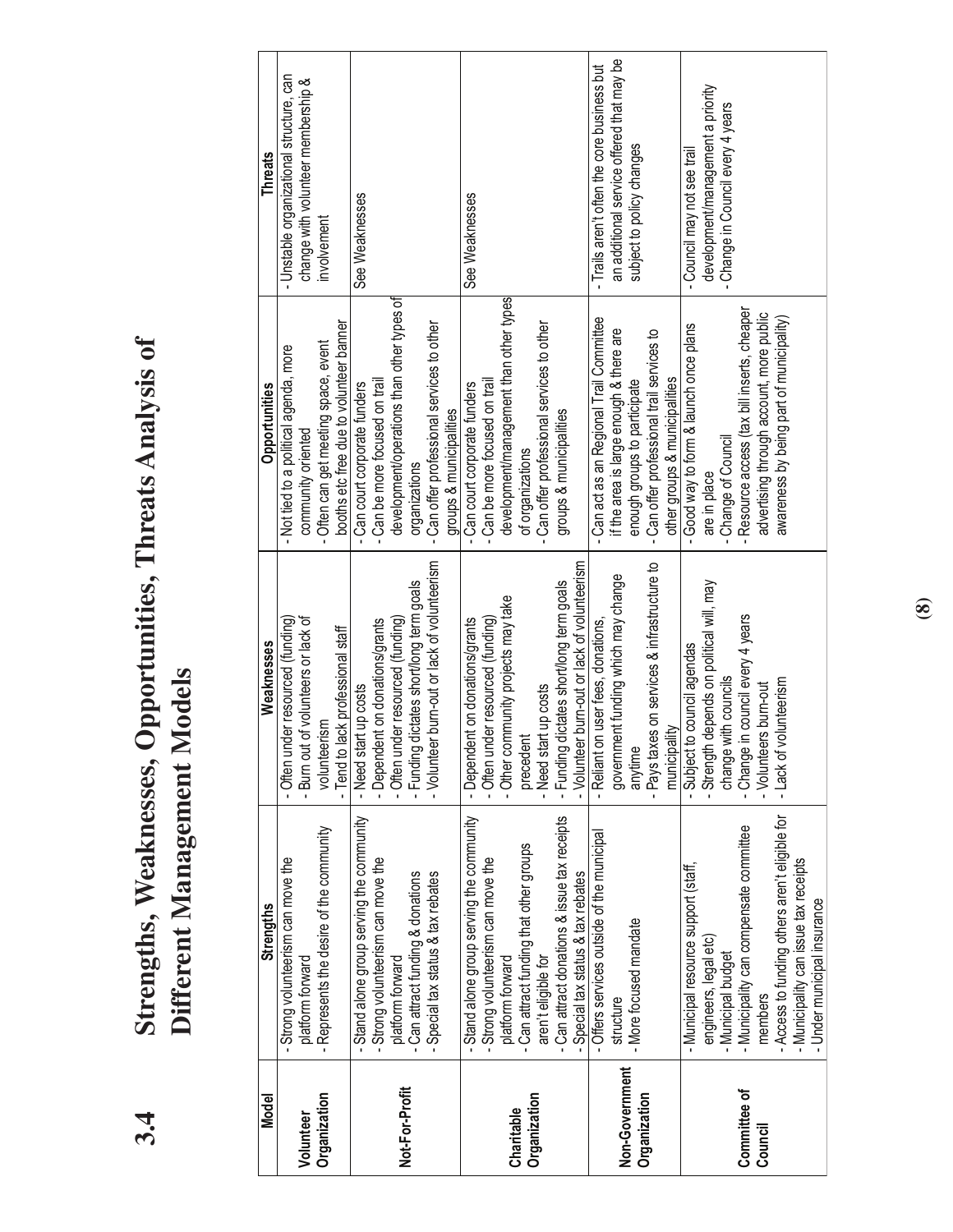#### **3.5 Other Information to Consider**

There are few Regional Trail Committee examples of found in trail literature. The few examples that do exist mainly are from the United States where great strides in trail development have occurred in the very popular "Rails to Trails" movement. In a 1991 survey of US State Trails Committees, the number one reason (39.3%) for Regional Trail Committees development was to deal with legislation by government initiatives. Many smaller trail groups band together out of necessity to deal with issues like legislation, resource sharing and joint marketing (Nichols, 1991). Other groups are formed when a group of people want to develop trails in their area; others are formed by the local Health Unit or when a rail corridor is abandoned. **Other Information to Consider**<br>
There are few Regional Trail Committee examples of found in trail literature. The fe<br>
examples that do exist mainly are from the United States where great strictes<br>
examples that do exist **Other Information to Consider**<br>There are few Regional Tail Committee examples of found in trail literature. The free weak results when examples that do exist mainly are from the United States where great strides in trace **Other Information to Consider**<br>
There are few Regional Trail Committee examples of found in trail literature. The fe<br>
Examples that do exist mainly are from the United States where great strictes<br>
development have correc **Other Information to Consider**<br>
There are fow Regional Trail Connitete examples of found in trail literature. The fermely are are fow Regional Trail Connitete examples that do exist mainly are from the United States wher There are few Regional Trail Committee examples of found in trail literature. The framewords that do exist mainly are from the United States where great strickes in fristens and the exceptorent have occurred in the very p

Regional Trail Committee representation is an important consideration when organizing and structuring the group. The membership may change due to different initiatives and issues which will give your group more flexibility. In the 1991 United States Trail Survey, commonly shared characteristics identified Regional Trail Committees having at least 6.2 different trail users on their boards and 25% of the committees have representation from a single user group, either snowmobiling or bicycling. In total, 14 user groups were identified that participate on trail committees; they are shown in the following table by representation (Nichols, 1991).

| <b>Equestrians</b> |          | 60.7% Hikers       |           | 57.1%   Mountain Bikers    | 57.1% |
|--------------------|----------|--------------------|-----------|----------------------------|-------|
| Snowmobiler's      | $57.1\%$ | <b>Backpackers</b> | $153.6\%$ | Pedestrians                | 50.1% |
| Tour Bikers        |          | 50.1% ATVers       | $50.1\%$  | Wheelchairs                | 35.7% |
| Motorcyclists      | $35.7\%$ | 4WDers             |           | 35.7% Cross Country Skiers | 32.1% |
| <b>Boaters</b>     | 25.0%    | Dog Sledders       | 21.4%     | (Nichols, 1991)            |       |

#### **Membership Representation by User Group**

With an average of at least six different user groups on a committee, there are differences between motorized and non-motorized composition. Committees with only non-motorized or motorized users are tied at 29.6% but committees with both motorized and non-motorized representation jumps to 40.7% (Nichols, 1991). According to Ryan and Winterich, the mandatory step in trail development success is to build a broad based constituency within the trail committee. They state that groups should look for support in the local area but also think regionally and state/provincially (Ryan & Winterich, 1992).

Boundaries need to be self-determined by the Regional Trail Committees as the group knows best which areas and smaller trail organizations could be served under the umbrella Regional Trail Committees. Some ideas over past years have boundaries following the tourism boundaries in Ontario. This would number twelve which is too few for the province of Ontario. Under this system, five Regional Trail Committees were registered with Trans Canada Trail a number of years ago (Rainbow Routes, Discovery Routes, Eastern Ontario Trails Alliance, Huronia Trails and Greenways and Huntsville Parks and Trails Committee). The Huntsville group is a local organization and are now participating in the new Regional Trail Committee, the Muskoka Trails Council.

Currently, there are 24 Regional Trail Committees identified in Ontario but with 59 gap areas where there is no Trans Canada Trail, it is evident that the existing Regional Trail Committees are too few. Many larger municipalities that encompass larger geographical areas are logical Regional Trail Committees. The challenges continue in Northern Ontario where there are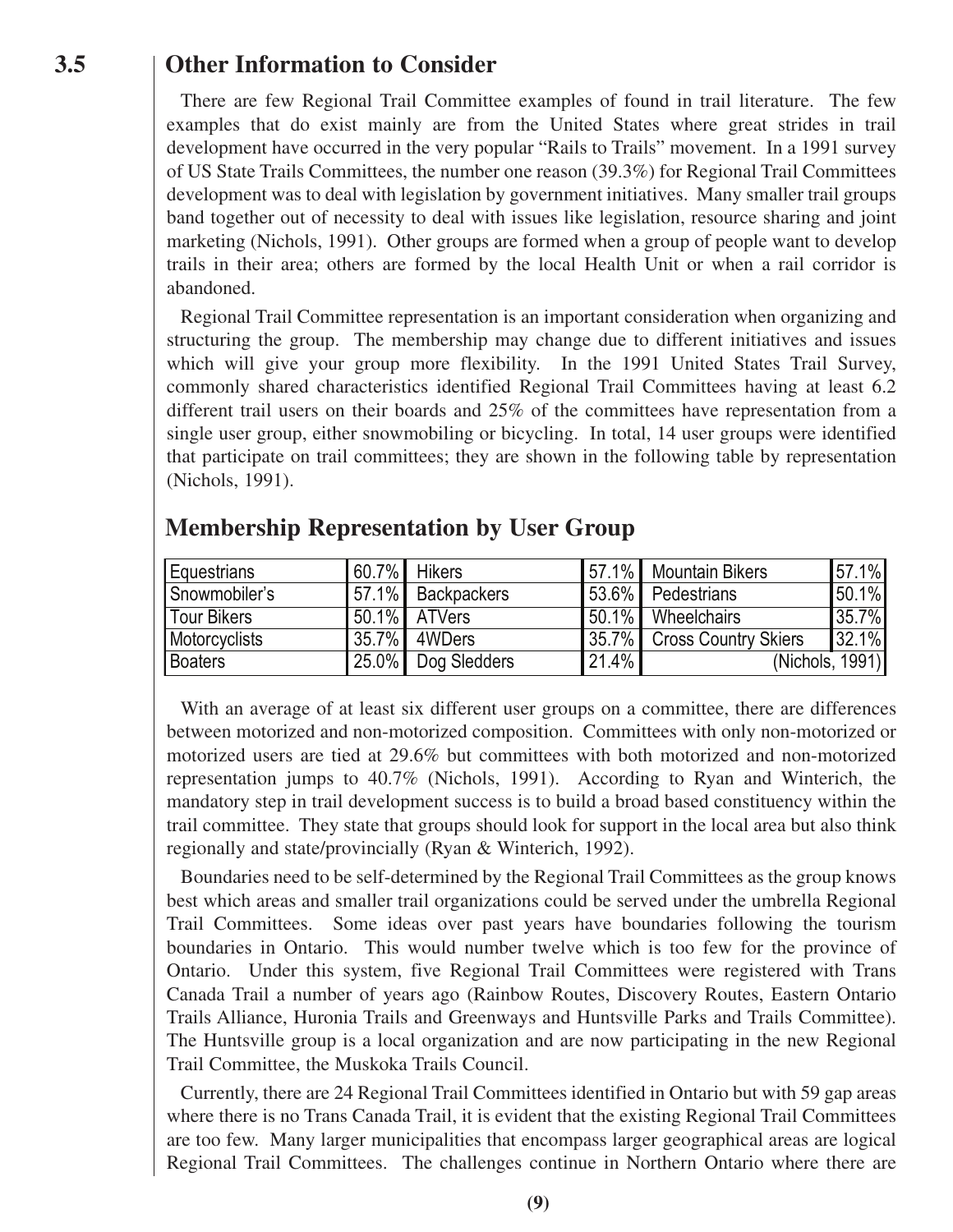large areas of unpopulated, unorganized tracts of Crown Land under provincial jurisdiction. Currently, there are 16 "urban gap" areas where Trans Canada Trail isn't a priority, or development is moving slowly. There are 24 "rural gap" areas where Trans Canada Trail has funded projects where Regional Trail Committees exist but trail development hasn't been finished yet. There are 19 identified "remote gaps" where there are substantial distances and no multiple users coordinating organization (Andrews, 2006).

There are many benefits of trail development and more are being documented as the sector becomes more sophisticated. Trail development is a fairly recent phenomenon with most managed trails being built in the last 30 years. This is one reason why there is so little documented regarding process. Other reasons include a fractured community (everyone working on a local level), no sustainability within the organizations, and limited provincial coordination.

#### **Incorporation**

The Ontario government has a "Not-For-Profit Handbook" for groups wishing to incorporate as a Not-For-Profit organization. This is a great resource for groups who are considering becoming a charity. The handbook can be downloaded from the Attorney General of Ontario's website at www.attorneygeneral.jus.gov.on.ca/english/family/pgt/nfpinc/generalinfo.asp. There are advantages of incorporation as the Handbook states "the corporation is a separate legal entity distinct from its members and has the capacity to own property, to sue and be sued, it affords limited liability protection to its members. This means that individual members are not personally liable in certain instances, for the corporation's debts and obligations. The corporation is not affected by changes in its members, be it due to death or any other reason. Therefore, it is easier to enter into a number of transactions in the name of the corporation such as, banking, owning real estate or signing a lease or contract. A majority of the members of the corporation have the power to bind the others by their acts". As there are advantages, there are also disadvantages of incorporation. Again stated in the Handbook "the corporation is a creature of statute, it is subject to some supervision by the Government of Ontario and it must conduct its affairs in accordance with the applicable statutes. For example, the constitution or by-laws of the corporation, the election of directors and the calling of meetings of members are all governed by the Corporations Act. In addition, a corporation is required to report certain information on a regular basis to certain departments of the Government. Failure to comply with reporting or disclosure requirements could render the corporation and its directors and officers liable to certain penalties, the ultimate penalty being the cancellation of the charter and dissolution of the corporation" (Attorney General of Ontario, 2006).

#### **3.6 Case Studies**

The case studies found in Appendix 8.2.1 explore different models of real Ontario Trail organizations. Five different structures were identified but some groups are a hybrid cross of two or a few models. The model you choose needs to fit your own community's particular needs and situation. By identifying what is required before choosing a model rather than imposing an existing model on a community is the best first steps.

For this report, the groups who were chosen as Case Studies are by no means favoured over any other trail organization. They were chosen for their structure and history to share with other groups as they represent the typical cross section of trail groups in Ontario. The purpose of the case studies is to show how and why groups are formed, how they are funding and the lessons they have learned along the way.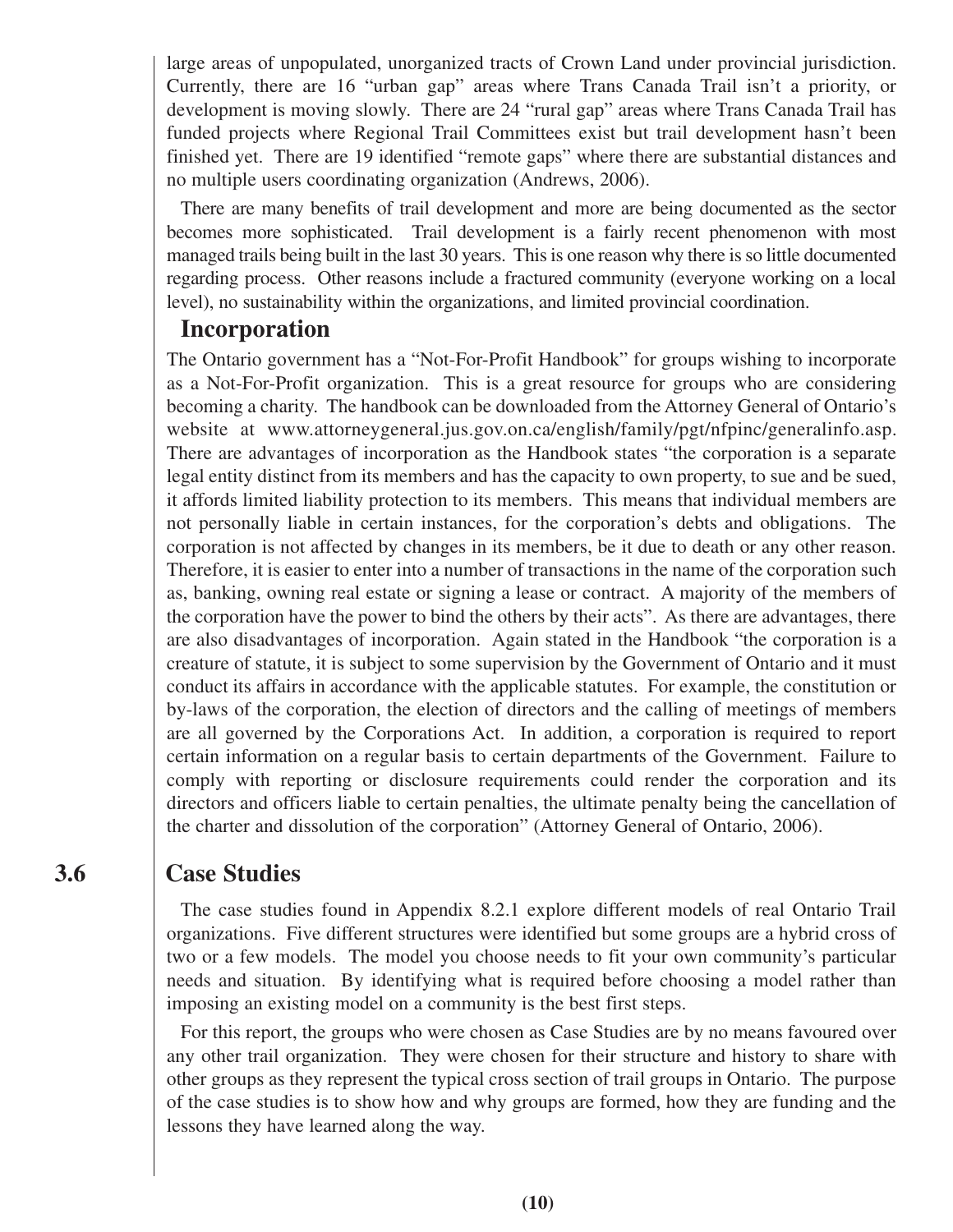#### **DEVELOPMENT OF A REGIONAL TRAIL COMMITTEE IN MUSKOKA**

**4.0**



**Muskoka Trails Council**

The Muskoka Trails Council is an emerging Regional Trail Committee in Muskoka. This group was supported by Trans Canada Trail Ontario staff during the drafting of this report to guide them through the process. This group's progress has been documented over the past year to show potential regional groups the steps taken by this group to become organized.

#### **History**

The first steps to form a regional group in Muskoka unfolded about five years ago by the Park-To-Park Trail Association. At that time, the Ontario Trails Council was discussing Regional Trail Committees at the board level as a solution to better communicate with the local trail groups. Park-To-Park Trail Association's President Steve Alcock was an Ontario Trails Council board member and felt that Muskoka-Parry Sound was ready for such an initiative. Park-To-Park Trail Association felt that some of their management issues could best be addressed at a regional level rather than a local level. Park-To-Park Trail Association met with FedNor and District Council staff to layout a plan and funding to undertake this initiative. There were a few meetings held with all the partners, but the group never took off as there was no regional group emerging to lead the charge and it was outside of the current mandate of the Park-To-Park Trail Association. The idea was shelved until spearheaded again by members of the Huntsville Parks and Trails Committee. Trans Canada Trail then endorsed Huntsville as one of the five Regional Trail Committees in Ontario. The thought at the time was to create a partnership with other local trail groups around Huntsville to form a Regional Trail Committee. Since this didn't happen for a variety of reasons and Huntsville joined Muskoka when that group emerged (Andrews, 2006). Since then, the group has evolved into its current membership which consists of trail groups, District Councillors, the Health Unit and other trail supporters under the banner of the Muskoka Trails Council. This group is in the early stages of development but they have a strong will to move trails to the forefront in Muskoka and they are starting to put together the basic building blocks to get them there.

#### **Political Boundaries - Background**

The District of Muskoka has two-tiered government. There are the local councils of Huntsville, Bracebridge and Gravenhurst overlaid by the Muskoka District Council. Trail development that has already occurred in Muskoka can be attributed to local council's desire for the Trans Canada Trail in their communities. The District tier hasn't fully embraced trails. They view trails as a lesser priority and should stay at a local level. The Trans Canada Trail has been registered in all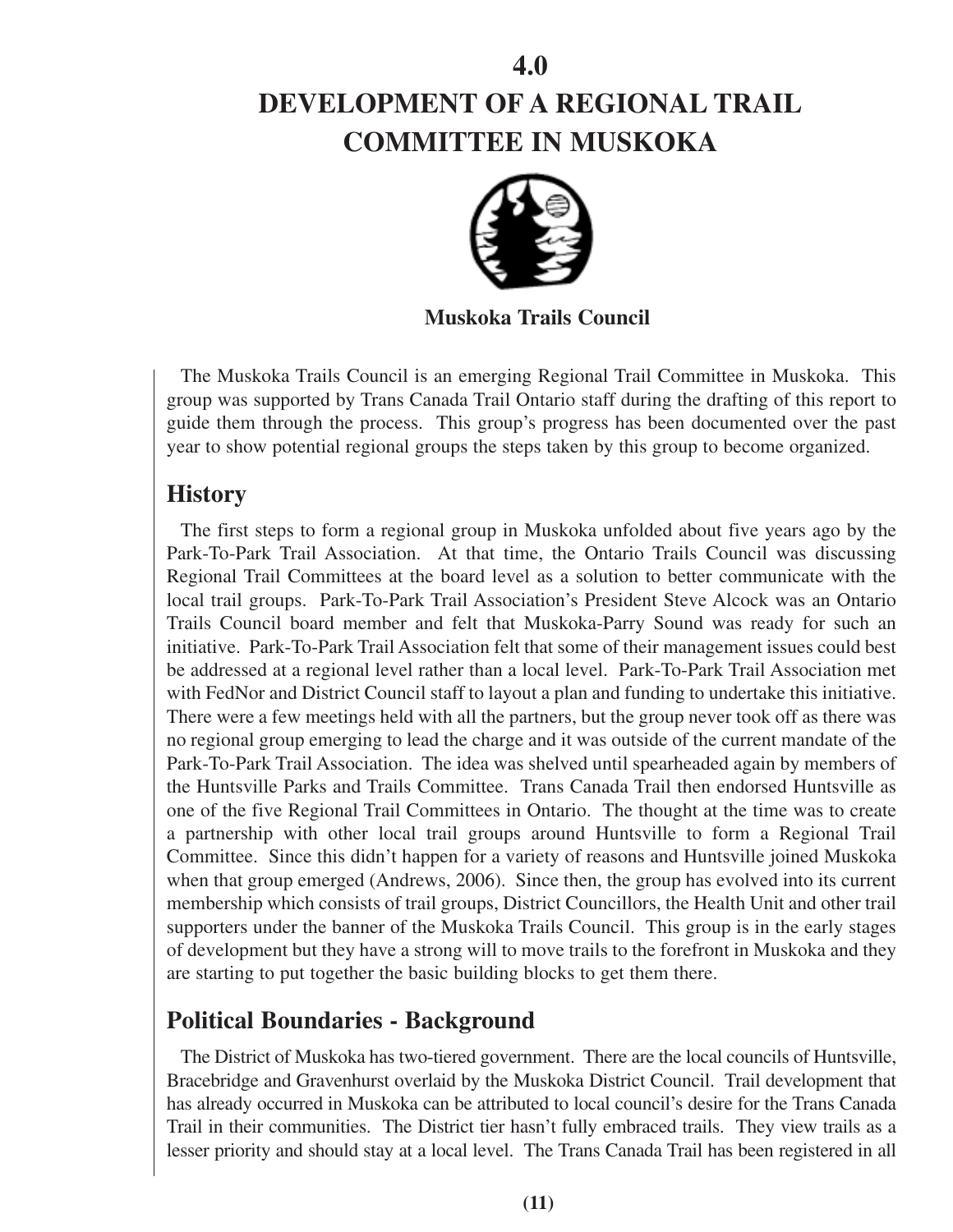three communities in Muskoka although the trail's completion varies from community to community. There are some gap areas with issues that require provincial solutions. The local groups haven't been able to solve these issues yet and a Regional Trail Committees to advocate on their behalf would be helpful (Challis, 2006, Muskoka Trails Council, 2006).

Parry Sound District is less organized than Muskoka in respect to trails. The sporadic trail development is mainly due to the large rural nature of Parry Sound. Municipalities found in the Parry Sound District have smaller, unconnected trails that serve the local population although many are undertaking trails as part of their tourism/economic development plans. Much of the trail development has been spearheaded by the Park-To-Park Trail Association and Ontario Federation of Snowmobile Clubs. The Park-To-Park Trail Association is the largest multi-use trail managing group in the area and it actually covers three Districts (Muskoka, Parry Sound and Haliburton). Park-To-Park Trail Association manages 230kms of trail for many users and municipalities. Some trail development was undertaken by the Town of Parry Sound and Parry Sound Rotary Club with the Rotary Algonquin Fitness Trail. This trail winds its way along the waterfront of Parry Sound Harbour and is part of the Park-To-Park Trail system. Parry Sound District has 70kms of Trans Canada Trail within its boundaries administrated by Park-To-Park Trail and is largely comprised of the historic Nipissing Road and the Seguin Recreational Trail. There is a road link into Huntsville where it meets up with the Huntsville Parks and Trails Committee's portion of the Trans Canada Trail.

There are two tourism boundaries in this area, one for Muskoka and another for Parry Sound. These two tourism organizations do work closely together to promote the two districts, even sharing a website to promote the area.

As many Regional Trail Committees are supported by Health Units, the recent reorganization of the local Health Units is a bit cumbersome. The Muskoka-Parry Sound Health Unit has been split up with Muskoka joining Simcoe and Parry Sound joining the Nipissing Health Unit.

Another boundary to consider is Muskoka and Parry Sound being one political riding, both federally and provincially. Health Minister Tony Clement's home riding is Muskoka-Parry Sound.

**Recommendation** - The potential boundaries of this Regional Trail Committee are complex with many factors to consider. It is Trans Canada Trail Ontario's recommendation that the group proceed with the boundaries of the Muskoka District and consider at a later time the inclusion of the Parry Sound District into the mix. The main reason for this recommendation is this issue is currently preventing the group from moving forward to become more organized. There is an opportunity for Parry Sound's based Park-To-Park Trail and the Parry Sound Snowmobile District to join in a regional capacity which would probably be a large enough geographical area to stand alone as a Regional Trail Committee. Discussions are in the preliminary phase at this point.

#### **Progress Points**

• After meeting and discussing issues over the past year, the Muskoka Trails Council wasn't moving forward with any concrete plans. This was becoming an issue and many stakeholders were starting to question the purpose of the Muskoka Trails Council. A push from one of the committee members to organize brought the mindset of the group around to "lets stop talking about this and start making some concrete plans". Stemming from this, the group felt that they needed to create the founding documents of the organization. The first steps the group took were to create vision, mission and mandate statements. There was some differences of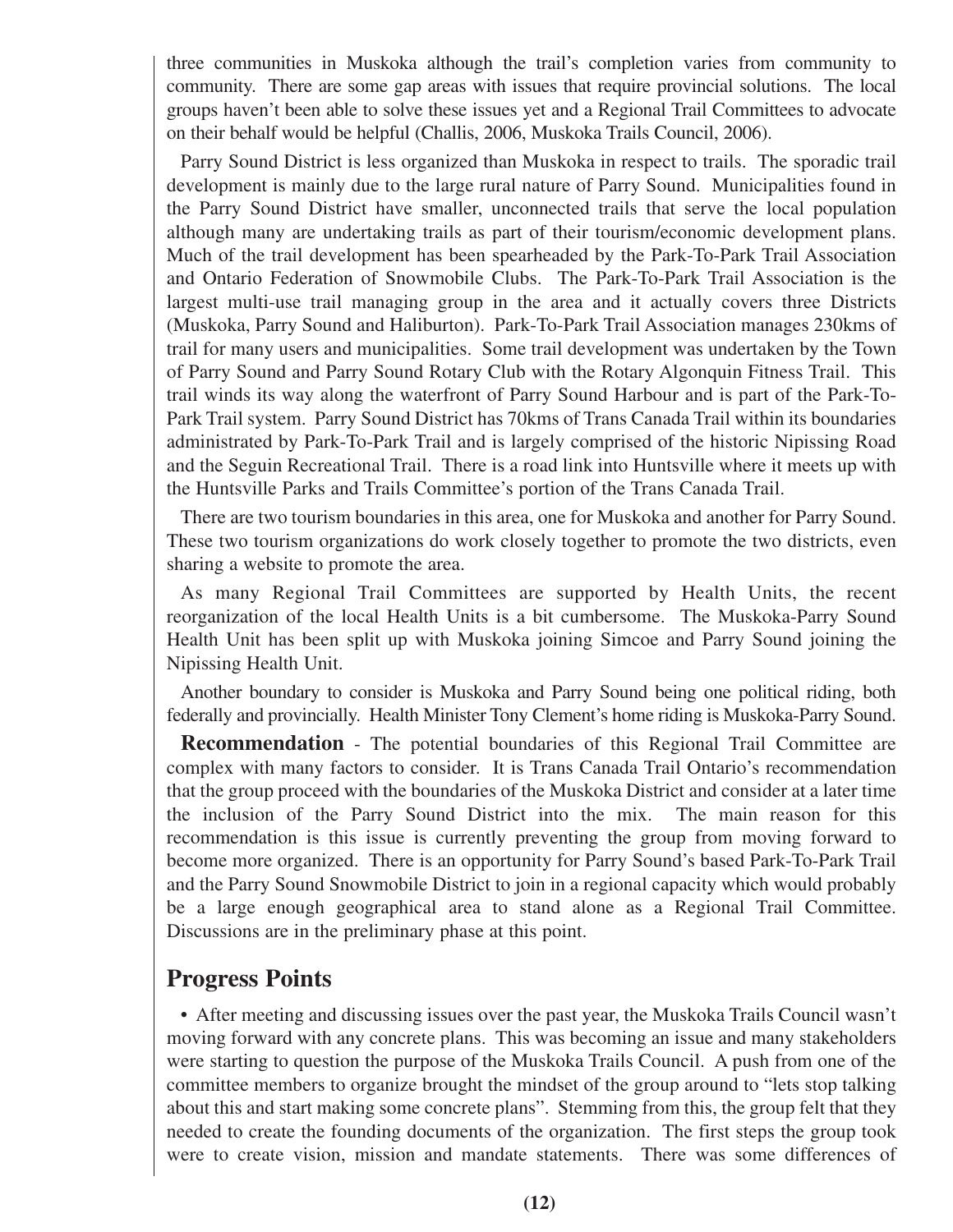opinions within the group which needed to be addressed early on. Many of these issues could be settled through this exercise of determining their mandate. The group was undecided on the geographical area which they would represent; whether to include Parry Sound District into the fold or not. There were many factors they needed to considered. The process was delayed as this volunteer group has received funding through Go for Green to undertake the Active Transportation Workshop which they began planning.

• Muskoka Trails historically used the website www.muskokatrails.com to promote their trails. This website was owned by the local newspaper and updated by their editor. When the newspaper was sold to the Osprey Media Group, the website transferred ownership to Osprey as well. The Trails Council is still receiving good support from the past editor who hadn't retired yet but feared loosing this resource and the web domain if and when circumstances change.

• The Muskoka Trails Council has now developed a draft Terms of Reference (Appendix 7.3). The group has determined to focus on just Muskoka but left the door open for the inclusion of Parry Sound at a later date. This decision has already moved the group forward with their Terms of Reference and the goals and the conditions of membership. They will be promoting their purpose at the Active Transportation Workshop to attract new members and promote their organization.

• The Muskoka Trails Council has decided that staff is the next goal in their development. They have been sourcing funding to hire an intern for a year to move the organization forward and have determined that FedNor funding would be the most suitable. They are eligible since they are in Northern Ontario Federally (but not Provincial). Muskoka Trails Council is looking for donated office space and feel they could raise the 10% salary required as well as some additional dollars for project costs. They are considering requesting either the District of Muskoka or Muskoka Tourism to host the FedNor Intern application until they become incorporated. The group has also approached their Ontario regional consultant for applying for a Summer Experience student who would work with the Active Transportation Committee.

• The Muskoka-Simcoe Health Unit applied for funding through Active 2010, Heart Health and Health Promotion and was approved. The Muskoka Trails Council was identified as the best delivery organization for the funding and host the Active Transportation Workshop. The purpose of this workshop was to create awareness with the public and local government to consider using active modes of transportation like walking and cycling that contribute to a cleaner environment, improved personal health, and places higher priority on non-motorized methods of transportation. The group felt that by hosting the workshop, their profile would increase through the local press coverage and fulfill their mandate of promoting healthy, active and safe lifestyles and contribute to building sustainable rural and urban communities throughout the district Municipality of Muskoka. They also plan to update their promotional trail guide and erect standardized signage along trails in the District. They have put signs up along trails in Gravenhurst and have just ordered more standard theme signage for other trails in the network. The group is also updating their "hip-clip" trail guide to include more trails that are in the network as well as the completed Trans Canada Trail in Muskoka (Tyson, 2006).

• The Muskoka Trails Council has decided to apply for Charitable Status and Incorporation with Revenue Canada. They felt this was the way to apply for funding on behalf of other groups that they would facilitate to other volunteer trail groups and themselves. Muskoka Trails Council felt that this would be the best way to serve the District as a Regional Trail Committee. The group does have a little bit of seed money from a previous local trail group which was transferred to the Muskoka Trails Council.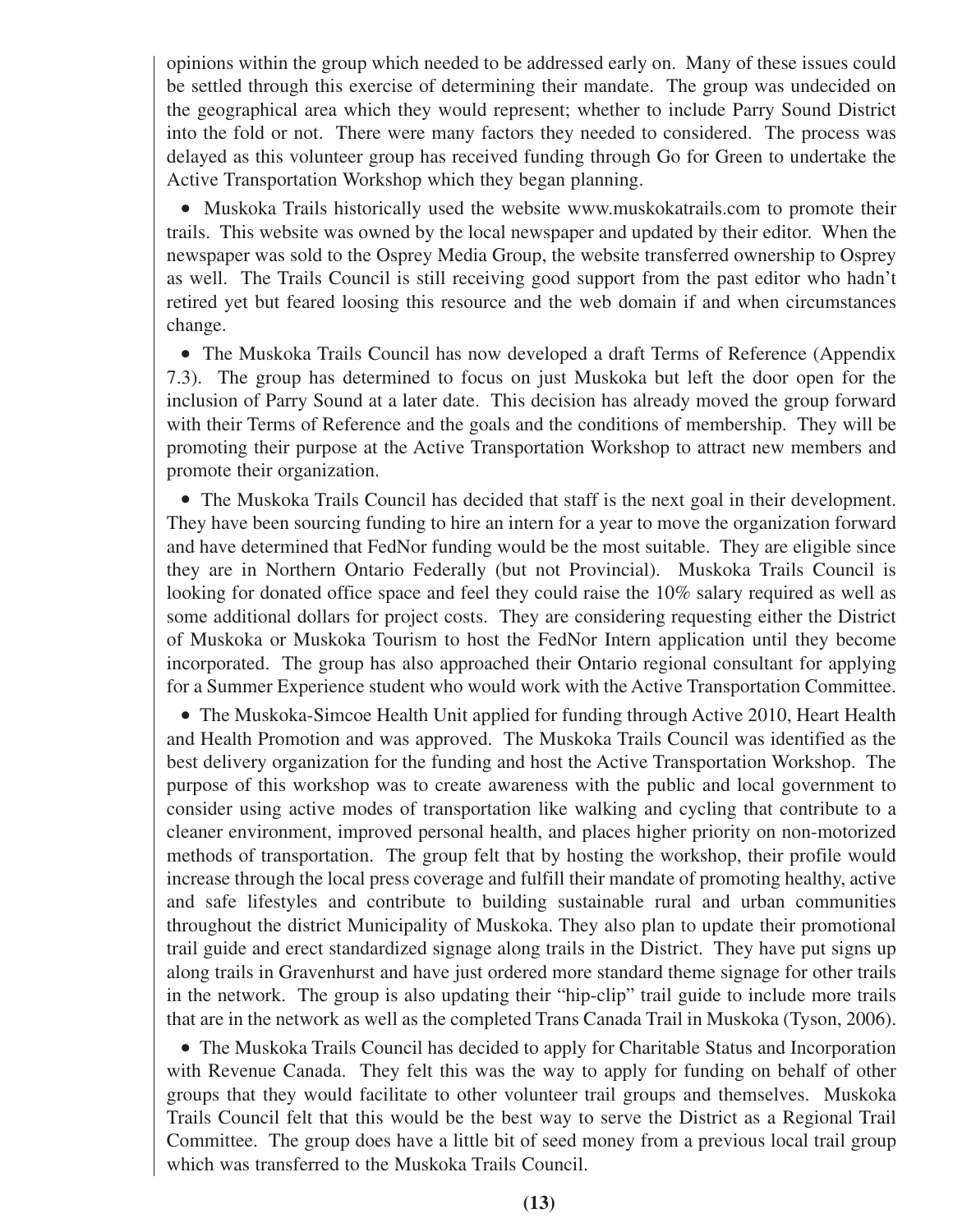• The Muskoka Trails Council held an Active Transportation Workshop with Go for Green attended by the community and many municipal staff, planners and engineers. The session attracted roughly 55 attendees. The outcomes from the workshop were very positive especially around supporting the Muskoka Trails Council. This was a jump start for Muskoka Trails Council as the interest was sparked and there were many attendees willing to volunteer in some capacity to see Active Transportation and trails improved in Muskoka. A list of Strategic Points was proposed by each working group and will be prioritized into a work/action plan for the organization and future staff. The points were goals that could be completed in a six month timeframe but many more were long term. These identified needs are good targets for the Trail Council to consider and determine where it fits into their vision.

• At their meeting following the workshop, the Muskoka Trails Council debriefed the Active Transportation Workshop which all members were generally satisfied with the results and turnout that day. The group determined that Active Transportation will be part of the mandate of the group. They will set up an Active Transportation sub group of the MTC which will be comprised of volunteers. They felt this would keep the momentum generated at the workshop going. This volunteer driven group would be tasked with choosing a few "Hot Spots" that will be high exposure, low budget requirement and addresses Active Transportation. A few suggestions included bike racks on the Main Streets of Huntsville, Bracebridge and Gravenhurst where it has been identified in their budget, signage which will be paid for by Heart Health and a series of newspaper articles to create awareness. The Committee broke out the Strategic Points from the Active Transportation Workshop so a work plan could be created for a FedNor Intern and a Summer Experience Student. Each point was assigned to the Muskoka Trails Council, the Intern or Student and their priority. The points were discussed at the next meeting and then the work plan would be drafted and the application forms filled out. The hope is to have an Intern in place for Spring 2007.

• The group decided to ask two existing groups to "host" their grant applications until the Muskoka Trails Council receives approval for Incorporation. The groups that will be asked are the Muskoka Heritage Foundation and Muskoka Tourism. It felt that with the municipal elections in November, if the District of Muskoka was approached, then the issue would take too long to be approved. It would be next spring before this issue would even be considered. A recently retired lawyer who the group is going to approach to sit on their council and help with the application for incorporation and charitable status. The group also discussed having a delegation go to the District's Planning Department in January to do a presentation on Active Transportation.

• Muskoka Trails Council also drafted a few questions to circulate at All Candidates Meetings for the upcoming Municipal Elections. These were sent out to the Muskoka Trails Council's email list so the public can ask on behalf of MTC around Active Transportation and Trail issues.

• The Muskoka Trails Council called for members to sit on their subcommittee for Active Transportation issues in Muskoka. This meeting was well attended and the group now has a functioning Active Transportation subcommittee who will be responsible for implementing projects that aid in creating more opportunities for alternative forms of transportation. The group has targeted bike racks in Bracebridge and Huntsville and operating a pilot project for paved shoulders on a District road.

• The Muskoka Trails Council sent a letter requesting approval for the Trans Canada Trail under Highway 11 in Huntsville. This request has been denied in the past by the Ministry of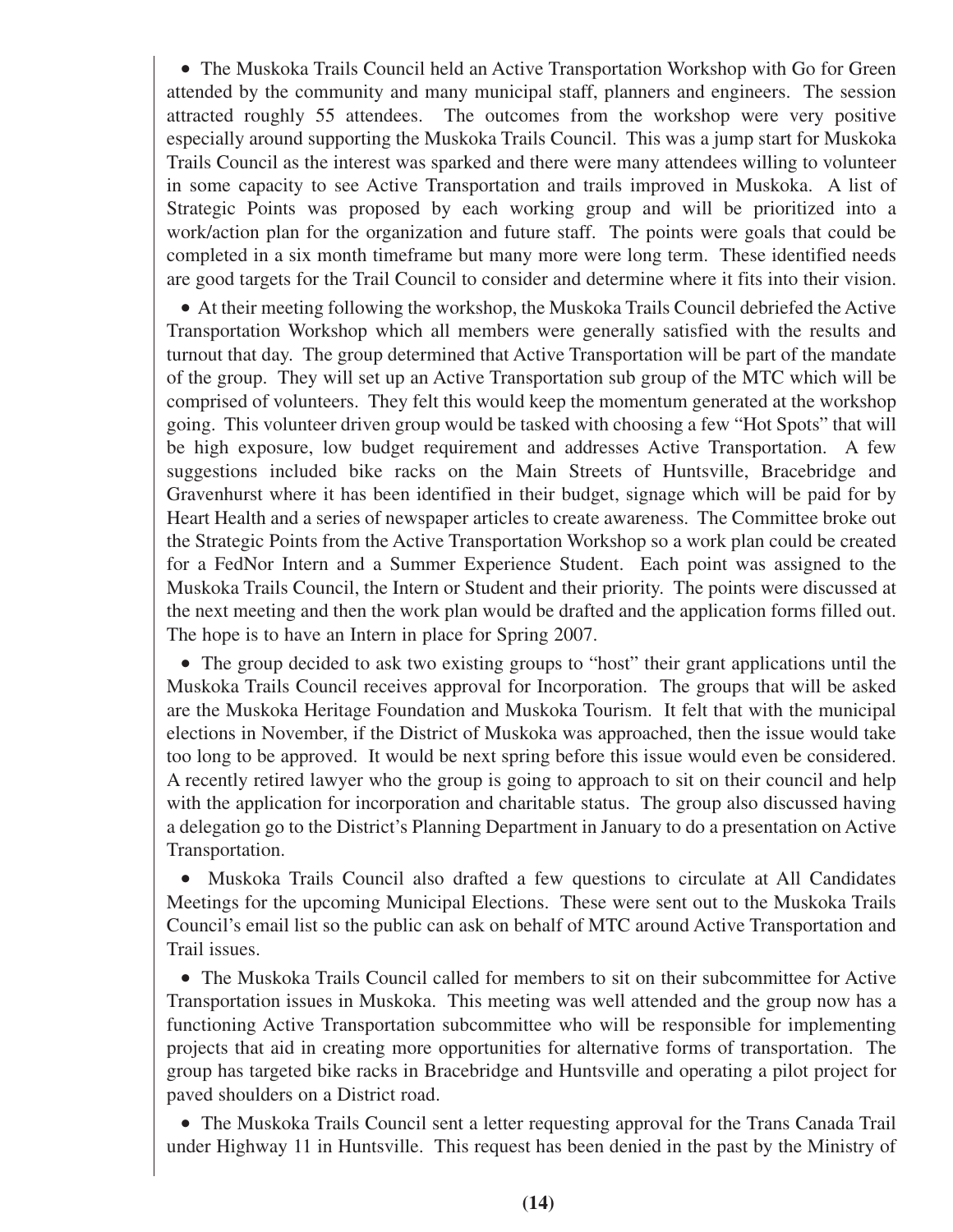Transportation as the route requires the trail to run parallel to the highway for a short distance before crossing underneath the bridge over the Vernon Narrows. This required approval has been an obstacle for the completion of the Trans Canada Trail in Huntsville. This evolution of advocacy is encouraging as the Muskoka Trails Council is now operating as a Regional Trails Committee.

#### **CONCLUSIONS**

The Muskoka Trails Council is typical of an emerging Regional Trail Committee in Ontario. It has made great strides forward in the past year to become more professional, laying the ground work for obtaining staff and outreach to the community. As most organizations do, the Muskoka Trails Council will move forward exponentially once they have staff in place. If funding is approved for an intern and a summer student, the Muskoka Trails Council should be able to move towards fulfilling their mandate of being that "central voice for trails and related issues in the District of Muskoka". This group is a perfect example of what other groups should expect once they lay the initial ground work and begin the process of operating as a Regional Trail Committee.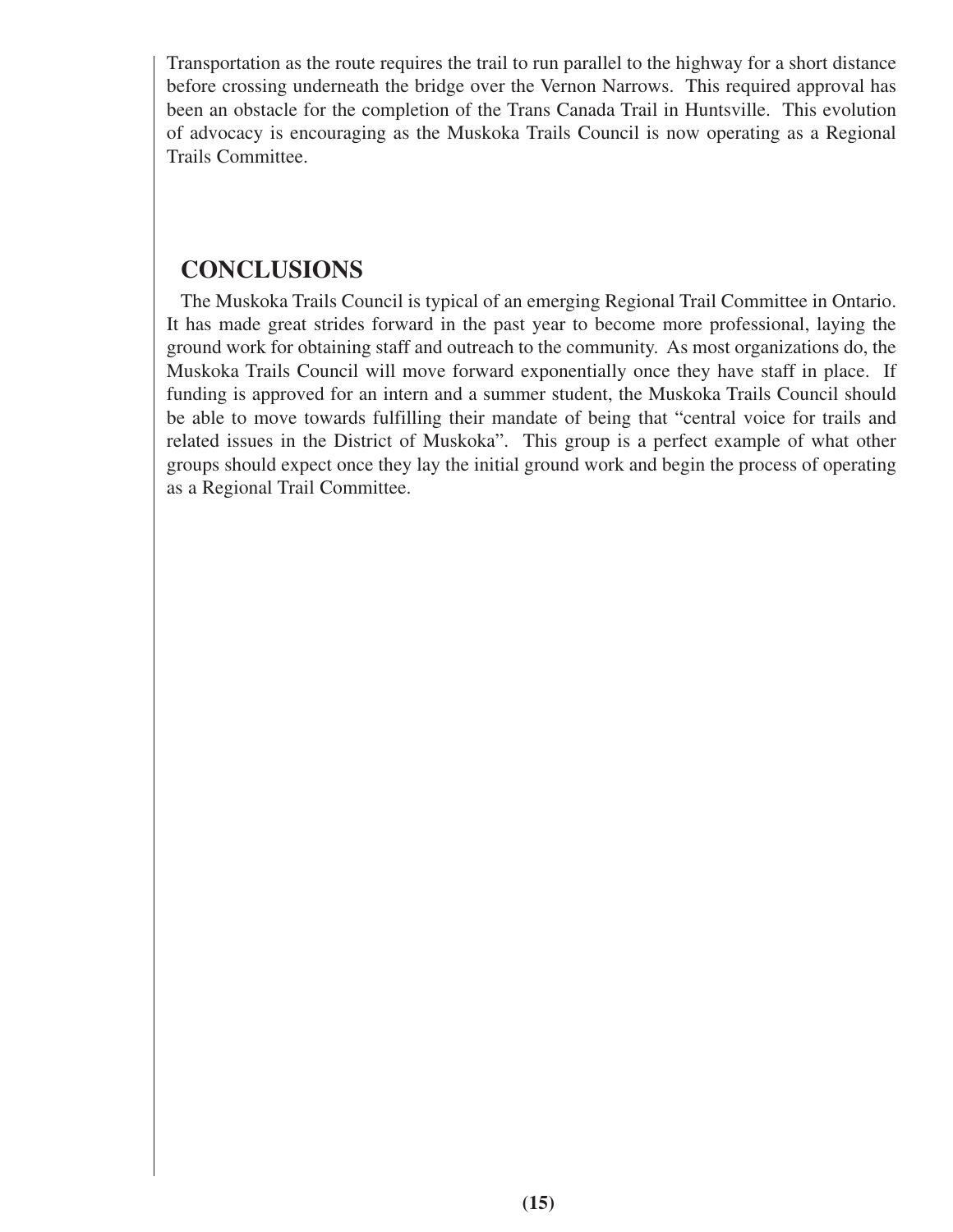### 5.0<br>**RESOURCES RESOURCES**

# Best Practises Template for Regional Trail Committee Development **5.1 Best Practises Template for Regional Trail Committee Development** 5.1

| <b>Steps</b>      | Measurable             | <b>Notes</b>                                                                                                                                                                                   |
|-------------------|------------------------|------------------------------------------------------------------------------------------------------------------------------------------------------------------------------------------------|
| Opportunity       | ldea                   | Community desire, recommendation, need etc.                                                                                                                                                    |
| Consultation      | Consensus              | apporters for the project, pitch to council, other partners etc.<br>Start by gathering su                                                                                                      |
|                   | Mandate                | Regional Trail Committees serve local trail groups, who are you representing?                                                                                                                  |
|                   | Meetings               | Information meetings to build volunteer board                                                                                                                                                  |
| Organization      | Group Formed           | organization you want to be (Structure, goals, etc)<br>Decide what type of                                                                                                                     |
|                   | Terms of Reference     | Need to determine the parameters of your group, helps attract new members, funding, credibility, needs to be a clear message                                                                   |
|                   | Geographical Area      | Define boundaries of your group, ensure no one else is already working in those areas, you don't want to compete with another group<br>enough of a challenge already)<br>(trail development is |
|                   | Apply for status       | Could be not-for-profit, committee of council, charitable, volunteer (see SWOT on different models 3.4)                                                                                        |
|                   | <b>Business Plan</b>   | Need to set out some directions, budget, goals (See outline in Appendices). Some funding organizations want to have a business plan<br>submitted with application.                             |
| Fundraising       | Funding to reach goals | Need some seed money to start, want staff etc.                                                                                                                                                 |
|                   | Fundraising Plan       | gn, targets, project budget<br>Direction for campai                                                                                                                                            |
|                   | Grant Writing          | research what is available, clear plan of what you are asking for; does it fit into your mandate?<br>Need one person to                                                                        |
| Community Support | Memberships/Donations  | Builds over the life of the project, need to keep the campaign fresh, best success is to hire a fundraiser/community programmer to<br>of the organization<br>manage this portion               |
|                   | Endorsement            | ousiness development centres, build support from leaders as well as the community<br>Speak with council,                                                                                       |
| Professionalism   | Policies & Staff       | Keep policy development and review on each agenda to keep the group progressing                                                                                                                |
| Sustainability    | Long term operations   | stainability early on in the life of the organization so steps can be taken to move in that direction, many wait till crisis<br>racles of staff<br>point then expect mi<br>Need to consider su |
|                   |                        |                                                                                                                                                                                                |
|                   |                        | $\mathbf{\widehat{G}}$                                                                                                                                                                         |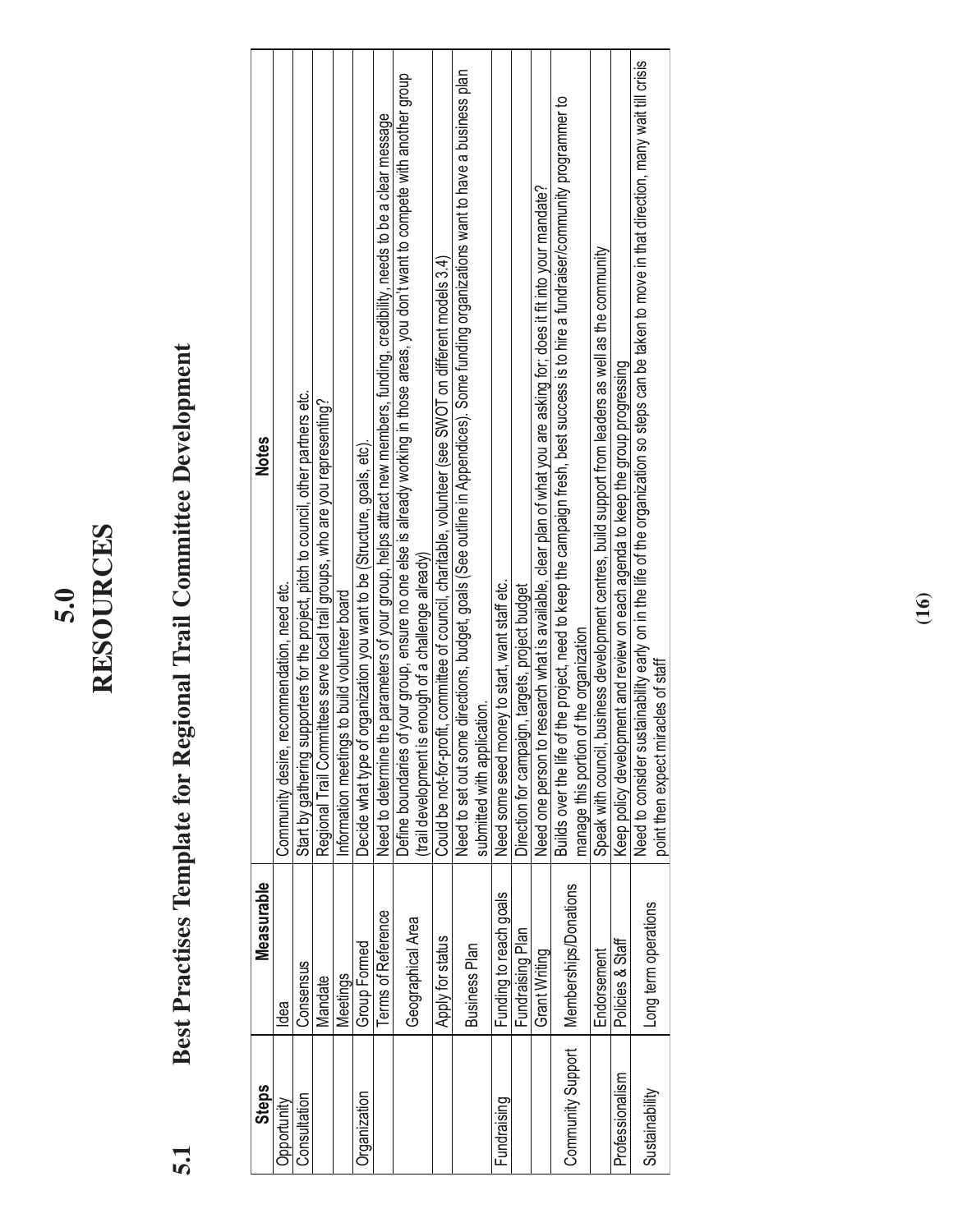The Best Practices template found on the previous page is meant to provide guidance to emerging trail groups. This is a road map through development and addresses issues that your group will have to face at some point in your existence. Groups may experience them in a different order depending on the circumstances of their growth. These are steps that the Case Study groups have or will experience in their development.

#### **5.2 Organizational Success Tips**

One of the main tips for success of your Regional Trail Committee is planning and consensus building. After you form your group, plan a few meetings to layout your vision, mission and mandate statements. This will allow the group to collectively determine the goals and direction of your organization. If there are members of your group that don't like the direction or can't see how they fit into the structure, this will give them a chance to step away from the group. Remember that board turnover is not necessarily a bad thing. It is the normal evolution of an organization. Board members come and go for different reasons and the organization should have a strategy in place to deal with the board member recruitment (see Human Resources Policy for more information). Once you have this basic organizational foundation laid, it is easier to move onto the next steps.

The Institute for Conservation Leadership is an organization dedicated to strengthening leaders, organizations, and coalitions or networks that protect and conserve the Earth. Based in the United States, the Institute uses the tools of consulting, training, coaching, meeting facilitation and research to help groups more effectively accomplish their missions (Institute for Conservation Leadership, 2007). The Institute for Conservation Leadership conducted a study around Regional Organizational Health in 2004. This survey was voluntary but the results are indicative of what this report's research has typically found within the Trails Community. Their survey compared Ontario's board based environmental and conservation community to others in the American southern states. Interestingly enough, mostly independent staffed Not-For-Profit organizations responded. Ontario had more small staffed organizations that had a higher percentage of new Executive Directors or lead staff (one to three years experience) than the survey average (42% vs. 32%). This falls to 23% vs. 32% for staff working for an organization three to six years but rises again for staff with six plus years experience with the same organization (30% vs. 32%). One of the concerns that most trail groups have raised when interviewed for the case studies was the short-term funding available for staffing through either grants or internships. Groups are finding that by the time their staff are up to speed, trained and making a real difference with moving the organization forward, the funding is finished and staff move on as no continuation funding can be secured. The organization is back to square one again hiring and training new staff for the one year cycle; the continuity is lost. Another explanation for the short-terms that staffs serve is burn-out. Working for groups with limited budgets, resources and support often leads to staff moving on as they find the constant struggle draining. This scenario has been well documented in the Not-for-profit world as well as experienced the Ontario Trails Community. Ontario groups tend to have smaller budgets than other survey respondents. The average Ontario budget was \$270,000 with the survey average being around \$340,000. This is quite a difference as the outstanding \$70,000 could hire more staff to help relieve current staff workloads.

All volunteer groups raise most of their budget through memberships (35% of their budget) and donations (22% of their budgets) with the balance raised through grants, events, earned income or national office allocations. Groups with staff have a different mix of funding sources. Staffed organizations of small, medium and large sizes raised 50%+ of their budgets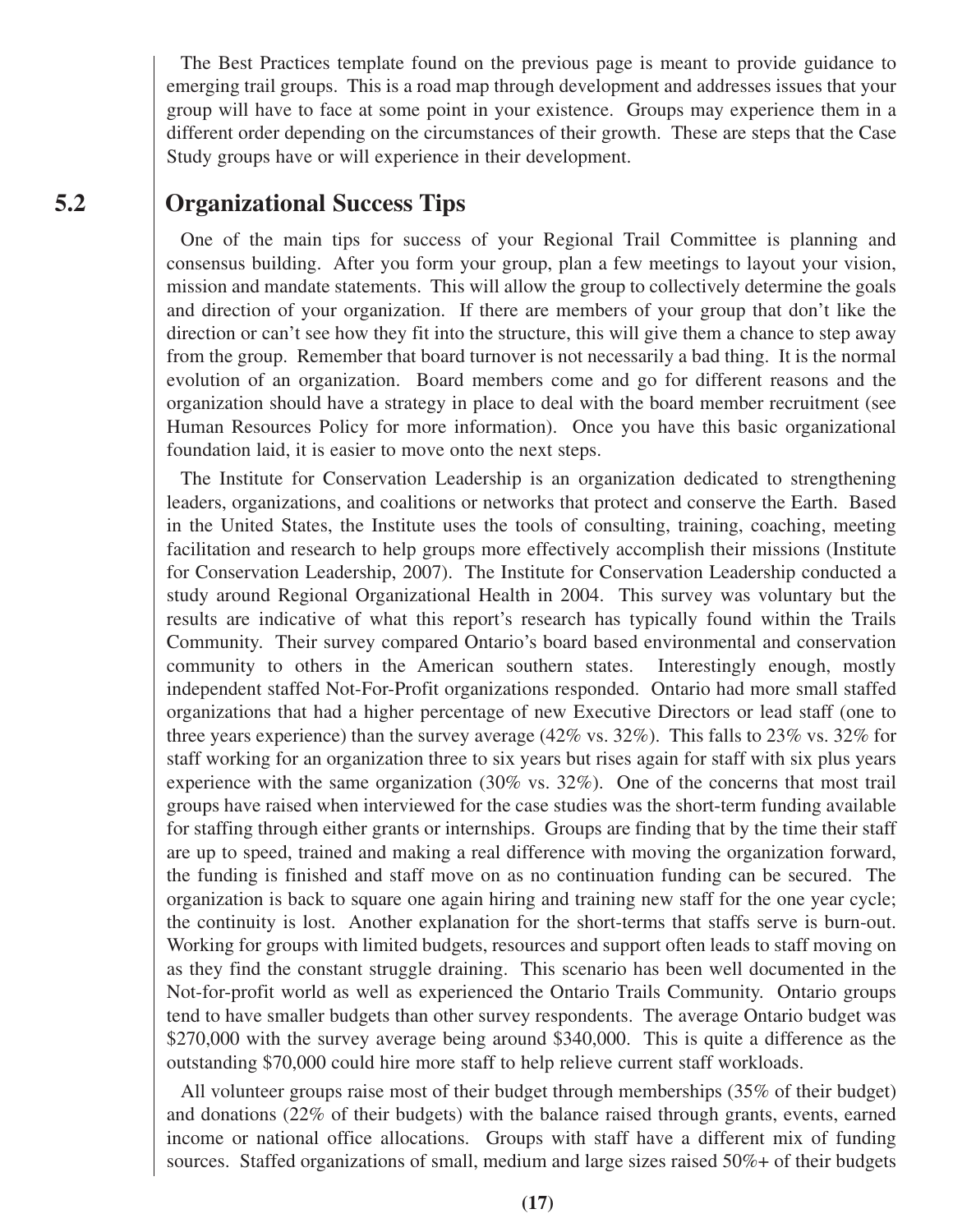through grants. These groups have the staff resources to write these grants as well as have a greater chance of being incorporated which opens more avenues of funding usually unavailable to volunteer groups. Membership revenues for these staffed groups fell to less than 20% of their annual budget. The largest groups (with 15+ staff) raise their budget revenues mainly through fee for services.

Staffing was another component that was explored in this survey. The Institute found that groups that had 15+ staff had a much higher chance of success as they have the resources to keep the organization operating the way that is required to be successful. The size of the organization (number of staff) directly relates to the amount of funding they receive as income is distributed strongly towards larger groups. The bottom 62% of organizations receives 4% of the total income while the top 8% receives 76% of the total income (Institute of Conservation Leadership, 2004).

Certain organizational development practises were identified that correlate with greater growth and success. These practises were identified for volunteer group's show that organizations with larger boards that met more often and undertook Strategic Planning had become more effective with governance, financial management and planning and monitoring of programs. Organizational practises for staffed organizations are different than their volunteer counterparts. Staffed groups of all sizes who hired a development director increased their organizational staff by an average of 34%. Professional Development was another component that was identified as a key success factor. Groups with a professional development component in their budgets saw greater effectiveness in achieving program goals, fundraising, human resources, financial management, strategic planning, communications, marketing and governance. Groups that offered professional development opportunities also reported an increased retention of staff. Many groups have had set backs, or failed, for many reasons, but the one commonality is a lack of support for administration and staff. Trail development in Peterborough is a perfect example how great intentions peter out after groups fail to gain that initial step of staff and a minimal budget to open the doors (Marsh, 2006).

The mobilization of volunteers was another benefit from staff professional development training. When more volunteers were involved with an organization it was witnessed that an increase in effective fundraising and achievement of program goals occurred. This is one of the reasons why many groups track their volunteer hours. This is a good practise as it allows groups to track accurately their benefit to the community. Hours can be used for in-kind funding on many grant applications. Hours are usually assessed at \$12-\$14/hour to help "quantify" the impact. Make sure your group has a standard blurb that is included in all press releases, grants, public notices of how much funding (including volunteer \$'s) that your group has put out in the community. It may seem insignificant now but it will add up. Other benefits that groups experienced when they tracked volunteer hours included survey constituents, increased volunteerism, board diversity, sounding board for policy directions, enough computers for staff and collaboration for policy directions. Many of these benefits are experienced by groups who have sound developmental practises and may not necessarily reflect volunteer tracking alone.

Capacity building is directly related to the professionalism of an organization. Organizations that undertake many of the developmental practises mentioned above have a greater success rate with capacity building as they are usually more sustainable, have experienced staff and board, and have the policies and strategic plans in place to move forward with capacity development. According to the Institute for Conservation Leadership survey,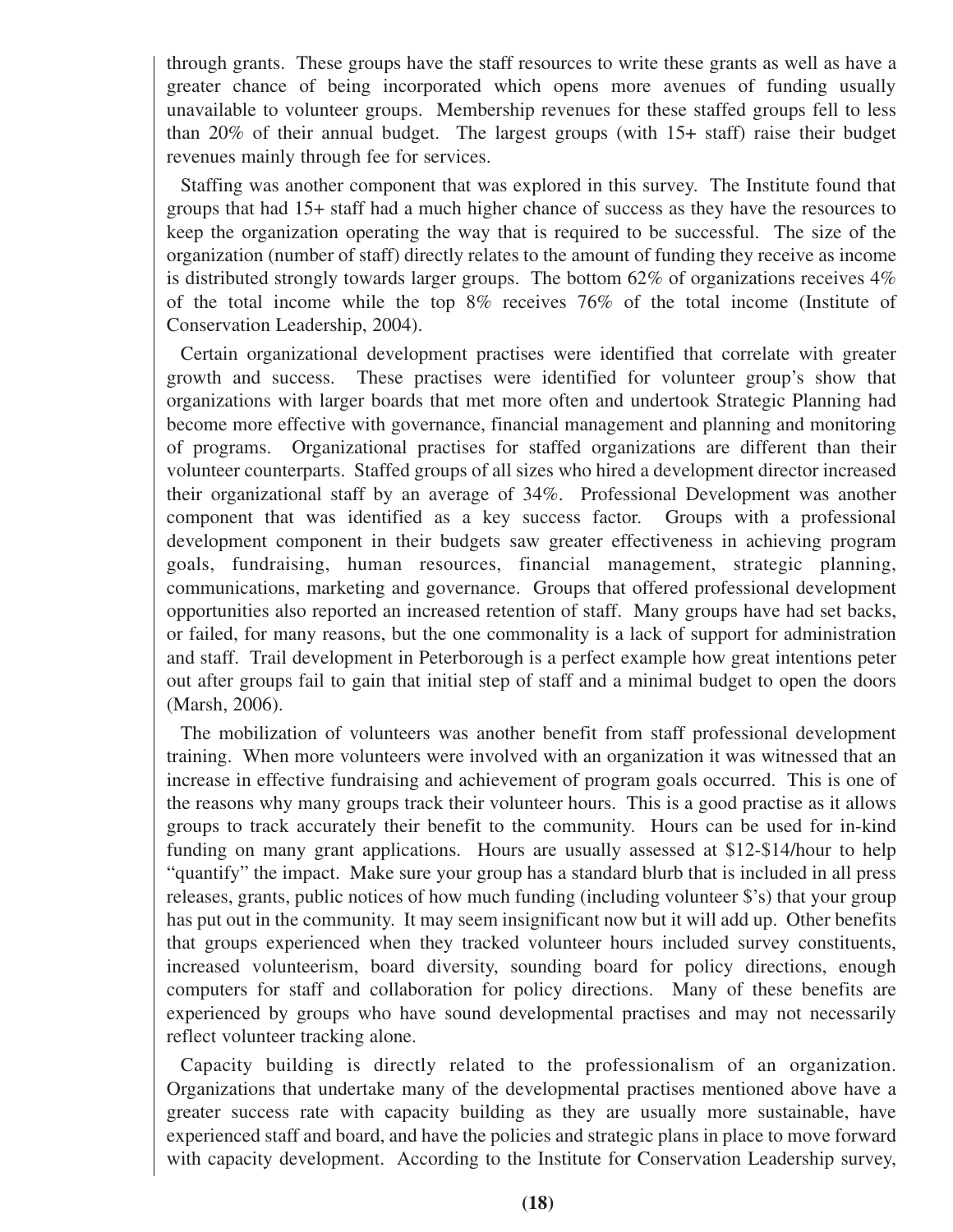there were common attributes that groups felt would help them build capacity and sustainability. The top ten were: major donor programs, fundraising planning, membership development, volunteer recruitment and development, grant writing, strategic planning, board skills, media skills, message development and legal expertise. There was some difference in perceived requirements between volunteer and staffed groups as far as capacity building. The volunteer group's top request was support with volunteer recruitment and development while the staffed group's requested support with major donor programs and fundraising planning.

**Entrenchment:** How to entrench your organization to reduce impacts of changes in government.

This is an important aspect of trail organizational development especially when municipal councils change every four years. Have your trail included in the official plan of the municipality, transportation and trail master plans. Have your group mentioned and linked on the Municipality's website, the Tourism Agency's website etc. Create as many partnerships as possible where they make sense especially with local community groups.

Other ways that help entrench your organization is to be involved in policy and development changes through inclusion on consultation mailing lists for development applications on Crown Land, be on the consultation lists through municipality's, government ministries like Transportation and Natural Resources. Provide services that are a value to municipalities, other community groups etc. There are many ways your group can become "a value" to the community. By having value, your group has a greater chance of survival when government changes or when one funding source dries up. A list of what you can offer the community should be reflected in your terms of reference document.

#### **5.3 Policies and Resources**

The following enumerates the policies and resources that trail organizations should create and keep updated since they are the heart of the operation. Many funding organizations look for these documents when receiving a funding application. The policies and resources can be broken down into two different categories although there are overlapping resources that apply to both. The categories are resources of the organization and resources of the board of directors and staff. Professional organizations of all different models have these resources at their fingertips and use them effectively to market, promote and attract new board members, funding, and projects. There are many websites that provide outlines, templates and articles on issues and solutions that the not-for-profit sector faces. A good place to start would be at the Charity Village website (www.charityvillage.org) where there are many links to other organizations who have articles and resources geared for Not-For-Profit and Volunteer organizations.

#### **5.3.1 Media Tool Kit**

Whether your organization is big or small, old or new, there are many benefits from using established public relations and communications techniques that can help you to accomplish your plans and achieve your goals. The Ontario Trillium Foundation has a well established, proven public relations tool kit for not-for-profit organizations to use. This tool kit is user friendly and will help staff with and without previous promotional experience. Visit the Trillium website (www.trilliumfoundation.org) to download the tool kit (Ontario Trillium Foundation, 2006).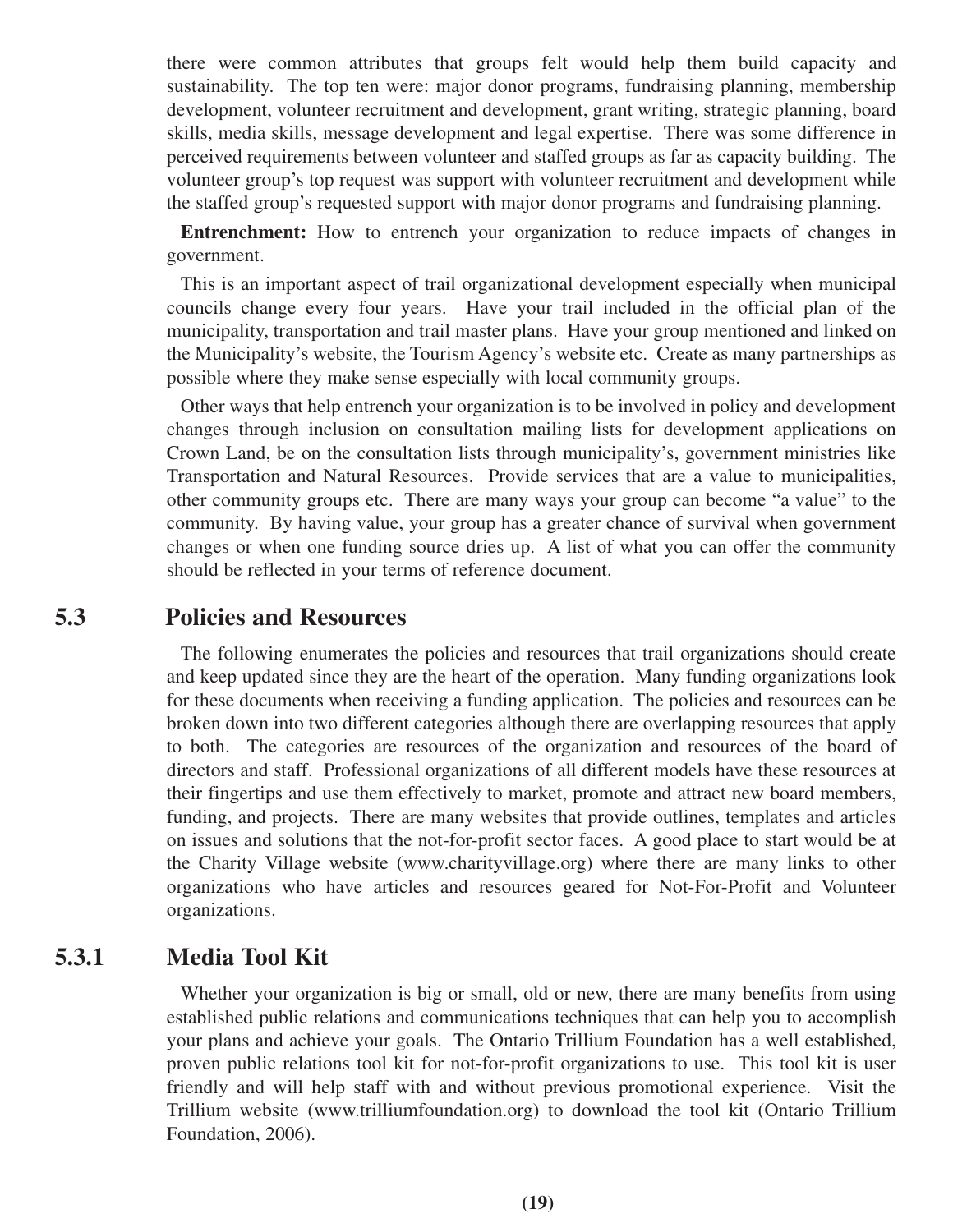#### **5.3.2 Resources of the Organization**

#### **Mandate and Vision**

The mandate and vision statements of the organization are necessary to explain the core business to outside world and help focus board and staff. Mission and vision statements are management tools that when applied appropriately, have the potential to help improve your organization's probability of success. However, it's important to keep in mind, that these are only two of the many tools available to your organization in the development of your toolkit. Robinson explains the difference between a vision and mission statement "We like to describe a vision statement as a 'picture of the future'. While a mission statement talks about the organization's purpose, (i.e. direction), a vision statement talks about what the organization would like to be. The easiest and most practical way of simply delineating between a mission and vision is to describe the mission as the journey and the vision as the destination." (Robinson, 2002). Mandate and vision are statements that need to be advertised and publicised in order to attract funding, trail users and other support to the organization. These statements need to be concise, fairly short and encompassing. This is a good exercise to take your board through; it is exciting to dream about why everyone is already sitting around the table.

#### **Business Plan**

A solid Business Plan is the key to any successful business. As the old adage says, businesses that fail to plan, plan to fail. A straight forward sample business plan is included (Appendix 8.4) that is easy to follow. The business plan is the master document of the organization which all the other plans fall underneath of and are more like addendums that can stand alone but work better as a package. Business plans evolve over time and should be kept up to date at all times. Updating your group's business plan should be a scheduled task every year. Many funding organizations request your business plan submitted with any requests for funding.

#### **Strategic Plan**

Most groups don't have a Strategic Plan but it is one of those plans that once a group has become organized and the business plan has been written should be completed. This plan lays out the short, middle and long term goals of the group with implementation strategies and timelines. This plan gives staff and the board real timelines to work towards and keeps the board and staff focused. Strategic Plans are a milestone of many organizations. It demonstrates that the organization is looking to the future. Groups with Strategic Plans had a higher degree of growth correlated with human resources, governance, achieving program goals, financial management and collaboration with other partners. Staffed organizations with Strategic Plans had an average 20% growth over groups without a plan (Institute for Conservation Leadership, 2004).

#### **Trails Master Plan**

Groups that have trail Master Plans have a greater sense of community desire and have the "plan" to move forward on trail development. Many groups have been successful partnering with their local municipality or city to develop this plan. There are also many examples of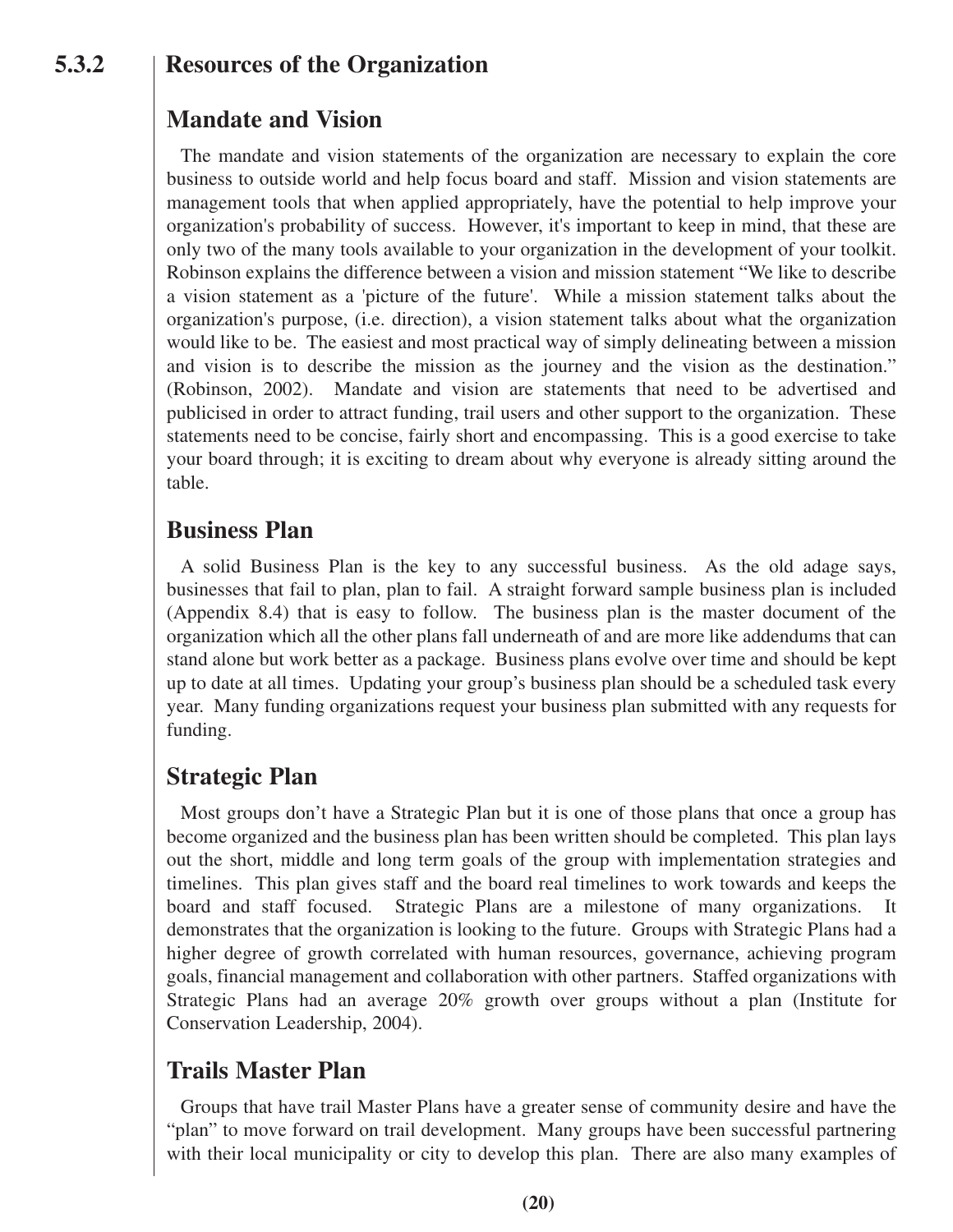Trail Master Plans from other groups. Contact the Ontario Trails Council or Trans Canada Trail Ontario office for some groups you can contact to get a copy of their plan. It will give you a sense of what information should be included in the report. Many groups that have this plan can move forward to the next step of applying for funding.

#### **Marketing Plan**

A Marketing Plan is another plan that isn't necessary in the infancy of organizations, but demonstrates the successful evolution of the group. Many groups form a marketing committee to look after the events, advertising, and the public image of the organization. This committee is invaluable to staff as there is a spokesperson for the group and provides leadership and volunteers for events. This marketing committee may also be responsible for creating fundraising campaigns and/or writing and implementing fundraising plans.

#### **Fundraising Plan**

Most groups require some level of public funds to undertake their mandate. That level of support from the public varies from group to group, but public funds are still an important part of any group's budget. Any fundraising activities should have a plan associated to it to ensure greater success. This plan can be as simple as a broad overview of all fundraising activities that are to be undertaken that operating year or can be detailed to a specific event. Many organizations have a fundraising committee within their structure and having a fundraising plan will help direct the volunteers and staff. Groups that had board involvement in a Strategic Plan, a written budget and a budget component for professional development had a much higher degree of success with fundraising (Institute for Conservation Leadership, 2004).

#### **Partnerships**

The importance of valuable partnerships for any organization can't be stated enough; they can make or break an organization. Creating strategic partnerships can help your organization in many ways; by sharing information and resources, collaborating on unique projects, attracting funding, access to new and different markets etc. The Board of Directors should have a session on partnerships which they would identify the partnerships that they would like to see developed as part of Strategic Planning. Many partnerships are developed as opportunity arises, but strategic partnerships are sought and fostered to directly help the organization. Many funding proposals now ask; who you work with and who your partners are. Funders like to see partnerships between groups so efforts are not duplicated and information can be better dissimilated. See Appendix 7.3 for a list of partnerships the Park-To-Park Trail Association has formed to help complete their mandate.

#### **5.3.3 Resources of the Board of Directors and Staff**

#### **Conflict Resolution Policy**

The Board of Directors should have a Conflict Resolution Policy in place. This policy will guide directors and staff with any conflict within the board, user groups or the public.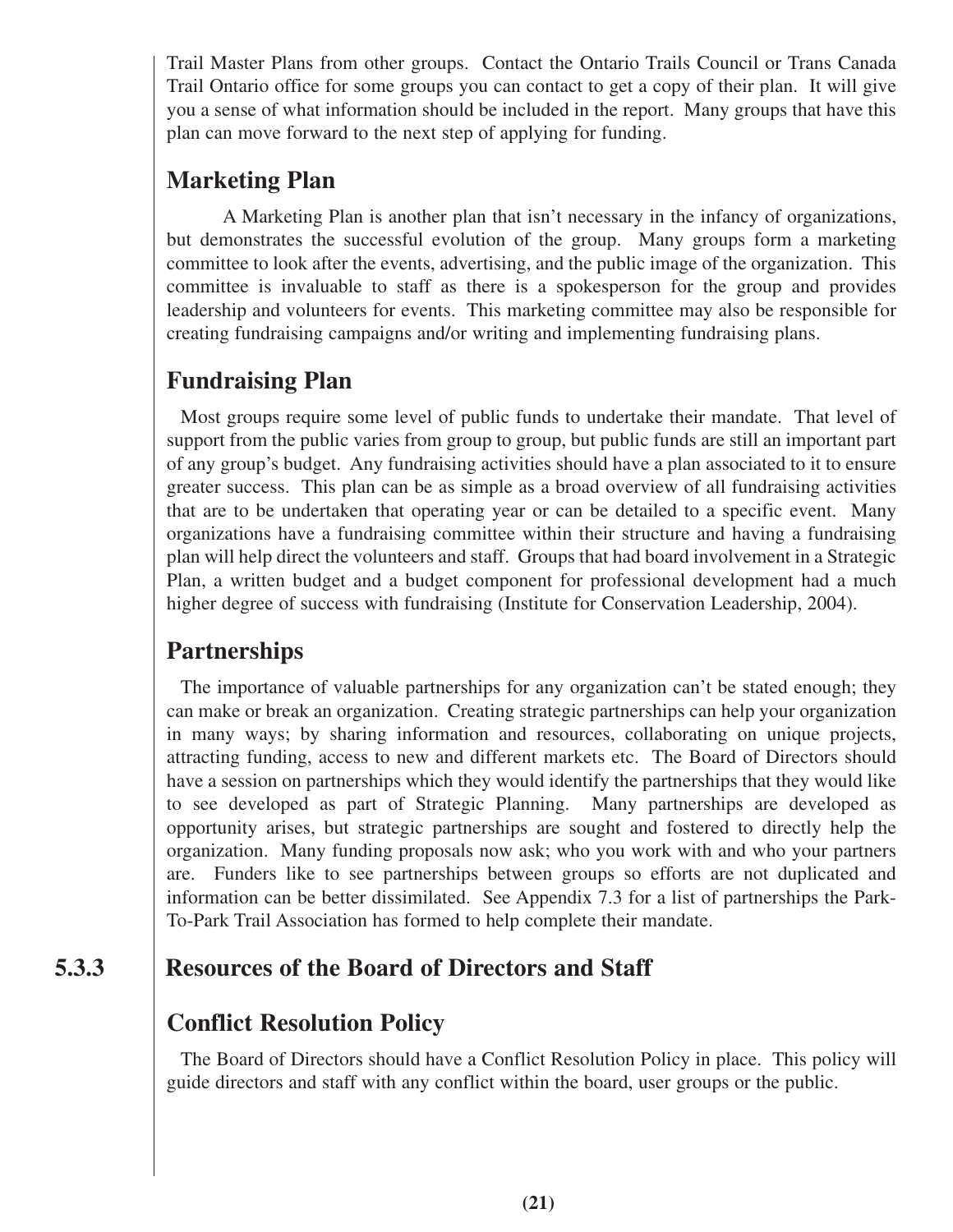#### **Director's Handbook**

Every board member should have their own organization handbook. This handbook is a valuable resource for all directors as it allows directors to organize and access all the policies of the organization, minutes, board package information, and human resources information. This resource could also be used to recruit new board members as well as keeping current board members organized and informed. The organization should provide each board member with a binder that has the relevant tabs, policies, plans etc. Board members are then responsible for keeping their binder up to date by including the minutes and director's package information from each board meeting.

#### **Biographies**

Many board members only see each other at the meetings of the organization and don't have the opportunity to mix and mingle. The connection of the board members outside of the meetings can go a long way to cementing the cohesiveness of the board. Personal knowledge of directors can create new perceptions of issue positions and foster respect for fellow board members. One way to create this interpersonal atmosphere is to compile a biography for every board member. Each board member submits a short paragraph of their education, professional careers, personal interests, family or what ever they feel important in expressing who they are as people. The Biographies are part of the board's handbook and updated when new board members join and others step away. Many funding organizations and foundations are interested in the depth of the experience of a board and many request a summary of who is guiding the organization to its goal.

#### **Connection Tree**

This is a great exercise for board members and staff alike. Many partnerships, funding opportunities and other gains made by organizations are successful because someone knew someone; it's the six degrees of separation model. Make sure you undergo this exercise with everyone in your office, or organization. You never know who knows who. In one situation an office underwent this activity but no one asked the secretary who she knew. As it happened, her cousin was a top executive for a major Canadian bank and which was one of the corporations on the list this organization was targeting.

It is a difficult process to start as people don't always value their connections, associations and friendships. The best way is to keep it on the board agenda until you get feedback from everyone on your board and in your office. It is important for people to realize you aren't asking them to approach that person on behalf of the organization if they don't feel comfortable with doing that. A staff person or a delegation from the organization, may undertake that task. The Connection Tree can be used for a variety of reasons, funding is always the first reason to come to mind, but other reasons like problem solving, resource sharing, connecting to government, pro bono services, etc. Keep the list current by doing this with the group every year and when a new person joins the organization.

#### **Policies**

Often organizations, especially volunteer and not-for-profits, don't develop policies until there is a need and it is usually a crisis situation. This is when you don't have time to start drafting policy. Policies are benchmarks of organizations. There are so many available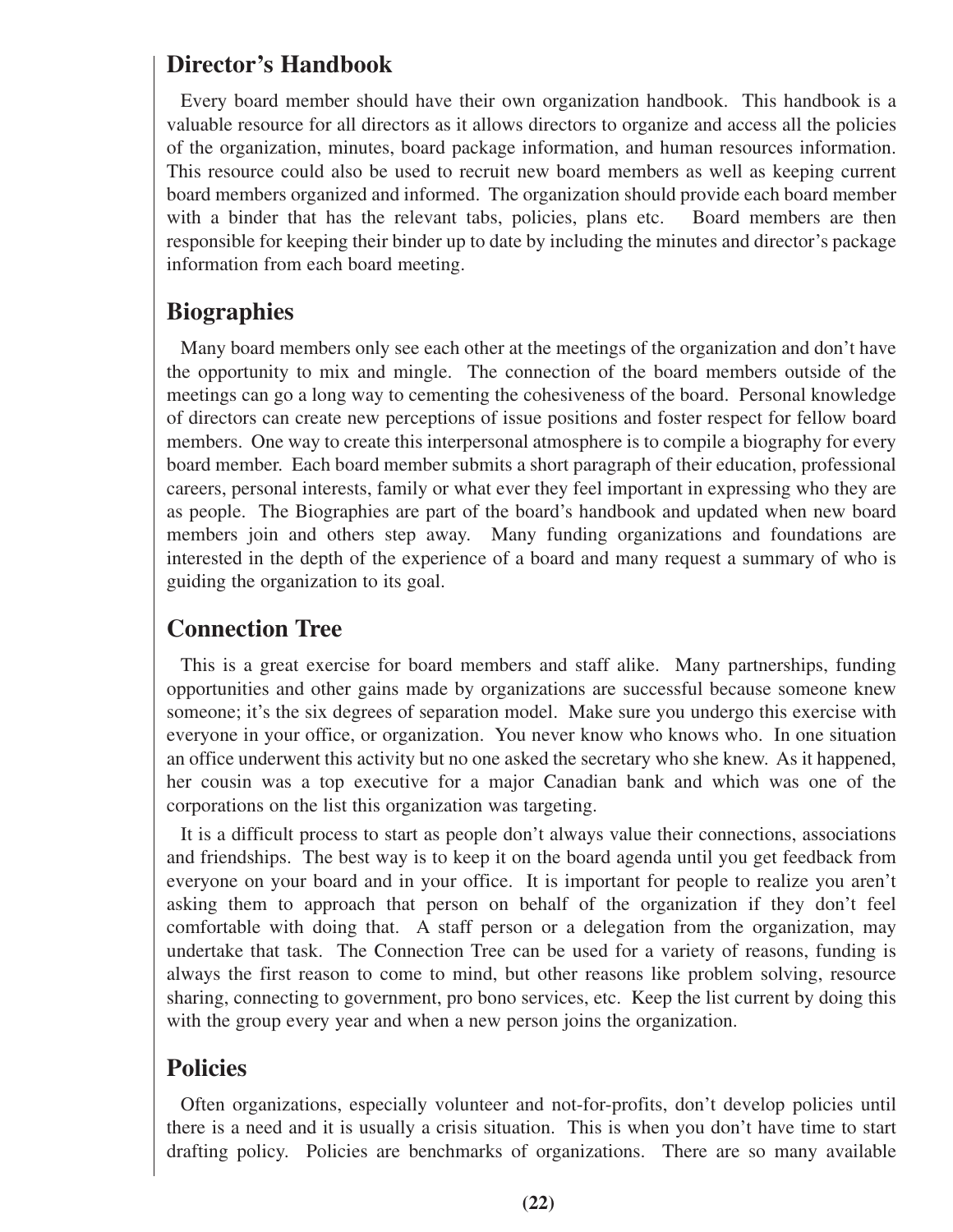examples of the different policies that your organization should have little reason to write your own from scratch. A quick search on the internet or a call to another trail group should provide the policy template. The following is a list of policies that your organization should have. It is by no means a complete list as policies are created for certain situations outside of the ordinary and need to be specific to your needs. An annual review of all policies of the organization should be scheduled for the first board meeting after the Annual General Meeting. This would act as a refresher course for board members and should be undertaken by either a board or staff member.

#### **Human Resources Policy and Procedures**

Every non-profit/ voluntary sector organization with employees should develop Human Resources policies and procedures. These policies should reflect your organization's values and need to be regularly reviewed and updated. Make sure that you review the legislation section to ensure that your policies comply with legislation relating to employment. This policy provides the necessary information for both Staff and the Personal Committee/Board of Directors. Boards can play a variety of roles in Human Resources policy development; the important thing is to clearly define that role. The Board may form a human resources committee to write policies and procedures, or they may delegate this duty to the Executive Director. Often, it is the responsibility of the Board to give final approval on all policies. Also, the Board may set a time frame for reviewing Human Resources policies, or they may delegate this responsibility (HRVS, 2004).

#### **Accounting Policy**

In the wake of corporation accounting irregularities like Enron and Worldcom, organizations are being encouraged to become more transparent with accounting practises especially when they are operating with government or public funding. This policy provides details for such activities as the way invoices are received, paid and by when, what date the annual audit needs to be completed by, petty cash, credit cards. This policy provides guidance to the Treasurer and staff to ensure all financial requirements are met.

Many funding organizations are starting to ask for this policy to ensure their funding is not being misappropriated. This is also a good document to have on hand as new staff or board members joining the organization and need to be brought up to speed with the daily business practises of the organization. All board members should be familiar with the accounts policy especially as they are the directors legally responsible for the management of the organization.

#### **Loyalty, Duty and Conflict of Interest Policy**

Depending on the organization, many trail groups have user group or stakeholder representation on the board of Directors. Although they are there to represent the view point of the associated group, they are also there to serve as Directors in the group which they sit. Their decisions need to reflect the best interests of the organization as a whole. It is a hard task to leave your other membership at the door and this is an issue that many volunteer boards struggle with. It can weaken or divide the board. By providing the Loyalty, Duty and Conflict of Interest Policy to each board member in their Directors Handbook, every board member knows the expectation of them as Directors of the organization.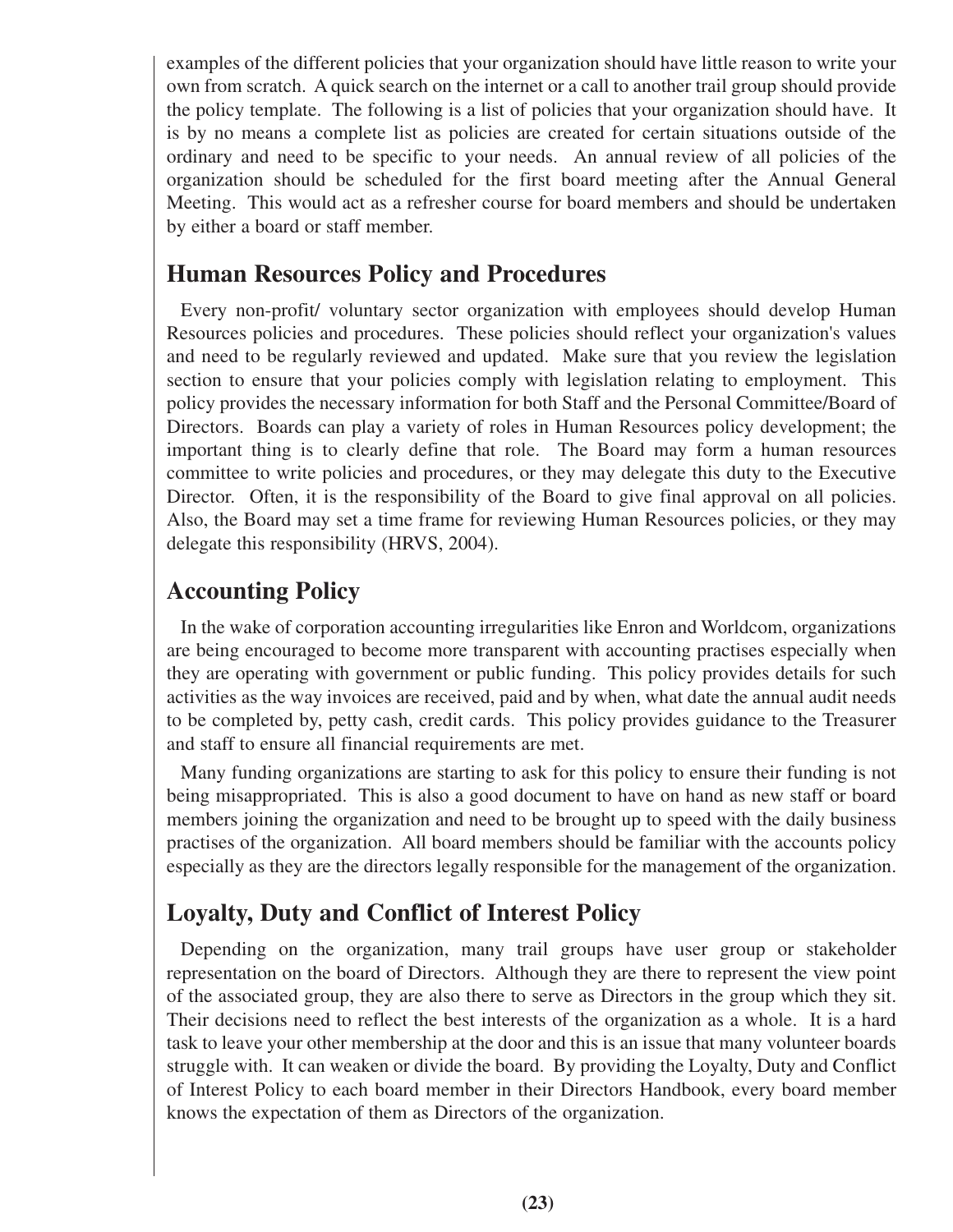#### **Code of Conduct Policy**

This policy covers the same concerns raised under the Loyalty, Duty and Conflict of Interest Policy above. The code of conduct policy applies to the Board of Directors but also to staff of the organization.

#### **Overtime Agreement**

All organizations should have an Overtime Agreement signed with their staff as per Ontario Ministry of Labour standards.

#### **Communications Policy**

Many organizations have a Communications Policy. This policy is very handy for a variety of reasons but mainly to keep a consistent message for media, public and government. This should happen regardless of whether the organization is in a crisis or not. Appoint the chair or co-chair to speak to enquiries of a contentious nature, or have the senior staff directed to deal with the media. It is important everyone knows who the point person is for media contact. Conflicting messages convey disorganization and unprofessionalism. If board members are assigned the task of speaking with the media, ensure that you have all the facts on the subject before you speak with them. If the media calls, you don't necessarily need to speak with them immediately; a time can be scheduled to speak with them. This is handy when you are unprepared and need some time to focus your thoughts as well as speak with senior staff or the Board Chair.

#### **5.4 Funding**

Organizations that hire a fundraising person as of the first three staff positions have a better chance of success. Fundraising is a full time job which the Coordinator of the project doesn't have time to do well enough on top of all the other daily activities they are responsible for. The good news is that there are a number of funding organizations available to trail groups. Before you start pounding on doors of funding donors, what are your plans for that funding and how much are you asking for? Having a fundraising plan for each campaign, or activity, provides clear and concise answers to those questions. The funding pool is limited and is being drawn upon by many different groups. Your project must be unique and well presented, or it will not be considered. Here is a list of questions your group should consider before you approach any funding organizations to help write your fundraising plan (see above section on fundraising plans).

**Do Your Homework** - Know your donor organization, know the key contact in the organization, know the program criteria, always call, if possible and set up a face to face meeting if you can.

**Know What You Are Asking For** - Why are you approaching this particular funding source? Are you asking for an in-kind donation, cash or both? How much and what are you offering the funder? An opportunity to support their community, a sponsorship opportunity, or a partnership opportunity? How can you distinguish yourself? How can you show that you and your project are unique and creative?

**Build Relationships** - Build relationships; start off small, recognise your supporters. Remember to say thank you and maintain relationships.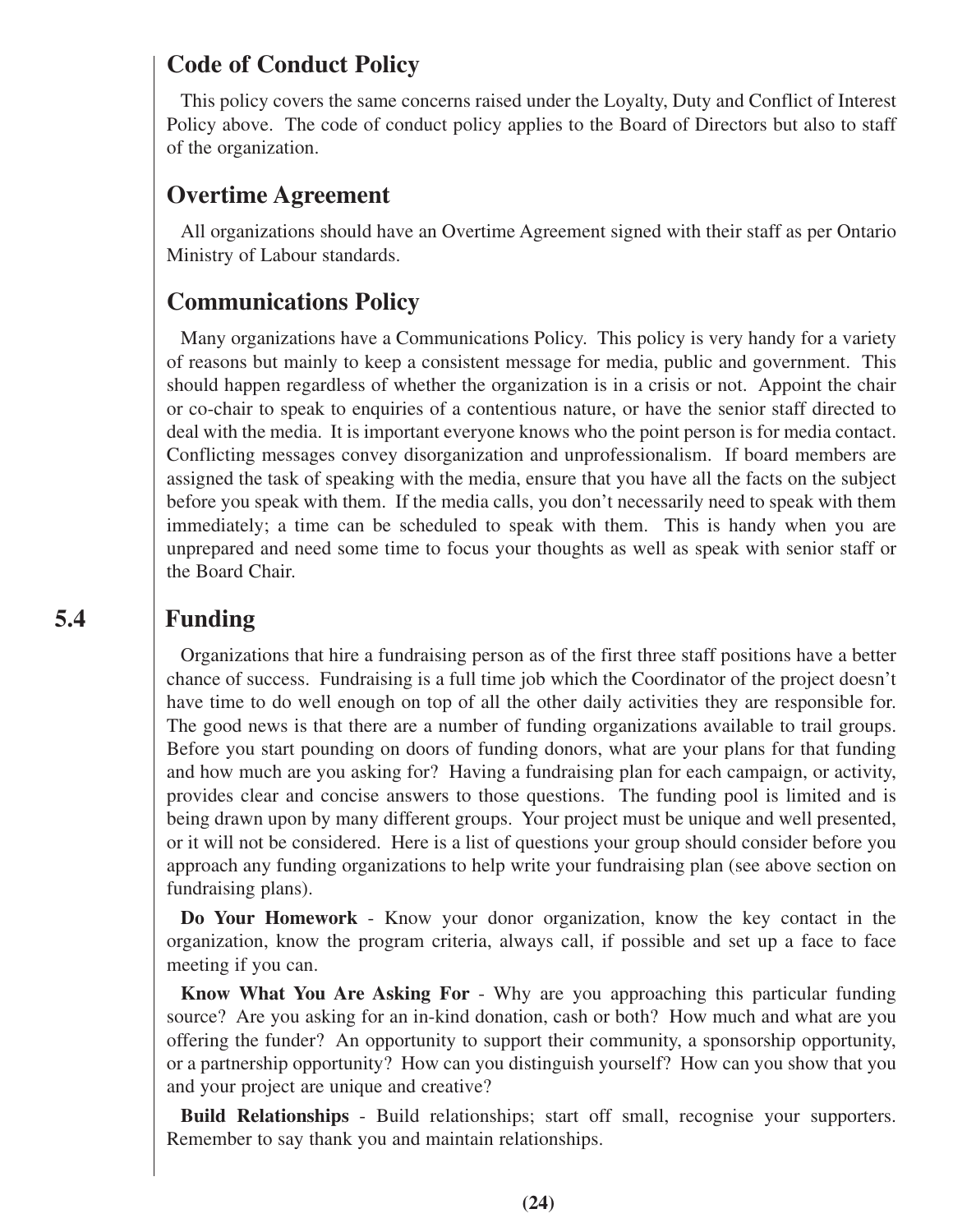**Prepare a Strong Proposal** - Show how the work you do directly benefits the community, show how the project will live on after you have finished, be concise, clear and concrete. Have a well thought out proposal, know and include the name and contact information of the current contact person, include a cover letter, make sure there are no typos or other mistakes, do not include a lot of unnecessary information, follow-up with a phone call; if you did not get funding, ask why?

**Keep Current** - Find out what funding programs are out there by searching the internet, ask partners who they have recently received funding from, government staff or announcements. New programs are created every year; others are discontinued. Read newspapers; find out about new companies and ideas (Green Source, 2005).

Many trail groups have found funding in "non-traditional" sources by creating unique partnerships and projects. For example, the Chatham-Kent group received funding through the Tall Grass Association to re-introduce prairie grasses to the area. The funding was to plant native grass species alongside their new trail and also paid for a set of stairs down to the trail from the parking lot to see these species of rare grasses. The group needed to build a set of stairs regardless but this allowed them to fund it from a unique source and provide an attraction alongside the trail.

The following is a list of funding sources which have previously donated to trail groups. This list is by no means exhaustive as new funding programs constantly announced and some funding comes from partnerships outside of traditional grants.

**Ontario Trillium Foundation:** The funding for the Ontario Trillium Foundation comes from the casino and lottery proceeds. They receive \$100 Million a year to fund not-for-profits and other community groups. This has historically been a great funding source for trail groups in Ontario. Any funding request must fit into the goals of the Provincial Government (trails through the Trails Strategy is a goal). Trillium has staff represented regionally in the province who will assist you with your application. To find out who is your representative, visit their website (www.trilliumfoundation.org) and meet with them. This staff person is responsible for "selling" your funding request to their volunteer board. If they are well versed in your project and understand the issues and possible outcomes, that selling job becomes easier. Trillium is becoming more project focused rather than funding just one aspect of the group like administration or staff. If you can develop a project than include these elements with a specific outcome, your chances are greatly increased of being successful. There are two types of funding streams with Trillium, regional and provincial. Their website explains what the guidelines are for both types of funding, what is required to apply for them and the application forms (Ontario Trillium Foundation, 2006). Only about one of every nine regional applications are successful and only one of every four are successful for the provincial submissions.

**Human Resources and Skills Development Canada:** This Federal Department has a variety of programs which staff can be secured for an organization. The Job Creation Program allows staff to work for an organization on various length contracts to develop job ready skills. Human Resources and Skills Development Canada pays the person their unemployment benefits for that period while they work for the group. They will also pay some soft costs like Workman Safety Insurance Board premiums, mileage and office costs. The only downfall of this program is that the person is still required to find other paid employment as they are considered to be on Unemployment Insurance. If the person finds another job, then the organization will have to engage in the interview and training process all over again. This is a great program for having an "intern" come work for your organization at little cost. Human Resources and Skills Development Canada also has a Summer Career Placement where they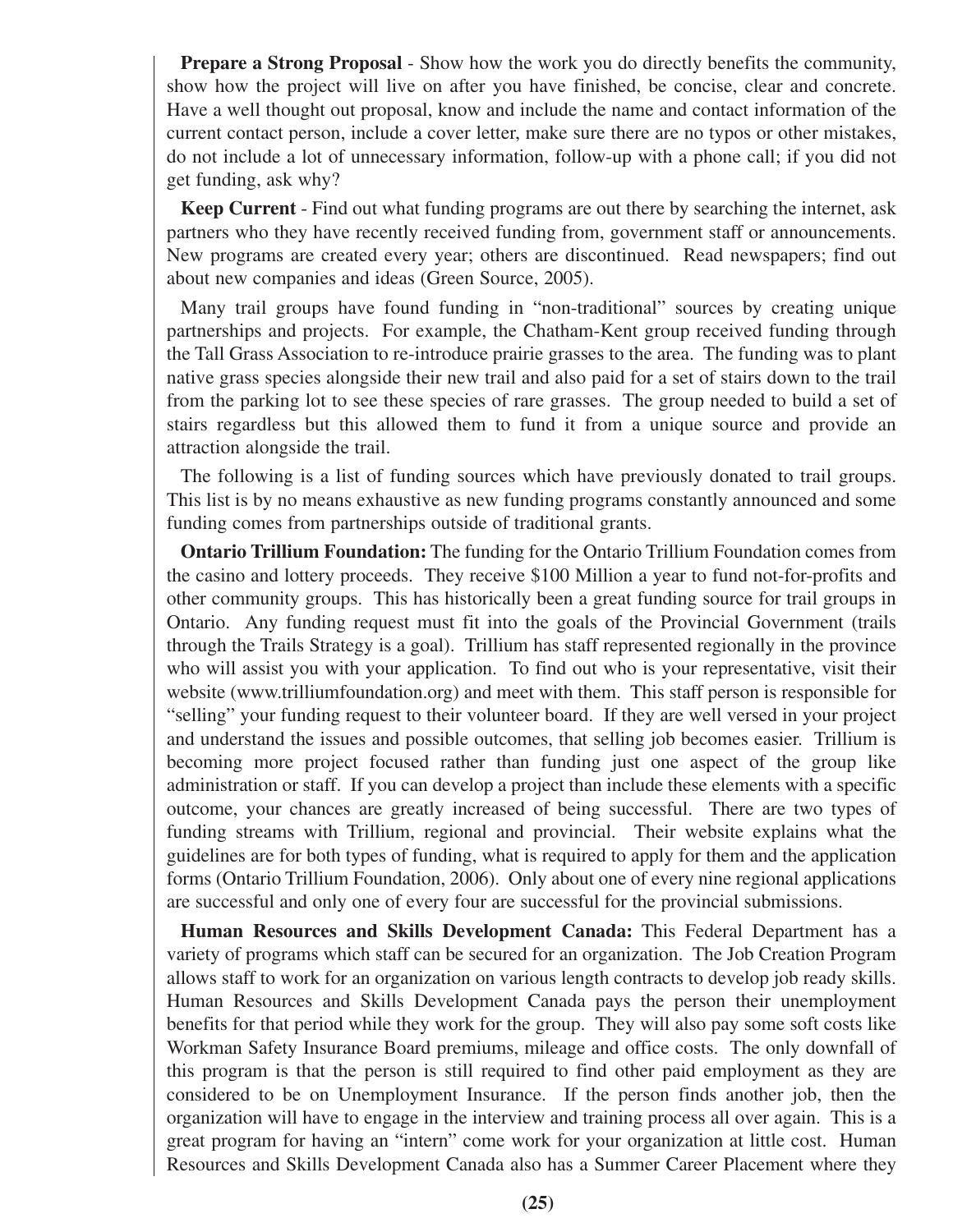will provide a wage subsidy to various employers. They will fund up to 100% of Not-for-Profit organizations wages for students between 15 and 30. They will also consider funding the soft costs of Workman Safety Insurance Board etc. More information and application forms can be found at www.hrsdc.gc.ca (Human Resources and Skill Development Canada, 2006).

**Northern Ontario Heritage Fund Corporation:** Northern Ontario Heritage Fund Corporation is a Provincial Government program available only to groups who are within Northern Ontario. Northern Ontario Heritage Fund has an internship program for students who attended a Northern Ontario high school or accredited college or university and are 29 years old or under. They provide up to 90% of the salary of the intern for a six or twelve month period. The organization (employer) is responsible for the additional 10% which includes Workman Safety Insurance Board and Vacation Pay (usually around \$3,500). The application form is very reasonable which requires the employer to provide a sound training and supervision plan. Information and the application form is available on the Northern Development and Mines website (www.mndm.gov.on.ca/nohfc). And as usual, speak to the staff person for your area before you apply. It will help build consensus and support but also will help you focus your application around the information they are interested in (Ministry of Northern Development and Mines, 2006).

**FedNor:** FedNor is another Northern initiative, but the funding through the Federal Government. They have funded start-up costs and staff for trail organizations as part of their Community Development program. FedNor usually funds up to 49% of a project with the balance of the project funding coming from other non-federal sources. Trails fit in their Community Economic Development program. FedNor also has internship program much like Northern Ontario Heritage Fund. They also fund up to 90% of the cost on a one year basis. FedNor also have regional staff to assist groups with applications and sourcing projects. More information for contacts and the application forms can be found at www.strategis.ic.gc.ca (Industry Canada, 2006).

**Trails For Life Fund:** Trails for Life is a provincial grant program with a commitment to provide up to \$440,000 in grants annually for the next five years. The goal of the Trails for Life funding program is to increase physical activity of Ontarians. They also support the health and economic benefits of trails through strategic investments that support a higher quality of life through policy, research and implementation projects with a provincial scope that address one or more of the following strategic directions of the Ontario Trails Strategy (Ministry of Health Promotion, 2006). More information about this grant stream can be found at www.mhp.gov.on.ca/english/sportandrec/trailsstrategy/default.asp.

**Communities in Action Fund:** The Communities In Action Fund aims to help bring about a physical activity and community sport culture in Ontario by helping local and provincial notfor-profit organizations provide and enhance opportunities for physical activity and community sport and recreation. This initiative is a key piece of ACTIVE2010: Ontario's Sport and Physical Activity Strategy that aims to help Ontarians be more physically active. Eligible program applicants can receive non-capital funding for projects falling under one or a combination of categories covering planning, implementation, and/or development (Ministry of Health Promotion, 2006). More information about this grant stream can be found at www.mhp.gov.on.ca/english/sportandrec/ciaf/fund.asp.

**Community Business and Development Offices:** Community Futures Development Corporations support community economic development by assisting Ontario's rural and northern communities to strengthen and diversify their economies. With 37 corporations in rural southern Ontario and 24 in Northern Ontario, Community Futures are well positioned to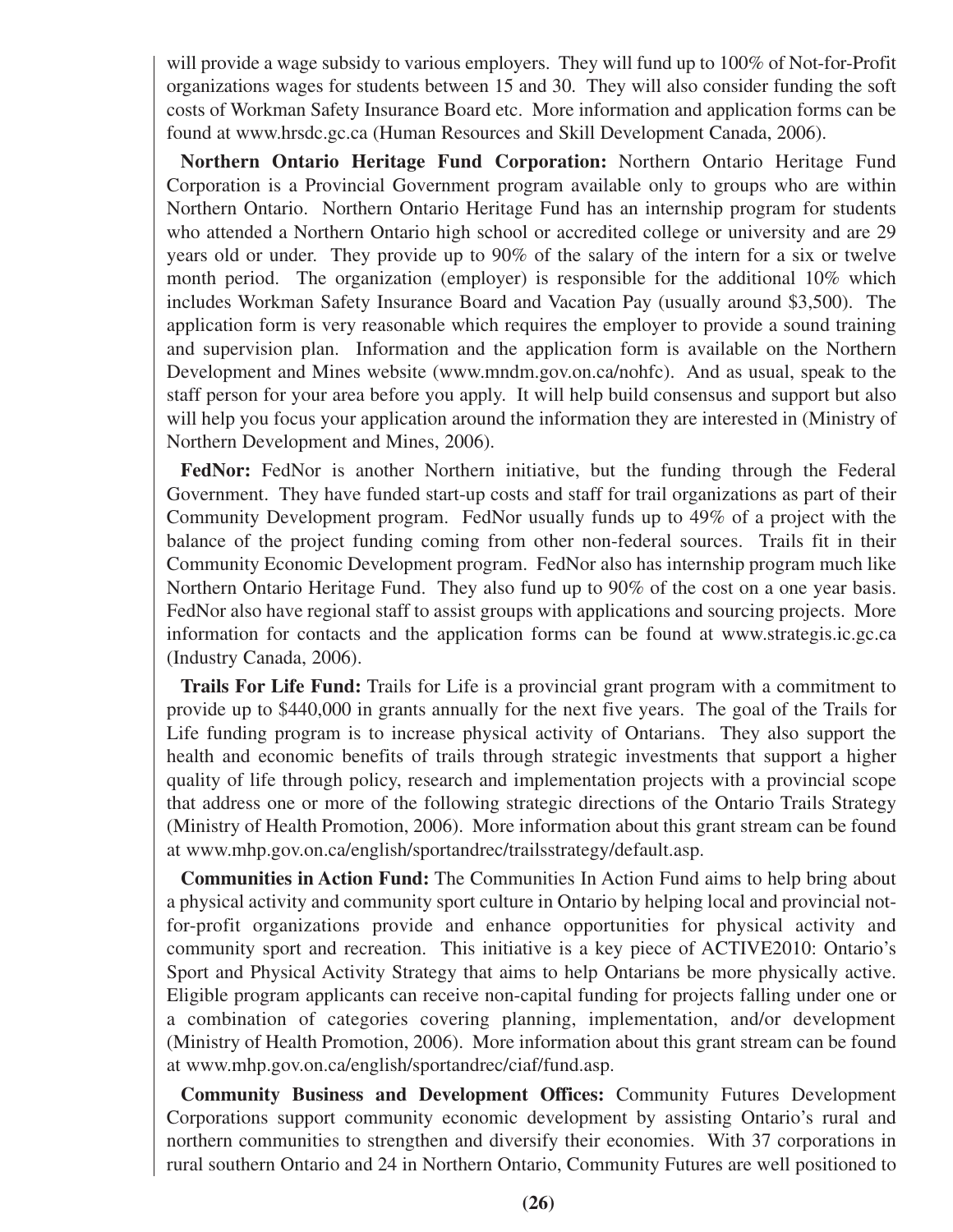offer local solutions to local needs (Community Futures Development Corporations, 2006). There are various funding streams and amounts granted. For more information contact your local office. A list of offices can be found at www.ontcfdc.com.

**Environment Canada:** Environment Canada has a great website called Green Source that lists government and private foundations that provide funding, mainly ones that provide funding to groups that have an environmental philosophy. Groups can search by different criteria to help target funders that match their goals best. More information can be found at www.ec.gc.ca/ecoaction (Green Source, 2005).

**Charity Village:** Charity Village is a Not-For-Profit resource website. There is a lot of information on possible funding foundations. The list links can be found at www.charityvillage.com (Charity Village, 2006).

Local Service Groups: Many sections of trail have been built in communities by local service groups like Rotary Club and Lions Clubs. Sometimes, these groups just want to donate money to have the trail built or are interested having their membership actively participate with trail building.

#### **5.5 Board Development**

The Ontario Trails Council has completed an integrated Board Training process and will share the resources with groups wishing to undertake the same (Connor, 2006). Contact the Ontario Trails Council for more information.

#### **5.6 Insurance**

Trail insurance is a complex topic. Most trail groups carry both Directors and Officers Insurance for their organization as well as liability insurance if they operate or manage trail. The issue of trail insurance in Ontario is in constant flux. To get the best up-to-date information, call the Ontario Trails Council or Trans Canada Trail Ontario for the information.

#### **5.7 Trail Group Health Checklist- Considerations**

The Trail Group Health Check List (Appendix 7.3) is for groups to self assess where they are as far as development. Organizations can also use this list to create a development schedule for board and staff to follow.

#### **6.0 CONCLUSIONS**

Trails throughout the world continue to be used as significant outlets for recreation, conservation, education, tourism and alternative transportation strategies (Silbergh, 1995). These broad categories make trails multi-jurisdictional which often create more challenges for the groups building trails. When the opportunity to build a new rail-trail arises, something remarkable often happens to a community. Well-funded public agencies that build roads do not exist for creating trails. Instead, individuals, state and local government, the private sector and community-based groups must unite in the common purpose of improving their community. By reconnecting people, the process of trail building also becomes a process of community building at the grass roots level (American Trails, 2006).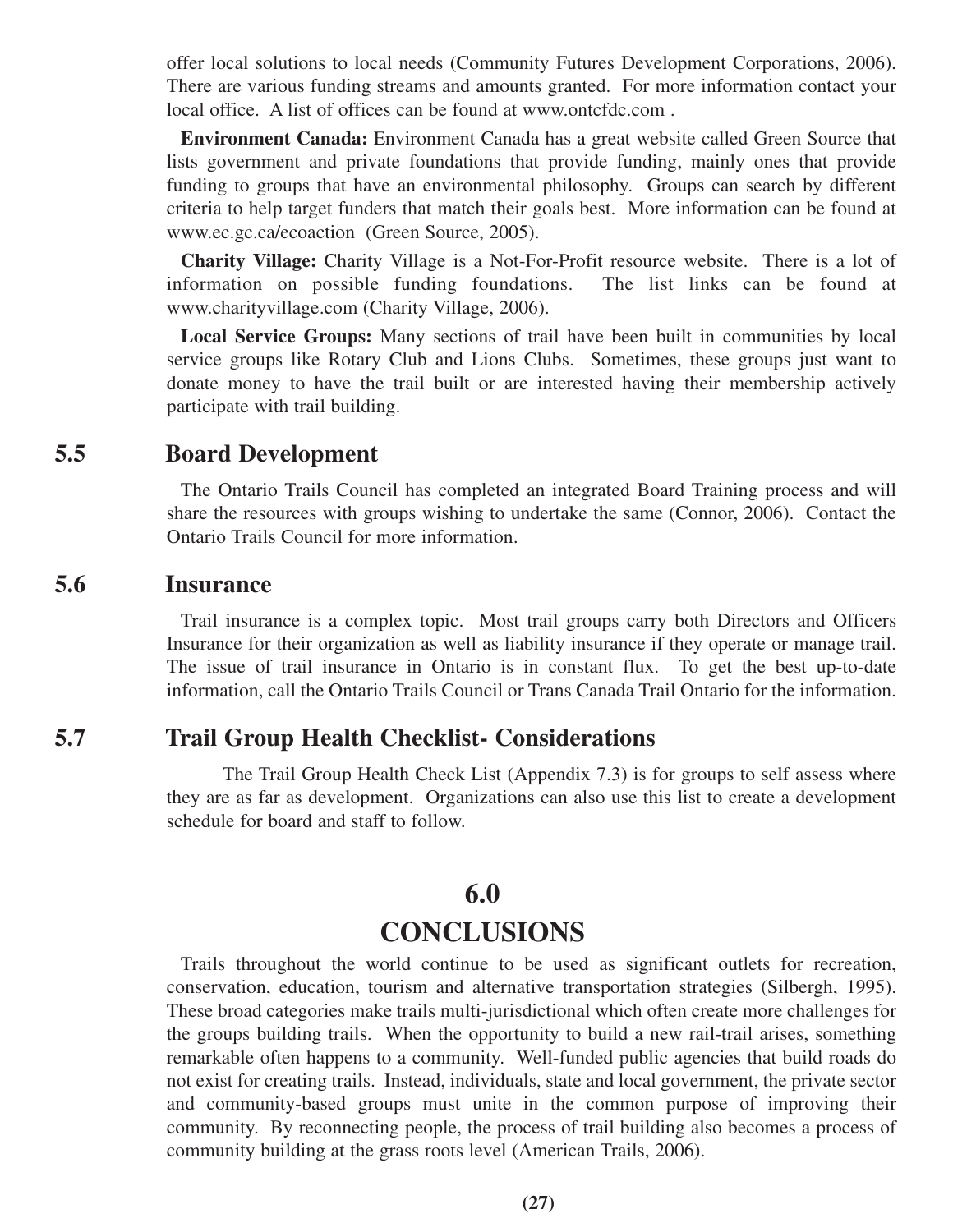This report clearly illustrates how much work is left to do in the Trails Community to reach the goal laid out in the Ontario Trail's Strategy to create the World Class Trail system. It also shows how much hard work has already been undertaken at a grass roots level in this province. People who volunteer their time to create trails, operate organizations and promote their use are to be commended. Trails are a noble cause. The trails community needs to recognize this themselves and work to help promote the idea to a broader audience. Many communities proudly promote their trails and, in many cases, it defines a community by improving resident's quality of life. The development of Regional Trail Committees has been sporadic in Ontario as illustrated in the case studies. Provincial organizations like Trans Canada Trail Ontario and the Ontario Trails Council have spent many hours promoting the concept to local trail groups. Some trail groups have come to this structure on their own, after identifying the need. Although there are many different governance models and structures to Regional Trail Committees, the common goal they share is problem solving, resource sharing and advocacy within their membership to a larger audience.

#### **7.0**

#### **APPENDICES**

#### **Appendix 7.1**

#### **CASE STUDIES**

#### **7.1.1 Oxford Trails Council**

**Organization:** The Oxford Trails Council is a new organization created in March 2006 at the suggestion of the Ontario Trails Council and Trans Canada Trail Ontario. The gap in this area of the Trans Canada Trail suggested little previous trail development or coordination other than with the Health Unit creating a trail guide. There was a small portion of the Trans Canada Trail built in Tillsonburg, but there was no other development of Trans Canada Trail in Oxford County. In the initial meetings, the Oxford Trails Council recognized the community needed to be involved in the project to foster ownership and municipal staff to support trails where possible. There are currently twenty-five various interested parties involved with the Oxford Group. The purpose of the group is to be a support group for different stake holders, address concerns, to advance concept of a County Trails Master Plan, and show commitment to trails in the area. They have also identified the Oxford Trails Council as a venue to share information/communication, link between user groups, municipalities, Province, and larger organizations like the Ontario Trails Council and help interpret how the provincial Ontario Trails Strategy can work in Oxford County. Other goals include improving access and amenities to trails for recreational and tourism potentials and to work to maintain and conserve existing trails.

**Mandate:** The mandate of the Oxford Trails Council is bring together trail stakeholders who are interested in the co-ordination, preservation, development, management and use of trails in Oxford County. The group will not be engaging in actual trail building in the near future but rather coordinating use of trails and educating people about trail use (Oxford Trails Network, 2006).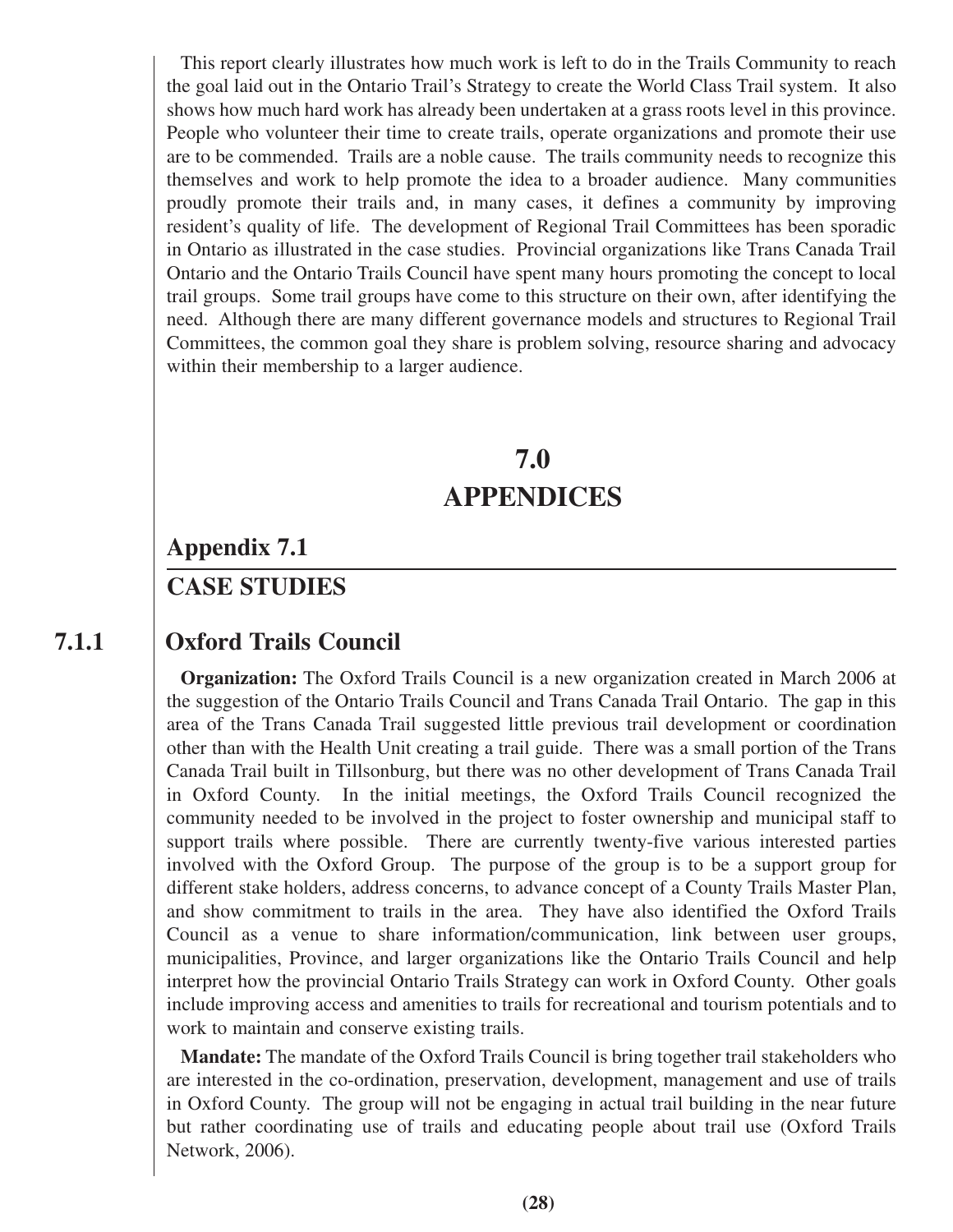**Office Arrangement:** Oxford Trails Council is strictly a volunteer organization at this point and doesn't have an office.

**Human Resources:** Currently, Oxford Trails Council doesn't have any staff other than the paid staff of organizations who sit on their board as members. Oxford Trails Council would like to have paid staff and feel that the drafting of a Trails Master Plan will lay the foundation which will help attract funding for staff in the future.

**Funding:** The Oxford Group hasn't started to fundraise yet. One of the groups under the umbrella of the council did receive funding through the Ontario Trillium Foundation for developing a plan for moving forward with trail development.

**Equipment:** The Oxford Trails Council doesn't have any equipment, office or trail. Trails within the City/Town limits of Woodstock, Ingersoll and Tillsonburg are maintained under the respective municipal parks department.

Sustainability Planning: This organization is in the early stages of their development and is still focusing on the first steps of becoming organized; sustainability planning hasn't entered the picture yet.

**Regional Trail Committees:** The Oxford Trails Council has organized as a Regional Trail Committee. The Council has built a solid base of stakeholders which includes representation from the City of Woodstock, Town of Tillsonburg, Norwich Township, Southwest Oxford Township, Tourism Oxford, Oxford Planning Department, Oxford County Public Health Unit, Woodstock Nature Club, Ingersoll Naturalists, Oxford Trail Committee, Woodstock Cycling Club, ATV Association, Snowmobile Club, and the Ontario Federation of Agriculture. This group has had a few meetings and plans to become trail advocates in the area.

**Trail Development:** Up until a few years ago, trail development was fragmentary and received little support from the larger community and municipal councils. There was no official information on trail locations, uses, etc., thus, making the research on existing trails a challenge (Boratto, 2006). Since the, attitudes towards trail development has been more positive. This change has helped with the formation of the Thames Trail Association. This group is investigating the development of a trail from Woodstock to Ingersoll along the Thames River. The Thames Trail group members include representatives from Tourism Oxford, City of Woodstock, Oxford Small Business Improvement Centre, Upper Thames River Conservation Authority, City of Woodstock, Oxford Planning Department, Oxford County Public Health Unit, Ingersoll Trail group and private citizens. The Thames Trail Association just received an Ontario Trillium Foundation grant to do the groundwork for development of this trail. The consultant will be developing a three stage report. In stage one, existing trail inventory and information will be gathered. Stakeholders will be contacted; a review of possible locations of new trail development, trail routing and the associated challenges will be defined. The second stage will investigate the establishment of trail concepts. Trail facility and infrastructure requirements will be defined and construction specifications and standards will be drafted. After this information is assembled, a public meeting will be held. Following the community consultation, the project design will be finalized and put forth for public and council review and approval. Once this plan is approved, then the task of grant writing and fundraising will begin so the plan can become a reality. The Oxford Trails Council fully supports the activities of the Thames Trail Association and are eager to see the results from the consultant's work.

The Oxford Trail Council does have a subcommittee which maintains the Hickson Trail. This abandoned rail corridor is owned by the Ontario Reality Corporation and managed by the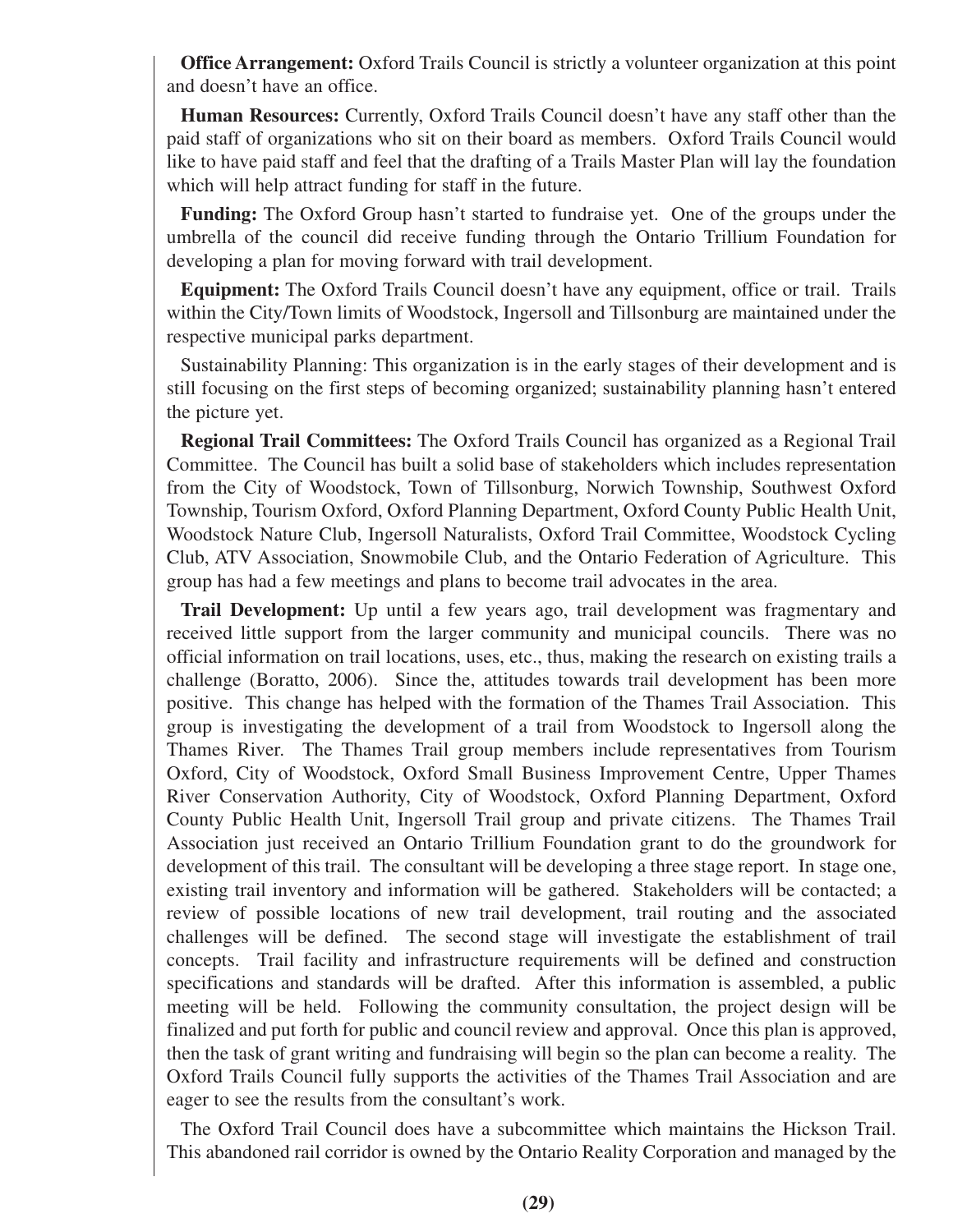Ministry of Natural Resources. The Oxford Trails Council signed an agreement with the Ministry of Natural Resources for maintenance when the previous trail group who looked after the Hickson Trail became defunct. Although outside their current mandate, the group feared loosing this trail from their network if Natural Resources decided to close the trail due to lack of maintenance.

The development of the gap areas of the Trans Canada Trail in Oxford County is slow to gather momentum. Currently only a section of Trans Canada Trail in the County is in Tillsonburg. At a recent meeting, there is some progress with the interested parties to review all the mapping each municipality has to look at routing options for Trans Canada Trail through Oxford County. This task should be completed shortly then the group will look at the different options and associated issues with each route.

**Issues and Lessons:** As this group is fairly new, they are in the beginning stages of development and definition of the roll and direction for the group.

**Required Support:** Oxford Trails Council requires trail community support on developing the organization beyond the initial will to have a regional group in place. They indicated that this report with the other case studies will really help them with moving forward to be the viable group that the community and their partners envision (Boratto, 2006). They also feel that a staff person working in their organization would greatly help them move forward with their mandate and spur on trail development in the County.

#### **7.1.2 Chatham-Kent Trails Council**

**Organization:** The Chatham-Kent Trans Canada Trail Committee is an interesting case study as they are currently working through the growing pains of a new organization. The whole trails movement in Chatham-Kent started with a staff from Wallaceburg.ca successfully bringing partners together. Over the past several years, individual communities within the municipality of Chatham-Kent have developed and maintained walking or cycling trails. Some of these trails were created at a municipal level before amalgamation. Others, such as the Trillium Trail in Dresden and the water trails initiative in Wallaceburg, were grass-roots initiatives. Since then, the Chatham-Kent Trans Canada Trail Committee have organized to become a Regional Trail Committee which aligns with the Municipality's geographic boundaries.

The Chatham-Kent group formally organized after October 2003 when the council endorsed their route recommendation for the Trans Canada Trail through the Municipality of Chatham-Kent. They decided that their membership will comprise of one representative from each community trail organization. Currently ten organizations contribute members and others are welcome to join. The executive consists of a Chair, Vice Chair and Treasurer that are elected from within the membership on a one year term. Within the group, there are three subcommittees; funding, communications and trail development which are chaired by members of the Council.

After the initial structuring of the Chatham-Kent Trans Canada Trail Committee, they began supporting pilot projects in specific communities to aid trail development action plans according to councils mandate. Projects to date include trail blazing in Thamesville, fundraising and trail development in South Kent and environmental conservation and trail building in Wallaceburg.

The Chatham-Kent Trans Canada Trail Committee is a group that has had a rapid rise, has now hit a bit of a plateau but has a strong volunteer foundation that is dedicated to work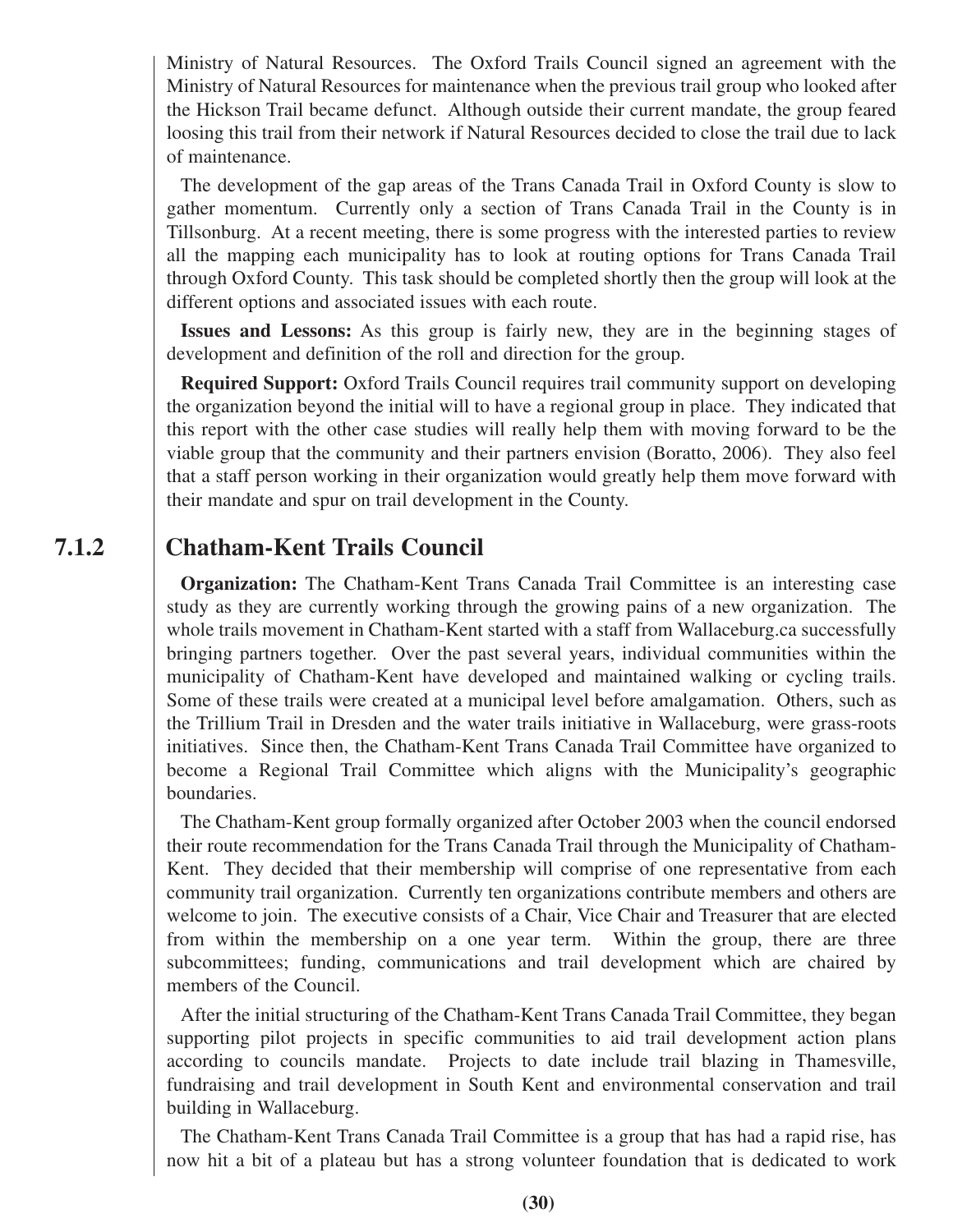through the outstanding issues, mainly insurance and risk management with the municipality (Chatham-Kent Regional Trail Council, 2005).

**Mandate:** The mandate of the Chatham-Kent Trails Committee is trail development, and working in cooperation with other community partners. They advocate healthy, active and safe lifestyles that contribute to building sustainable rural and urban communities throughout Chatham-Kent.

Office Arrangement: Currently the Chatham-Kent group does not have any office space. At a recent meeting, the group decided to check with their municipal partners to enquire if there was some space that a staff person could be accommodated if funding is secured (Gray, 2006).

**Human Resources:** The Chatham-Kent group does not have any staff. This Regional Trail Committee is comprised of volunteers with support from Municipal staff. The group recognizes the importance of having paid staff and obtaining the necessary funding to hire staff is a priority of this group.

**Funding:** The Chatham-Kent Trans Canada Trail Committee hasn't sought funding as the organizational foundation is still being laid. Municipality of Chatham-Kent has pledged \$100,000 for trail development and are paying for the Transportation Master Plan and the Trail's Master Plan. Chatham-Kent Trail Committee has started grass roots fundraising with BBQ's and supporting the other membership trail groups with their own events. Expenses are presently being paid for through the generous financial and in-kind donations of their membership. There is not membership fee required at this point to join the committee (Chatham-Kent Regional Trail Council, 2005).

**Sustainability:** As the group is still laying the foundation and seeking initial seed money, sustainability for the organization hasn't been an issue yet. They realize that the key to any organization's success is paid staff and this has become a short and long term goal of the organization.

**Regional Trail Committees:** Chatham-Kent does act as a Regional Trail Committee as there is representation from ten community trail organizations on the Council. With 205 kms of Trans Canada Trail, this group supports a large number of community trail organizations under its banner. The Chatham-Kent Trails Council, as the coordinating body of the trails movement in Chatham-Kent will help to ensure the viability of the individual trail groups. This support will help guarantee that trails will be built and maintained, primarily through volunteer and grass-roots efforts, for the benefit of all citizens of Chatham-Kent. The Council can also act in an advisory capacity to the Municipality to determine areas of priority in the development of trails throughout the region. The Chatham-Kent Trail Committee have identified the ability to provide representation to provincial, national and international trails organizations to both enhance local knowledge and to promote Chatham-Kent outside the region.

**Trail Development:** When Wallaceburg.ca was created, it advertised itself as an organization that was interested in helping local groups develop a positive internal and external image for the community. Various people were approached to support community trail development under this model. As the theme progressed, the concept of having the Trans Canada Trail through the municipality was introduced and the plans for making it happen were developed. On July 7, 2003, Chatham-Kent Council directed the Wallaceburg.ca committee to have a series of meetings with local communities to develop trail routes for Chatham-Kent. Wallaceburg.ca met with twelve Chatham-Kent communities resulting in the formation of eleven community committees. These committees were responsible for creating an inventory of existing trails, the associated issues with each route and detailed list of any risks associated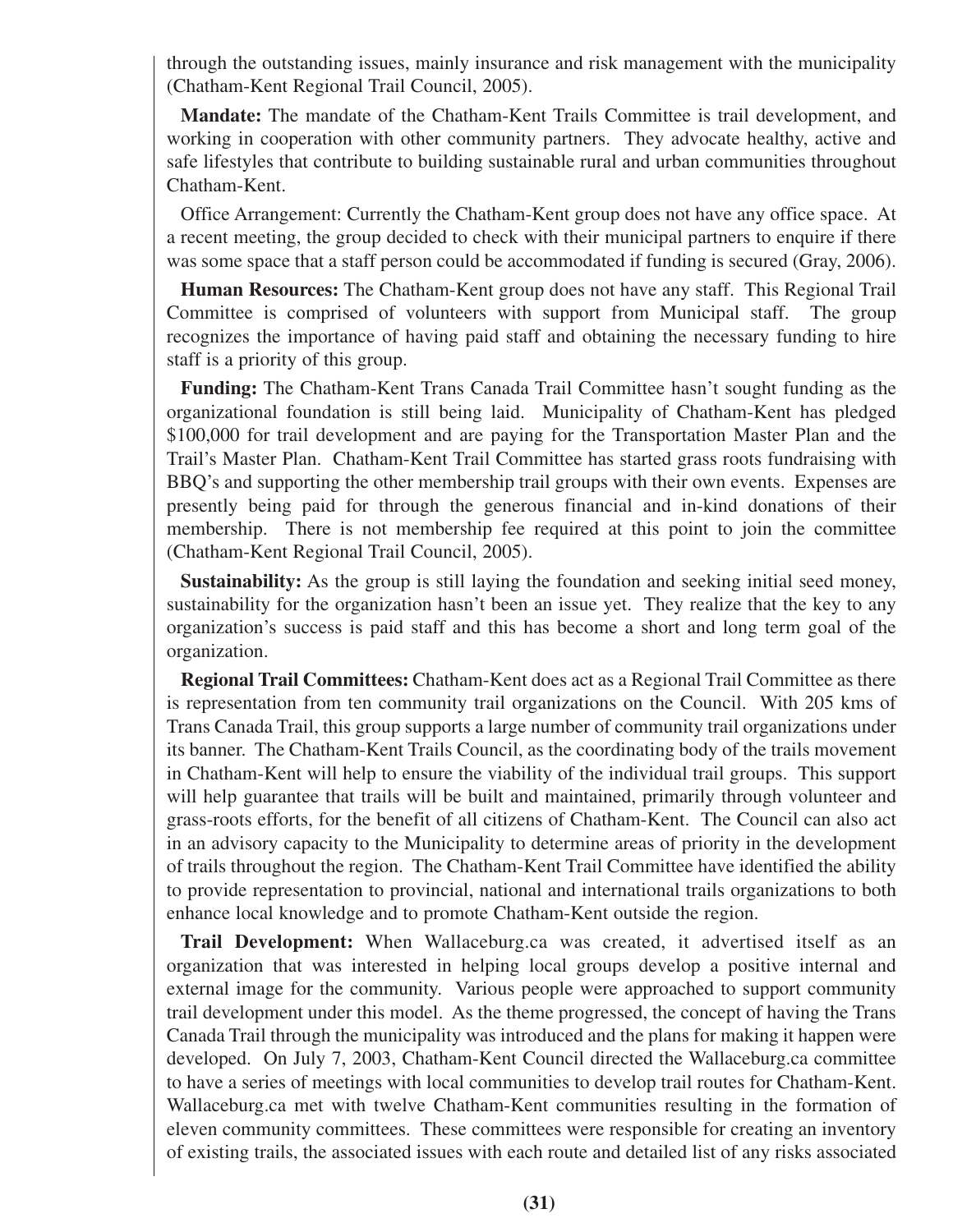with the proposed routes. Some of the concerns identified included Municipal Planning issues, Ministry of Transportation and the criteria of the Trans Canada Trail Foundation. The community committees then appointed one representative to participate in the Chatham-Kent Trans Canada Trail Committee. At the first meeting of this Regional Trail Committee, they reviewed the inventory and the input from various trail committees and drafted a route for the Trans Canada Trail to pass through Chatham-Kent. On October 27, 2003, the proposed route was presented to Chatham-Kent Council. The proposed route was endorsed with the understanding that sections of the trail may have to be modified in the future to take into consideration traffic concerns, specific destination points, etc. At this time, Council passed four new motions regarding the trail. Trans Canada Trail Foundation has confirmed the registration, and the group started to work on the Transportation and Trails Master Plans and planning fundraising activities.

Since October 2003, the structure of the Chatham-Kent Trails Committee has been refined. The eleven community trail committees have been given jurisdiction over trails within their geographical area. They have also been recognized as the organizations who will actually build the trail. Each community committee has elected one representative to sit on the Chatham-Kent Trans Canada Trail Committee. This Regional Trail Committee is responsible for ensuring co-operation amongst the eleven members and addressing concerns which affect local trail groups. It has incorporated under the title of Chatham-Kent Trans Canada Trail Council. It has worked on developing positive models for development through the Ontario Trails Council and looks forward to significant increases in trail development and usage over the next couple of years.

Recently, Chatham-Kent Trails Committee has applied for one time funding available through the Municipality which they hope will start construction on a six kilometre stretch of Trans Canada Trail. This will be the first trail construction effort this group has undertaken. Construction is planned for the summer of 2007 (Grey, 2006).

**Issues and Lessons:** The next steps for the group after the council endorsement was to create a business plan, register the trail with Trans Canada Trail and sign the trail. Complications arose with these next steps with concerns of risk management. The trails council is still working through these issues with their director of operations, the insurance company and the municipal risk manager. Trans Canada Trail Ontario and the Ontario Trails Council are working with Chatham-Kent Trans Canada Trail Committee to provide other examples of how these issues were successfully solved in other municipal jurisdictions (Andrews, 2006, Gray, 2006).

**Required Support:** The CK group indicated that Trans Canada Trail Ontario staff visiting to providing the provincial picture, share stories and examples of what other trail groups are doing and problems they were currently facing in the province was very beneficial to them. They felt alone in their struggle with the risk managers and the quagmire of trail insurance issues. The group said they felt better when they realized that they weren't alone in the struggle and other groups had triumphed over these issues. They indicated that staff support from the provincial body of Trans Canada Trail was the required support they desired. Linking other Risk Managers from like municipalities with Chatham-Kent's Risk Manager to discuss how they overcame the issues is support they desperately require. The frustration on the Chatham-Kent Trans Canada Trail Committee is rising and if some solutions aren't found soon, the committee will start to loose members. There have been some recent developments that will lead to solutions in the long run.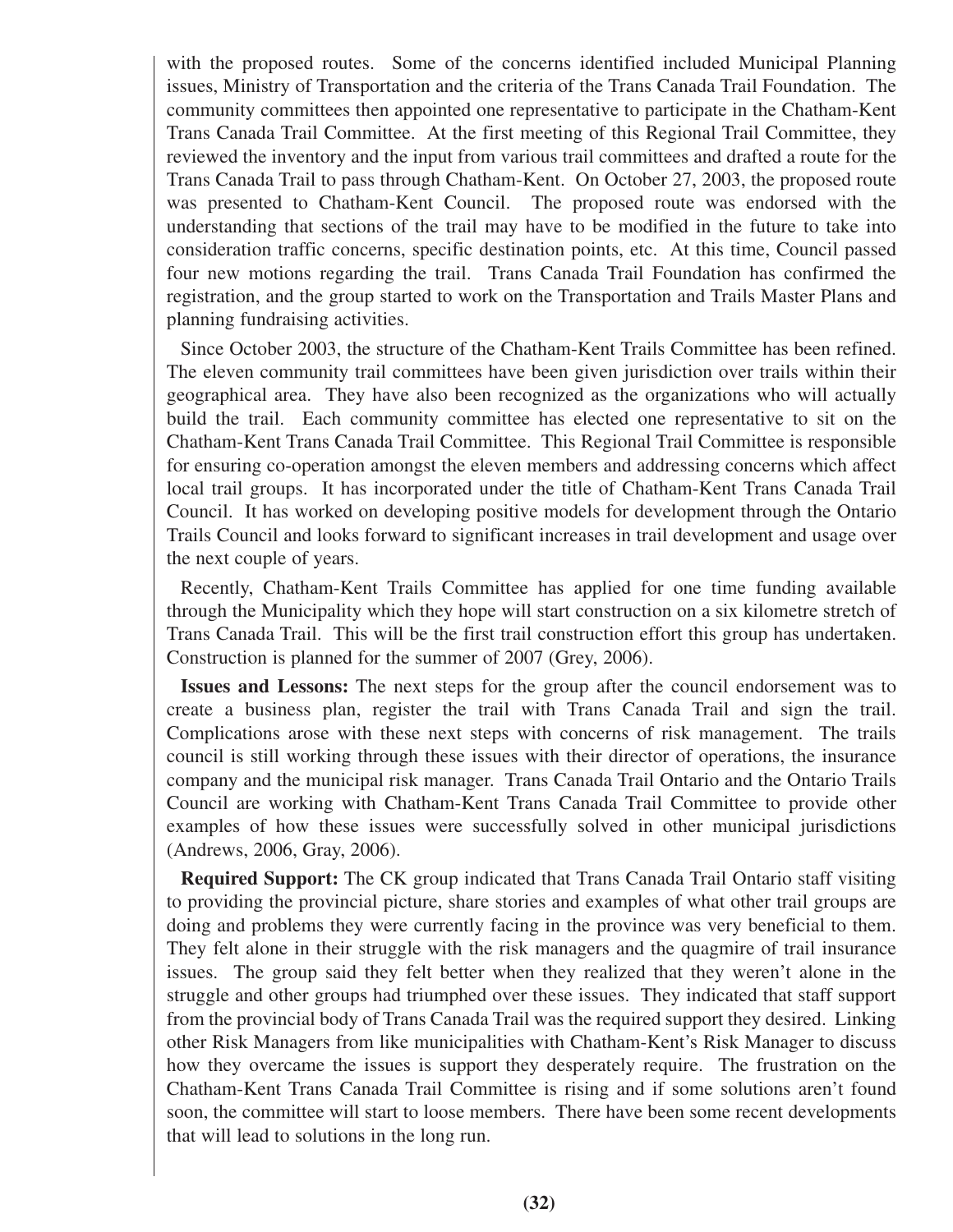Chatham-Kent Trans Canada Trail Committee is a member of the Ontario Trails Council and have aspirations to host a future Ontario Trails Council conference (Chatham-Kent Regional Trail Council, 2005).

#### **7.1.3 Huronia Trails and Greenways Organizations**

**Organization:** Huronia Trails and Greenways is a registered not-for-profit charitable organization. Huronia Trails and Greenways was formed from a consultant's recommendation to manage abandoned railway corridors as recreational trails. From this recommendation, the Ontario Trails Council, when still managing the Trans Canada Trail in Ontario before the formation of Trans Canada Trail Ontario, provided two staff people to route the Trans Canada Trail through Simcoe County. The original focus of Huronia Trails and Greenways was on managing the abandoned rail corridors in the County.



This has slightly changed over the years to focus more on Healthy Active Lifestyles. The Board of Directors of Huronia Trails and Greenways is much like many other Regional Trail Committees with wide range representation. It is comprised of municipalities, user groups, health unit, environmental clubs and interested individuals (Baldwin, 2006).

**Mandate:** Huronia Trails and Greenways is dedicated to promote and enable the development of a sustainable network of trails and greenways and coordinate the development of the Trans Canada Trail in Simcoe County (Huronia Trails and Greenways, 2004).

**Office Arrangement:** Currently, Huronia Trails and Greenways has an office located in the President's home where there are two staff members. President Frieda Baldwin has been instrumental in sustaining Huronia Trails and Greenways over the past years and having the office in her home is one more example of the dedication of people in the trails community have towards keeping trail groups alive.

**Human Resources:** Huronia Trails and Greenways has one full-time employee until November 2007 and one part-time employee until April 2007. They rely of their volunteers who have put in many hours keeping this organization operatational. Staff is a sustainability issue with this organization as it is with many trail groups (Baldwin, 2006). They also run a volunteer program where they coordinate interested people with the local trail groups. Volunteer opportunities may include: joining a Trail Patrol, Adopt-A-Trail project with your school, youth or community group, help with trail research in the county, coordinate or volunteer at events, help with trail construction projects, help with public and media relations, lead guided hikes on trails, or become a Director and sit on the Board.

Huronia Trails and Greenways also has an Adopt-A-Trail Program. They are in partnership with a number of local trail management groups build, maintain, and enhance trails in Simcoe County. Volunteer groups can participate in the program by assisting local trail managers with projects. The goal of the Adopt-A-Trail program is to build a stronger relationship between trail managers and the community. They offer the volunteer group active involvement in building, maintaining, or enhancing local trails. People can volunteer for any length of time and don't need to make a long term commitment. Huronia Trails and Greenways also offers school programs for teachers to connect the Adopt-A-Trail project with class curriculum. Students can earn community service hours volunteering on an Adopt-A-Trail project. Other groups who have participated include Cubs, Scouts, Brownies and Guides who earn badges for volunteering and the Adopt-A-Trail project has been combined with the annual Jamboree.

This Regional Trail Committee is very grateful of their volunteers and has a recognition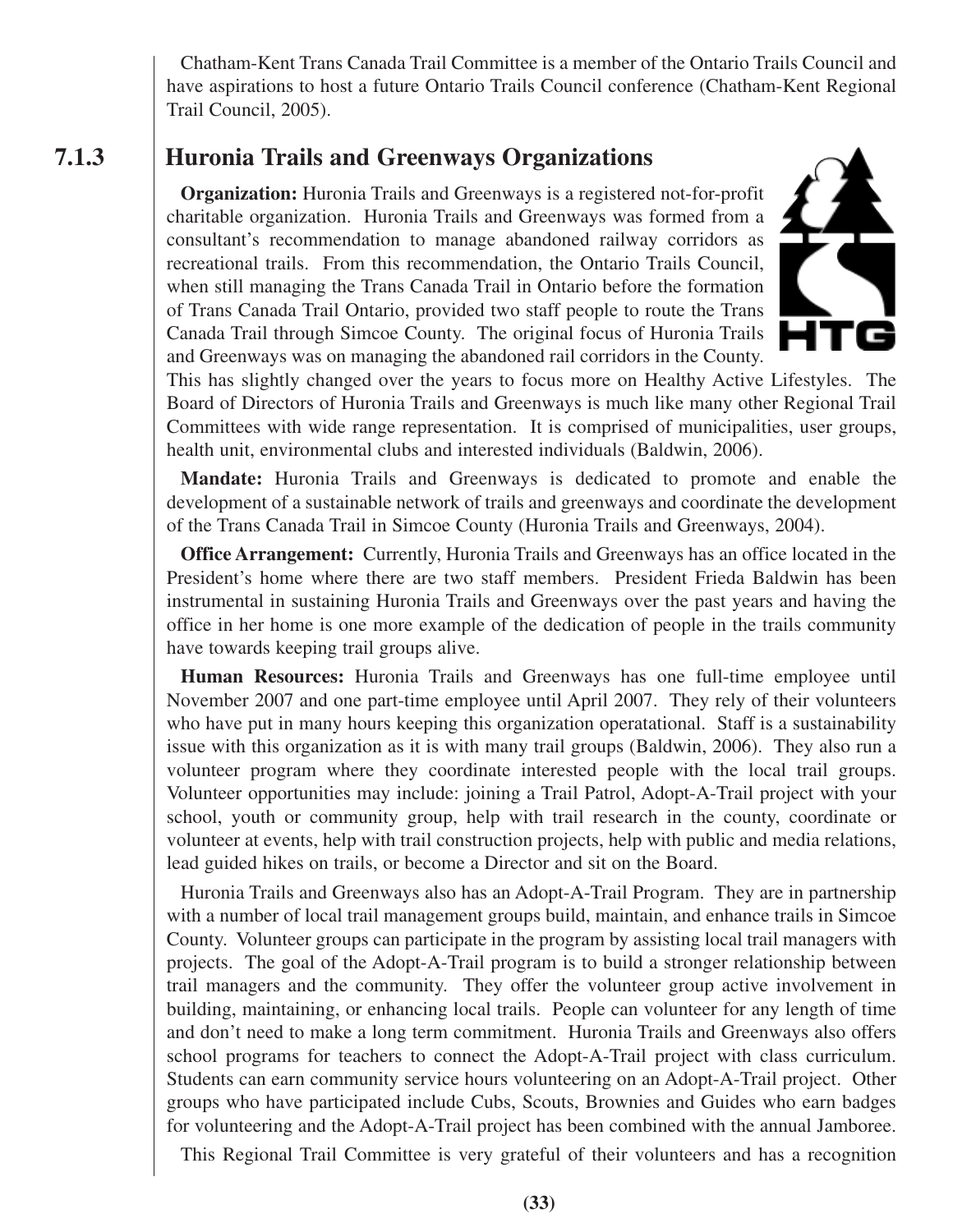program to reward and recognize people's efforts. Every volunteer receives an Adopt-A-Trail sticker and certificate to acknowledge their contribution. After participating in three Adopt-A-Trail projects, volunteers can qualify for an Adopt-A-Trail badge (Huronia Trails and Greenways, 2004). They have many volunteers working on their trails but the recognition program isn't being utilized as they thought it would. Many volunteers aren't requesting the sticker or certificate (Baldwin, 2006).

**Funding:** Huronia Trails and Greenways relies on grants, donations and fundraising to operate. They have a membership program which individuals, groups and municipalities can belong. They have also received funding from the Ontario Trillium Foundation, Communities in Action, and Simcoe County (Huronia Trails and Greenways, 2004)

**Equipment:** Huronia Trails and Greenways has access to equipment like GPS's through the Muskoka-Simcoe Health Unit and the local County's GIS/Planning Department. They use volunteers to collect the data on their behalf. As Huronia Trails and Greenways coordinates volunteers, they have no trail equipment.

**Sustainability Planning:** Since the original inception of Huronia Trails and Greenways, there have been some changes with local trail operators that HTG historically supported. The North Simcoe Rail Trail still operates a board and is a member of the Huronia Trails and Greenways. Other trail systems like the Uhthoff Trail, has seen their board fold and trail maintenance has reverted back to the municipality. Springwater is also struggling with the cost of insurance and are looking at municipal management. Due to the vicarious situation with the local trail groups, the County of Simcoe is currently reviewing a proposal to fund a staff person with Huronia Trails and Greenways to create short loop trails, plan trail events, create a better trail map and GIS based website. This Coordinator would also advocate local trail issues like the Highway 400 expansion plans and help local groups with determine trail design and facilitate funding. The structure of Huronia Trails and Greenways with this county support hasn't been determined yet; whether it will remain a stand-alone organization or revert to a committee of council. Trail groups in the County of Simcoe have been more successful under the municipal wing with the benefits of insurance, budget support and staff resources which has allowed them to expand their activities (Baldwin, 2006).

**Regional Trail Committees:** Huronia Trails and Greenways doesn't own or operate any trails but they do coordinate activities on trails. They are operating as a Regional Trail Committee.

**Trail Development:** They have since rerouted much of the original Trans Canada Trail so it would connect more communities and cities together. This has helped many to realize the benefits of trails (economically, socially and health). Huronia Trails and Greenways assist local groups with building and maintaining trails and doesn't undertake trail development on its own.

**Issues and Lessons:** The greatest lesson the Huronia Trails and Greenways can pass along is to utilize volunteers as much as possible. This is a hard task to accomplish if the organization relies on the volunteers to coordinate the volunteers. Some organizations have a volunteer coordinator to achieve an integrated volunteer network. An issue facing Huronia Trails and Greenways is the difficulty finding funding for infrastructure. The funding they have been able to attract is project based which pulls an organization away from their original mandate.

**Required Support:** Required support they need is funding. Huronia Trails and Greenways felt that with the limited budget they have through donations and grants, it was not enough to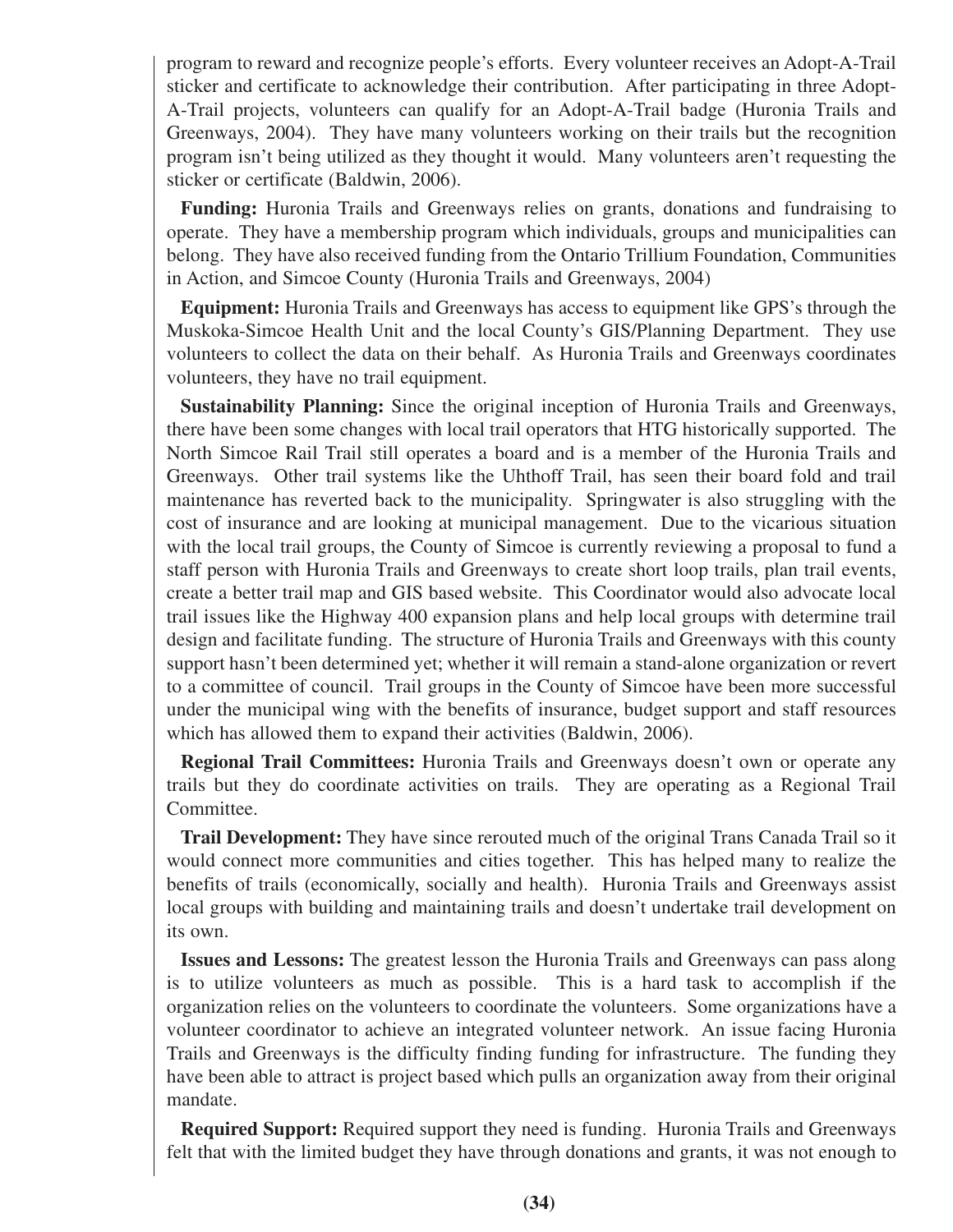actively develop more sections of the Trans Canada Trail in Simcoe County. They also felt that other funding for Human Resources would be very beneficial as they could move ahead further, farther, faster. This organization is in transition currently with the County possibly taking over. Huronia Trails and Greenways wasn't sure if this would be the best scenario but it was the only one that might keep the organization operating and provide staff to achieve their mandate of completing the Trans Canada Trail in Simcoe. Other support they would like to see was an integrated trails website where information could be posted, a chat room set up to discuss uses and examples of what other groups in Ontario where doing to solve common problems. They felt that this should be the role of the Ontario Trails Council to undertake this so they could serve the needs of their membership better. Huronia Trails and Greenways has been a member of the Ontario Trails Council for many years and their president has also served on the board for a number of terms (Baldwin, 2006).

#### **7.1.4 Thunder Bay Recreational Trails**

**Organization:** In 1999, a number of "Town Hall" meetings were held to encourage the development of the Trans Canada Trail in Thunder Bay. As a result, the



"Thunder Trail Organization" was formed. In January 2000, Thunder Bay City Council endorsed a route through Thunder Bay for the Trans Canada Trail as proposed by the Thunder Trail (Thunder Bay Recreational Trails, 2006). In 2003 when the group was incorporated, the group expanded their mandate to encompass all recreational trails in the Thunder Bay region and took on a new name, Thunder Bay Recreational Trails. The Board of the Thunder Bay Recreational Trails is comprised of nine volunteers who are personally interested in trail development; the one exception is the City liaison. This group is non-motorized and don't advocate motorized use on urban trails (Albanese, 2006).

**Mandate:** Thunder Bay Recreational Trails is a not-for-profit registered charitable organization dedicated to the development, maintenance and promotion of an expanded network of shared-use recreation trails in Thunder Bay and region. All of the City of Thunder Bay's trails will be linked to the Trans Canada Trail system creating a network of nonmotorized trails (Thunder Bay Recreational Trails, 2006).

**Office Arrangement:** Currently, the Thunder Bay Recreational Trails doesn't have office space. Their limited budget operates a well designed website and phone line.

**Human Resources:** Thunder Bay Recreational Trails currently has no staff nor have they ever had any staff. They are a group sustained solely by volunteers and donations. Obtaining staff is one of the recently drafted strategic goals the board. They felt that it was fairly onerous to apply for an intern as they currently don't have the supervisory capacity within their volunteers. The desired staff would have to have trail experience and be self motivated. They felt that with the right staff person, the group would flourish and they would make headway in building and integrating trail.

**Funding:** Thunder Bay Recreational Trails has been funded by grants for specific projects but haven't received any funding for administration. They also fundraise, have a membership drive and sell maps. The dollars they raise are earmarked for better maps of the trail system, upgrading existing trails, and planning for new trails. They have roughly 50 members and these membership dollars support the limited resources of the organization.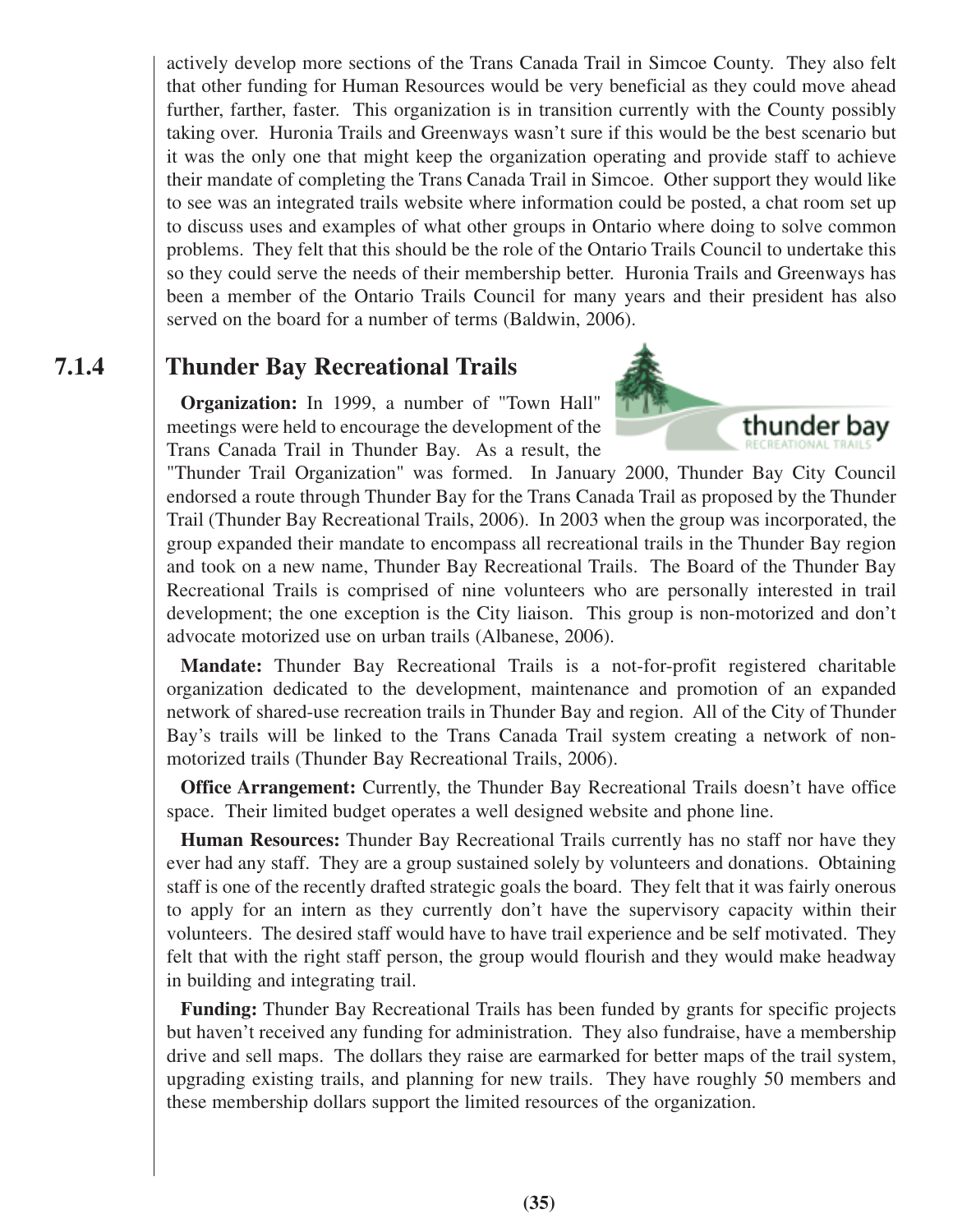**Equipment:** As the group doesn't build trail, they have no trail equipment. With no office or staff, the group relies on volunteers for any equipment required.

**Sustainability Planning:** This group hasn't begun to look at sustainability planning as they are in the early stages of organizational capacity. The board has developed a terms of reference and strategic points as goals but the direction of the group beyond that hasn't been fully determined.

**Regional Trail Committees:** Thunder Bay Recreational Trails is currently acting in a pseudo Regional Trail Committee capacity. They are regional in nature as there are no other trail groups in the immediate area doing any trail development. Thunder Bay Recreational Trails has been concentrating on the planning events, working with the City of Thunder Bay on creating a trails master plan and working with other community service organizations that have done trail development like Rotary Club. They advocate trail users and development with a variety of groups (Albanese, 2006).

**Trail Development:** Thunder Bay Recreational Trails has made good progress with trail marketing and awareness in Thunder Bay and the connections with the Trans Canada Trail. They have recently helped create a city-wide recreational trail map, created a trail map for the Current River Greenway (Boulevard Lake, Centennial and Trowbridge Falls Parks, Cascades Conservation area), and worked with the City to create a list of priority trails to be built (Thunder Bay Recreational Trails, 2006). Although this new organization hasn't built any trails so far, they are working in conjunction with other groups who have like the local Rotary chapter. They are currently planning on a trail link from Boulevard Lake to Centennial Park and partnering with the City to create a recreational trail master plan that would be integrated with a plan for commuter bike routes. Thunder Bay Recreational Trails is the only trail group in Thunder Bay dedicated to improving the health of residents through the use of recreational trails. The group did mention that there was a volunteer who was looking to develop a trail along the Kaministiquia River. They spoke to private landowners and were making some progress but the inability to provide liability insurance for those landowners is what quashed the dream. The Thunder Bay group would also like to see a trail from Thunder Bay to Nipigon in the future. Currently, this organization has no capacity to offer liability insurance for trails outside of the City infrastructure and insurance umbrella.

**Issues and Lessons:** The Thunder Bay Recreational Trails group has no experience with trail planning or construction. Because the City of Thunder Bay has built trail within their city boundaries to a city standard, the group has no experience with rural/wilderness trail construction. Lesson to pass along to other groups is that trails are very expensive. Thunder Bay Recreational Trails estimates one kilometre of trail costs \$100,000.00 within the city limits.

**Required Support:** Thunder Bay Recreational Trails would greatly benefit from having a staff person in place for at least 18 months. With this support, they would be able to complete the Trans Canada Trail route through Thunder Bay and build the necessary infrastructure to erect the pavilion. Staff would allow for the advocacy, trail planning and development to occur and move Trans Canada Trail development in the North to the forefront. Thunder Bay Recreational Trails said they would also like to see the required resources for planning, designing and building trails as well as a trail forum to share information and ask questions. This organization was a member of the Ontario Trails Council a few years ago but dropped their membership as they felt they weren't taking full advantage of the Ontario Trails Council's resources and money was required to keeping minimal office operations and undertaking limited marketing opportunities (Albanese, 2006).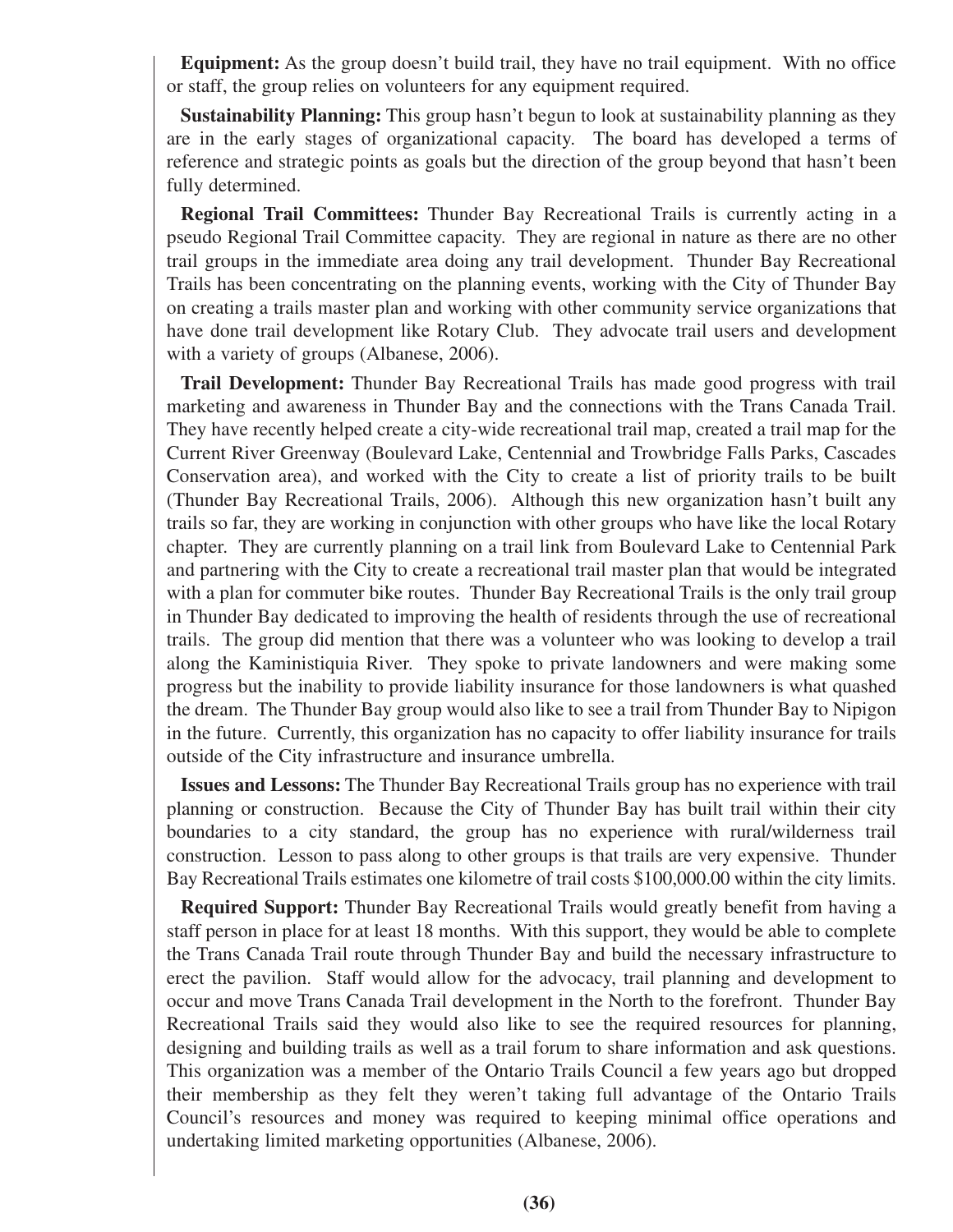#### **7.1.5 Park-To-Park Trail Association**

**Organization:** In the summer of 1998, following the recommendations from a joint meeting of Town Councils (Parry Sound and Huntsville), the Park-To-Park Trail Association formed. In 1998, Northern Ontario Heritage Fund Corporation provided \$113,000.00 to undertake a feasibility study for the Parry Sound Area Arts & Adventure Tourism



Destination Steering Committee. Within the feasibility study, Park-To-Park Trail (referred to as Algonquin to Killbear Trail) was determined to be a great project to increase four-season tourism in the Muskoka / Parry Sound area.

**Mandate:** The mandate of the Park-To-Park Trail is to coordinate and promote the development, operation and maintenance; through individuals, members, groups, organizations, corporations, municipalities and all levels of government; an integrated, yearround, multi-use recreational trail; connecting Killbear to Algonquin Provincial Park, and providing links to several communities, features, attractions, and services in Parry Sound, Muskoka and Haliburton, as well as other provincial parks and trail networks including the Trans Canada Trail. This mandate hasn't changed over the life of the project but the project has become more encompassing than was originally anticipated.

**Office Arrangement:** Park-To-Park Trail Association's grants were held under the auspices of the Parry Sound Community Business and Development Centre until the group was incorporated as a charitable entity. This beneficial relationship continues as Park-To-Park Trail Association maintains an office with the Community Building and Development Centre at a reduced rent and operational cost. There are many spin-off benefits to the location as the tourism organization Georgian Bay Country is also housed there. Many partnerships and new ideas have been formed "around the water cooler" due to the daily contact of these groups.

**Human Resources:** Park-To-Park has two paid staff (one full time coordinator and one contract trail maintenance coordinator on a 10 month contract). New partnerships and the ability to hire staff on a contract basis have allowed Park-To-Park Trail Association to branch out into venues that enhance the trail experience and promote the project in unique ways. Staff has been hired through various grants like Human Resources and Skills Development Canada and the local Employment Services office. The Ontario Trillium Foundation also paid half of the two staff salaries for three years past the original FedNor organizational development grant.

**Funding:** Funding for this project is varied like most not-for-profits. Initial seed money to start the project, build the organization and to hire an intern came through FedNor. This three year funding was matched by the municipalities with that Federal funding. There was no chance of an extension of FedNor funding so new funding had to be found for year four of the project. The group was successful with applying for Ontario Trillium Foundation funding for three years, four year capital funding through Northern Ontario Heritage Fund and seven of the ten municipalities came on board for additional funding. Base funding comes from the municipalities located along the trail, both for office operations and for capital construction. Other funding comes/came from memberships, donations, fundraising and partnership projects.

**Equipment:** A pilot project through the Ministry of Natural Resources and Social Services allowed Park-To-Park Trail Association to hire a maintenance coordinator, purchase a vehicle and train Ontario Works Participants over a one year period. With roughly 75 people through the program over the one year period, it was deemed "successful" by the government and was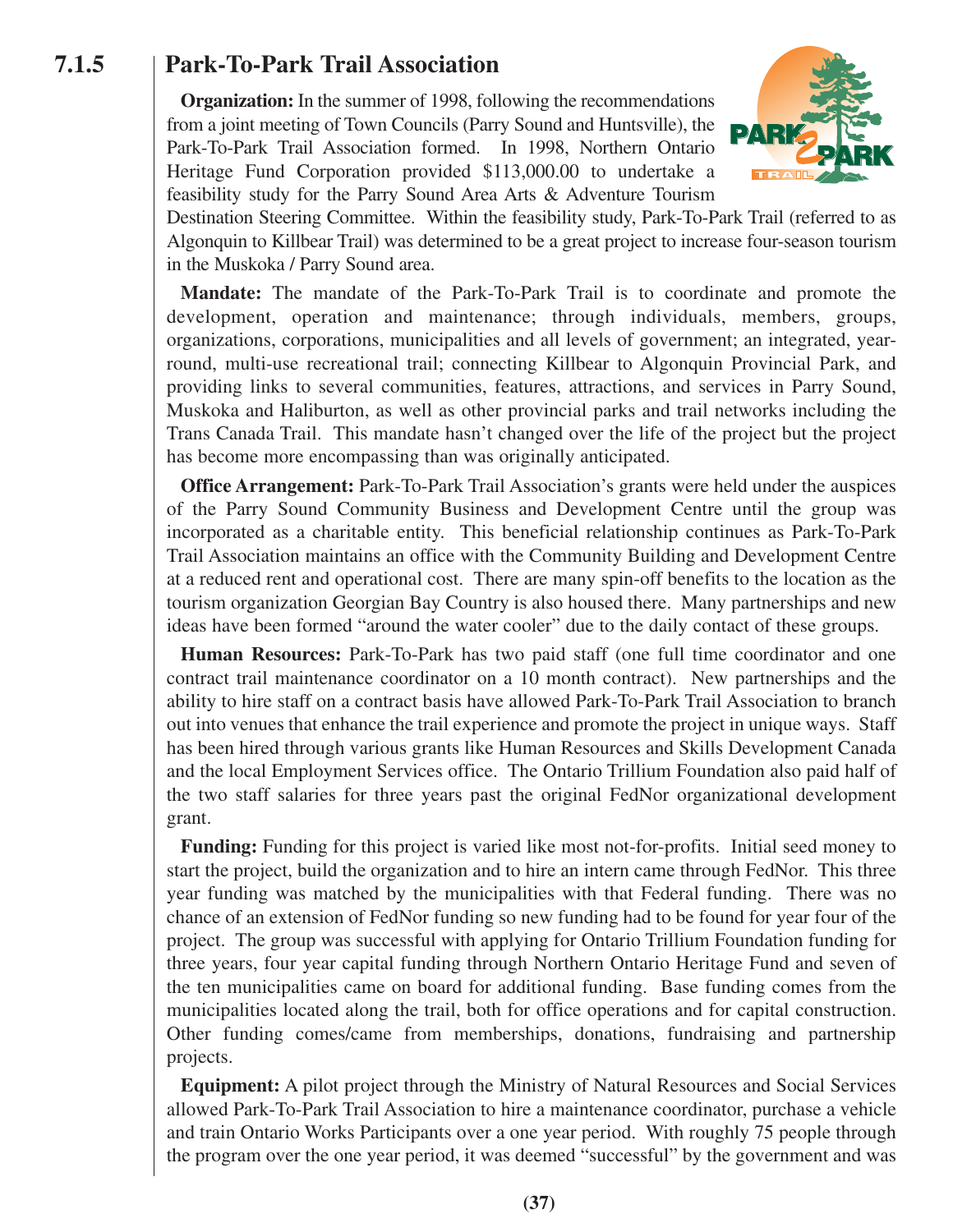terminated. Park-To-Park Trail Association was able to keep the program running for an additional three years which provided a crew to work on the trail but with the decrease in Provincial Ontario Works case loads, it was not worth keeping the expensive insurance on the vehicle to transport a few bodies around. Park-To-Park Trail Association also operates by renting larger equipment for trail maintenance and new construction. In partnership with one of the local provincial parks, Park-To-Park Trail Association has co-funded the repair of a Pony Grader which they then have use of periodically through out the season to grade the trail. This smaller grader is the perfect size for levelling out the Seguin Trail railbed. Some of the smaller municipal partners along the trail have "given" free use of a piece of equipment for the season in lieu of money as their contribution. Other larger pieces are hired from contractors either as a single piece of equipment or as a larger fleet as part of a contracted project. Park-To-Park Trail Association has the expertise to undertake many of the construction projects themselves and contract out the larger aspects on a as need basis.

**Sustainability Planning:** In the fall of 2005, the Board of Directors approved implementing a Trail Pass for all uses on the trail except hiking and cottage vehicle access. Although trail passes are controversial, the challenge of finding ongoing funding and attaining sustainability attributed to this move. The trail pass was loosely based on the Eastern Ontario Trails Alliance's model but tailored to fit the Muskoka-Parry Sound area. Park-To-Park Trail Association has also branched out into trail consulting to municipalities, hospitals, and other not-for-profit groups who are interested in building trails. These trails connect to the "spine Park-To-Park Trail Association trail" but are maintained and funding by the other groups. This service has been in demand as more groups want to get involved with trails. Trails have also become event focused in Parry Sound with the World Enduro Race. Part of the 60 km circuit is based on the Park-To-Park Trail. Park-To-Park Trail Association requested that a lump sum fee be paid for use of the trail as well as a posted performance bond for damage. The Park-To-Park Trail Association board of directors decided that trails are a tourism product and if there is a tourism driven event, then a fee for use of the trail will help raise the notion that trails are not free, use is a privilege, not a right. Other events held on part of the Park-To-Park Trail include Spring Jam (ATV Festival) and often Eco-Challenges (adventure triathlons).

**Regional Trail Committees:** Park-To-Park Trail often operates as a Regional Trail Committee as the trail covers three Districts (Parry Sound, northern Muskoka and western Haliburton). The representation on the board comprises of user groups, municipal councillors, government agencies and interested public. Park-To-Park Trail Association has lobbied with provincial groups for changes in legislation, provided resources to other groups like Management Plans, policies and how-to knowledge. Although acting as a Regional Trail Committee. Park-To-Park Trail Association would benefit and has shown interest in participating in the Muskoka Trails Council but this committee decided to represent only Muskoka. There has also been discussions to work closer with the district snowmobile group but this hasn't materialized into any concrete plans or actions.

**Trail Development:** Trans Canada Trail along the Park-To-Park Trail Association route is roughly 71kms. The route follows the Nipissing Road from the North Bay/Magnetawan area managed by Discovery Routes to the Seguin Recreational Trail. Once it meets the Seguin Trail, Park-To-Park Trail Association maintains the trail into Huntsville. The route follows the Seguin Trail which is an abandoned rail corridor and some seasonal and secondary roads. The trail group that preceded Park-To-Park Trail was the Seguin Trail Committee. This was the group that originally had the Seguin Trail route registered as Trans Canada Trail. When the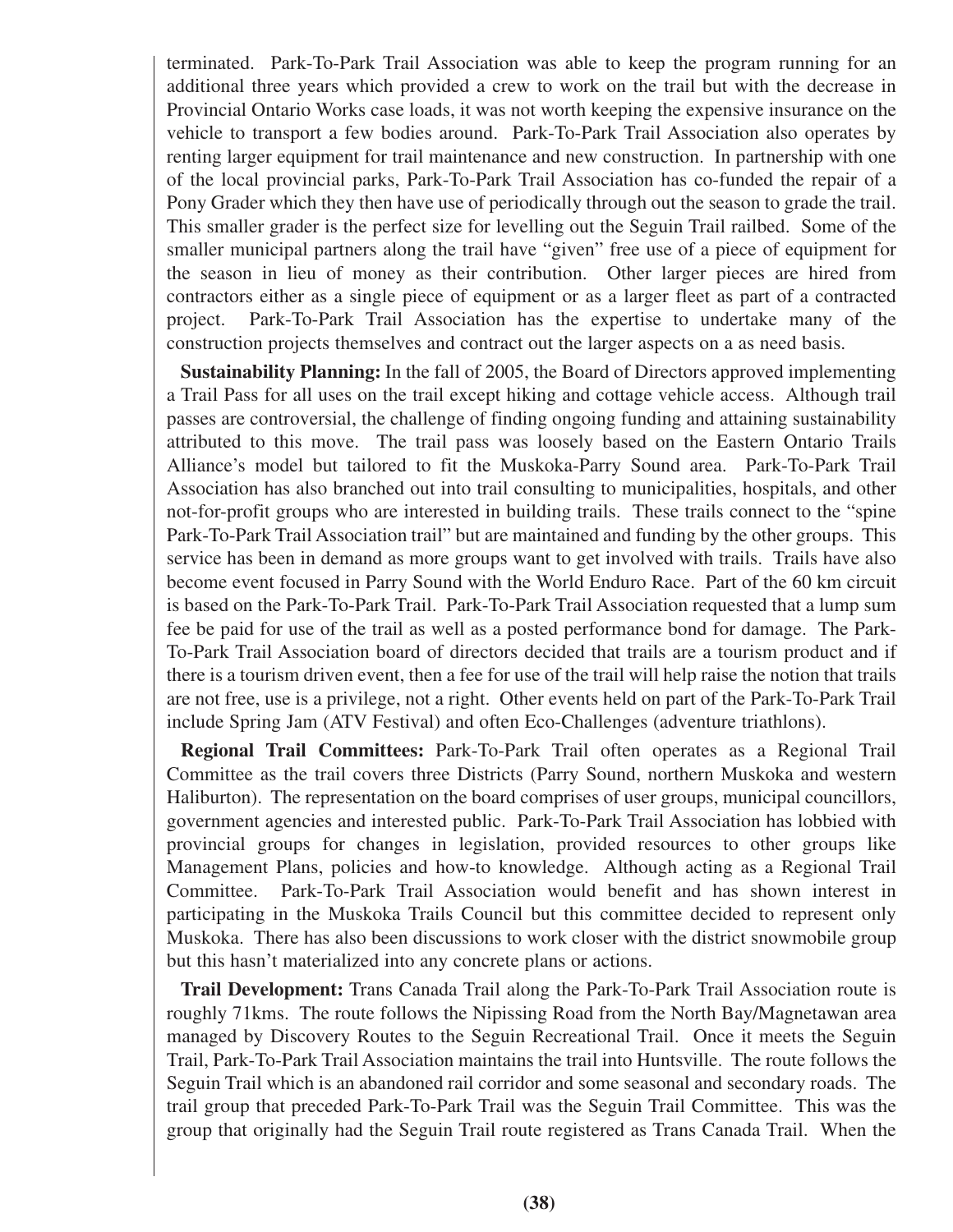two groups merged in 2001, Park-To-Park Trail Association assumed maintenance responsibilities for the Seguin Trail and its Trans Canada Trail route. The route was then GPSed and signed. Currently, this portion of the Trans Canada Trail is open and operational. This is one of the sections of Trans Canada Trail that has users outside of the core five preferred by the Foundation. Uses outside of the five core uses allowed on the Seguin Trail portion of the Trans Canada Trail are ATV's, dogsleds and trail bikes.

**Issues and Lessons:** Park-To-Park Trail is an organization that is struggling to make the transition to self-sustainability. This organization has been built on government grants over the various phases but as the project nears completion, the "what now" scenario is presenting itself. Municipal governments in the area vary in size, tax base and commitment levels. Many have supported the project through its development and although recognize the ongoing maintenance costs, are feeling the draining of their own resources through provincial downloading. The ongoing issue of bridge replacement has drained the Park-To-Park Trail organization of capital funding. Although many partners have been found to help spread the costs of the bridges, Park-To-Park Trail still ends up contributing the lion's share. Funding projects at a greater level is acceptable when capital funding is available but poses a great challenges to the organization when it is not. Stable ongoing funding is this organizations largest challenge. If there was operational funding available for this group for a few years until other revenue generating projects and products could be developed, then this organization would thrive.

**The greatest lesson of Park**-To-Park Trail that could help other trail organizations with is to plan from day one the long-term strategies of the organization. Although staff was trying to get the board engaged in Strategic Planning exercises, board apathy made this process very cumbersome. Board apathy is a large part of the challenges of Park-To-Park Trail. When the Seguin Trail Committee and Park-To-Park Trail merged, the two board memberships were amassed without much thought to structure. This large board then struggled with repetitive representation from certain user groups and others feeling like they had no voice. In this case, inclusion was not a productive exercise. Board restructuring was met with resistance from certain groups and there it remains undealt with today. There is no structured conflict resolution method utilized by the Park-To-Park Trail board although this would be very helpful when dealing with user group conflict and adjacent landowner issues.

**Required Support:** Support from trail organizations with sharing information of available funding resources, real life examples of problem solving or side stepping potential issues would be invaluable to a group like Park-To-Park Trail. The information sharing at Ontario Trails Council Conferences and via the e-bulletins are very helpful and Park-To-Park Trail staff would like to see more of that type of support. Other issues like communication with the Ontario Reality Corp. and other government departments would also be welcome as it would with most trail groups in the province. For this very reason, Park-To-Park Trail is a member in good standing with the Ontario Trails Council.

#### **7.1.6 Discovery Routes Trail Association**

**Organization:** Discovery Routes Trail Association is a Not-For-Profit organization incorporated in 1992. Originally, the group was formed through strong community



support for trails in the region. Discovery Routes Trail Association is currently working on relaunching itself. They lost their office space with the local Conservation Authority which set the organization back and they are working on funding to set up the organization again.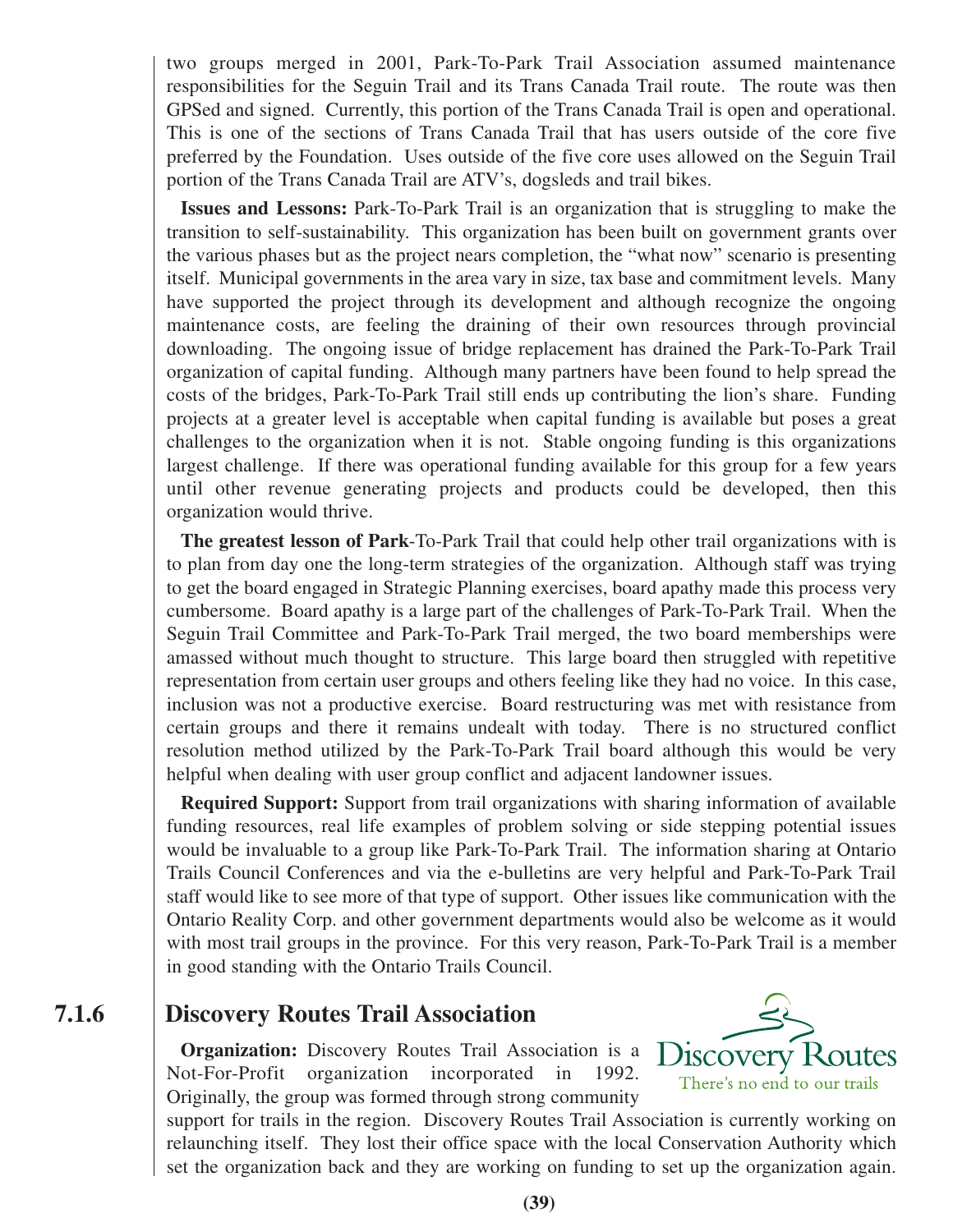Recently, they held a public meeting attended by 65 stakeholders to seek the community's judgment whether they should reorganize or not. The attendees overwhelmingly voted to help Discovery Routes Trail Association re-emerge as a Regional Trail Committee.

**Mandate:** Discovery Routes' original mandate was to market, promote and link together all recreational trails in the North Bay region including Magnetawan and South River. This mandate changed when the Trans Canada Trail was routed through the area. Discovery Routes Trail Association routed the Trans Canada Trail through the area and developed the trail in partnership with the local groups.

**Office Arrangement:** The organization was once housed in the North Bay – Mattawa Conservation Authority. This arrangement changed when Conservation had to rationalize their core business after a few mismanaged capital projects. Discovery Routes was not considered core business of the Conservation Authority so they were no longer allowed to remain under their umbrella. Currently, the office of the Discovery Routes Trail Association is located in one of their volunteer's houses. If the group is successful with their recent Trillium Foundation application, the group will establish an office in the local Chamber of Commerce.

**Human Resources:** Discovery Routes Trail Association doesn't have any paid staff. Volunteers on their board are undertaking operations and grant writing until Discovery Routes Trail Association can afford staff again. If the Trillium grant is successful, then they will be hiring a Director to oversee the sustainability planning, revitalization of local trail groups and completion of their Northern Ontario Heritage Fund grant to complete the Trans Canada Trail in North Bay. Discovery Routes Trail Association unfortunately hired a coordinator that didn't work out. This set back of six months put the organization a further step behind in rebuilding itself as a viable trail group.

**Funding:** In the beginning phases of Discovery Routes Trail Association, the original seed funding was provided by FedNor and the Ministry of Tourism and Recreation. From this, the necessary plans were put in place to move forward for development. Recently Discovery Routes Trail Association received funding from Communities in Action to conduct two workshops to recruit and train volunteers with trail based events.

**Equipment:** Discovery Routes Trail Association doesn't conduct trail maintenance therefore has no equipment to do so. They rely on local groups or the municipality to undertake trail maintenance.

**Sustainability Planning:** Discovery Routes Trail Association is a perfect example of how venerable a trail organization is when reliant on grants, internships and good will of other government organizations. The group found themselves without an office and unable to complete capital grants when one piece of the puzzle changed. The board had discussed sustainability of the organization but the steps were never taken to move in this direction.

**Regional Trail Committees:** Discovery Routes Trail Association is already acting as a Regional Trail Committee which smaller local trail groups underneath their structure. Groups like Magnetawan and South River are both in transition along with Discovery Routes Trail Association who has applied for Trillium Foundation to revitalize all groups (McCourt, 2006).

**Trail Development:** Discovery Routes Trail Association manages 123 km of Trans Canada Trail (Discovery Routes Trail Association, 2002). They were approved for a \$500,000 Northern Ontario Heritage Fund grant for trail development in conjunction with the local trail organizations. This grant hasn't been totally spent out yet but the deadline is the fall of 2006.

**Issues and Lessons:** Discovery Routes is an organization that has experienced a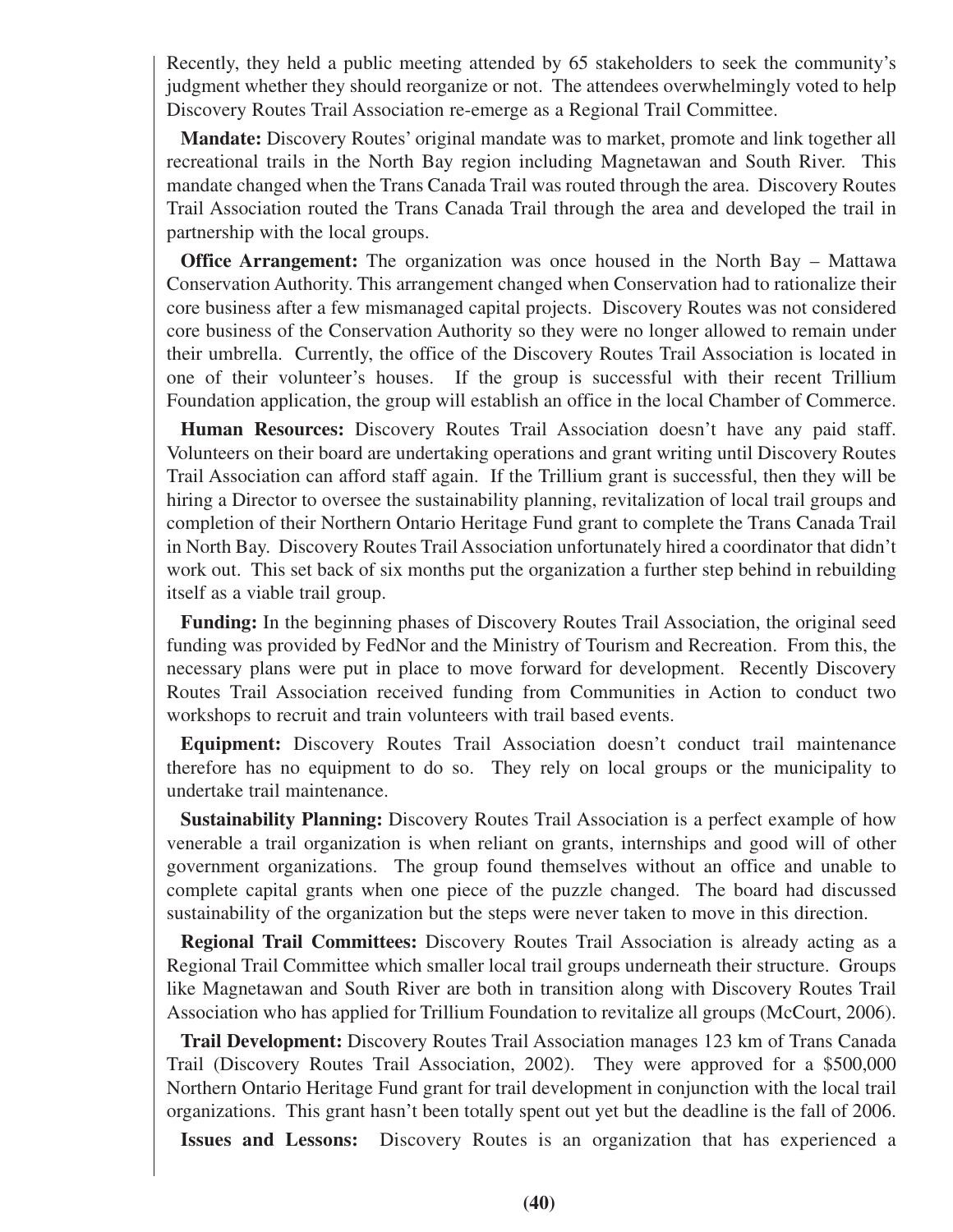rollercoaster of development and setbacks. The greatest lesson they can pass along to others is to have the board address sustainability early on in the organization's development. Other thoughts included having a wide range of expertise involved at the board level from an early stage much like Rainbow Routes Association has. This includes having a diversified Board of Directors such as lawyers, engineers, business development managers etc. This allows for those opinions to be sought at the board level without having to purchase services outside the organization.

**Required Support:** Discovery Routes Trail Association indicated that they require long term funding and professional staff. They have worked with interns but found that this doesn't work as the Project Manager level. Due to short term funding, they have turned to government internship funding which has set the organization back as the interns don't have the required skill to keep the project moving forward. The board also needs to put plans in place to address sustainability (McCourt, 2006).

#### **7.1.7 Eastern Ontario Trail's Alliance**

**Organization:** In September 1997 the Hastings/Quinte/Land o' Lakes Recreational Steering Committee was formed as a vehicle for bringing together people and groups who had an interest in developing a regional trails network. Representatives were from area municipalities, various trail groups, Chamber of Commerce, Conservation Authorities, and individuals.



This umbrella trails group was renamed the Eastern Ontario Trails Alliance in the spring of 1998.

Eastern Ontario Trails Alliance was incorporated in 1999 under the mandate provided to it by the Province of Ontario and various Municipal Corporations of Eastern Ontario (Goals and Objectives). Thanks to funding sources and partners, the Alliance has completed an inventory of abandoned rail lines and existing trails; involvement of landowners; an overall strategic Master Plan; a management plan for future operation, maintenance and marketing of the trails network; identified economic opportunities relating to trails and tourism; the creation of jobs and the production of a tourism trail map and internet web site.

**Mandate:** To develop, manage, maintain and market a comprehensive network of year round shared use recreational trails in the area, recognizing that there are other future uses for corridors i.e. utility. Eastern Ontario Trails Alliance will partner whenever possible. Each person sitting on the board of directors or a committee will work in good faith for the organization (Eastern Ontario Trails Alliance, 2006).

**Office Arrangement:** Eastern Ontario Trails Alliance rents office space from the Municipality of Tweed. By having a large office area, the organization can make use of job strategy programs to create and operate special projects and contract staff.

**Human Resources:** Eastern Ontario Trails Alliance has one permanent employee who is the Coordinator of the project. They also utilize many contract positions, job creation programs, and interns to help develop and operate their programs. To date, Eastern Ontario Trails Alliance has created 84 full-time and part-time positions (Eastern Ontario Trails Alliance Business Plan, 2006).

**Funding:** Funding for Eastern Ontario Trails Alliance has been changing as the organization matures. Originally, funding was mostly government grants but a focus on more tourism, self generated funding is occurring. Eastern Ontario Trails Alliance was the first multi-use trail group in the province to implement a trail pass. The system was a pilot project through the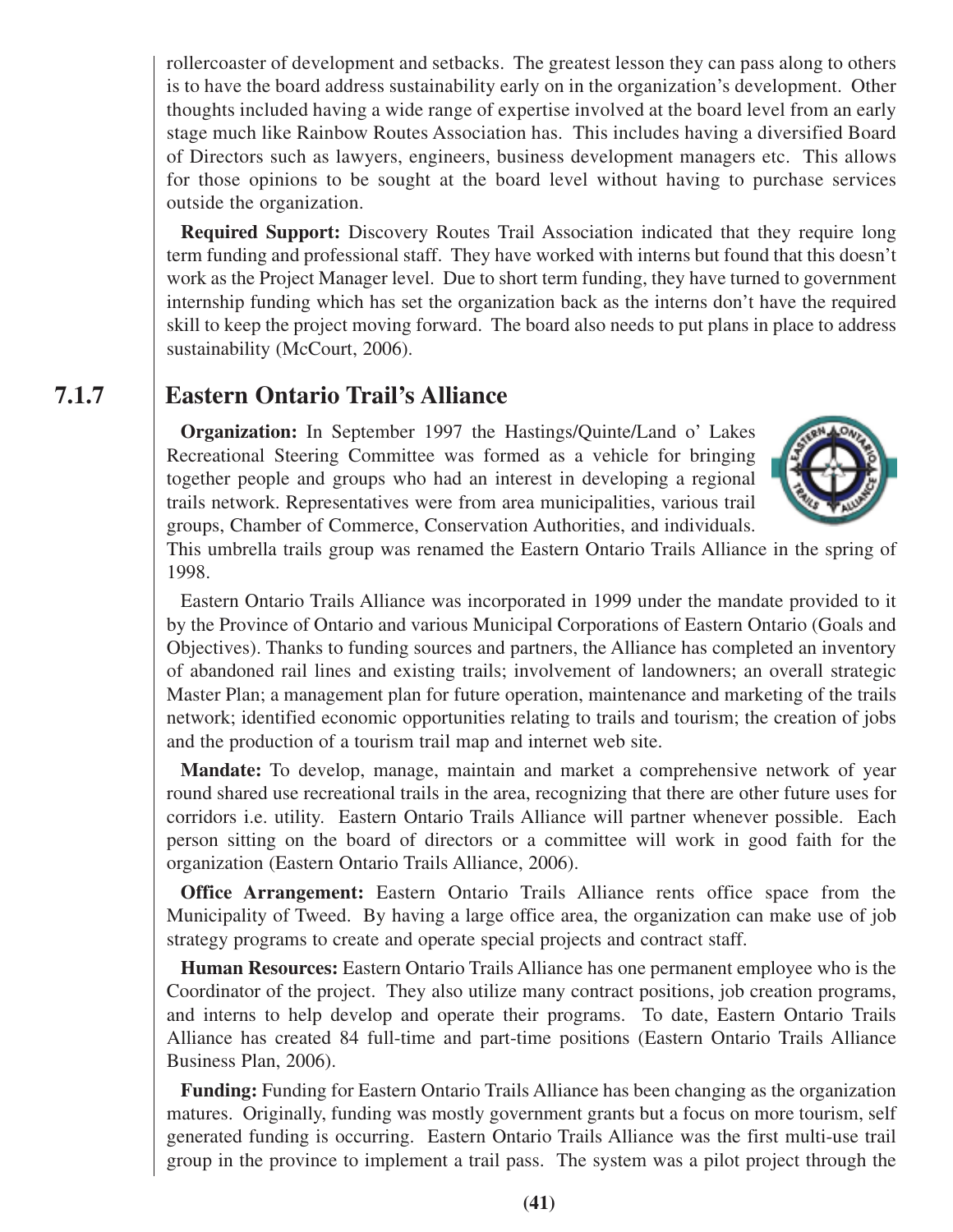Ontario Trails Council and the Trillium Trail Network and now raises a substantial amount of funding for Eastern Ontario Trails Alliance operations. Eastern Ontario Trails Alliance also hosts special events, does corporate fundraising and seeks municipal and other levels of government funding. Funding is also facilitated through partnerships with user groups, marketing and in-kind contributions.

**Sustainability Planning:** Eastern Ontario Trails Alliance has well established themselves as the regional body for trail development and trail tourism in the area. This has help with the stabilization of the project as well as the successful implementation of their trail pass.

**Regional Trail Committees:** Eastern Ontario Trails Alliance is operating as a Regional Trail Committee and was one of the five original Regional Trail Committees recognized by Trans Canada Trail Foundation.

**Trail Development:** Eastern Ontario Trails Alliance utilizes mechanisms for local planning and decision-making within the Provincial framework resulting in a trail system that meets the needs of local user groups and the land owners (Municipalities & Crown) and provides economic return to the area. The trail system was developed based on public consultation with different interest groups/clubs/businesses and local government thus it encourages cooperation at the local/regional level. It provides recreational opportunities for all user groups in the area, motorized and non-motorized including ATVs, biking, horse-back riding, etc. based on a shared use trail system which reduces costs and responsibilities for local users clubs. They are one of the five nodes of ATVOntario and have created many proactive ATV campaigns around safety, signage, outreach and etiquette.

**Required Support:** The Eastern Ontario Trails Alliance has been lobbying for changes to the Line Fences Act and Occupiers Liability. These two pieces of legislation would help reduce their operating budget by reducing fencing costs and liability insurance premiums (Cassidy, 2006).

#### **7.1.8 Grand River Conservation Authority**

**Organization:** The Grand River Conservation Authority is a corporate body established to enable municipalities to jointly undertake water and natural resource management on a watershed basis for the benefit of all. In the 1800s, the Grand River was used for many purposes including transportation, water supply, and waterpower



which attracted settlement to the valley. Over time, deforestation and urban settlement aggravated flood and drought conditions. Water quality in the river also deteriorated to the point where it was a public health concern. In 1932, eight municipalities banded together to form the Grand River Conservation Commission to deal with these problems. The Commission completed the Shand Dam in 1942, which was the first multi-purpose dam in Canada built for flood control and low flow augmentation to improve water quality during the dry summer months. This group also started planting trees to re-vegetate the landscape. Under the Conservation Authorities Act, the Grand Valley Conservation Authority (GRCA) was formed in 1948. This allowed all watershed municipalities to work collaboratively to address a broad range of resource management issues. To avoid any potential conflict over roles and responsibilities and to eliminate duplication of programs within the same watershed, the Grand River Conservation Authority was established in 1966 through the amalgamation of the Grand River Conservation Commission and the Grand Valley Conservation Authority (Grand River Conservation Authority, 2006).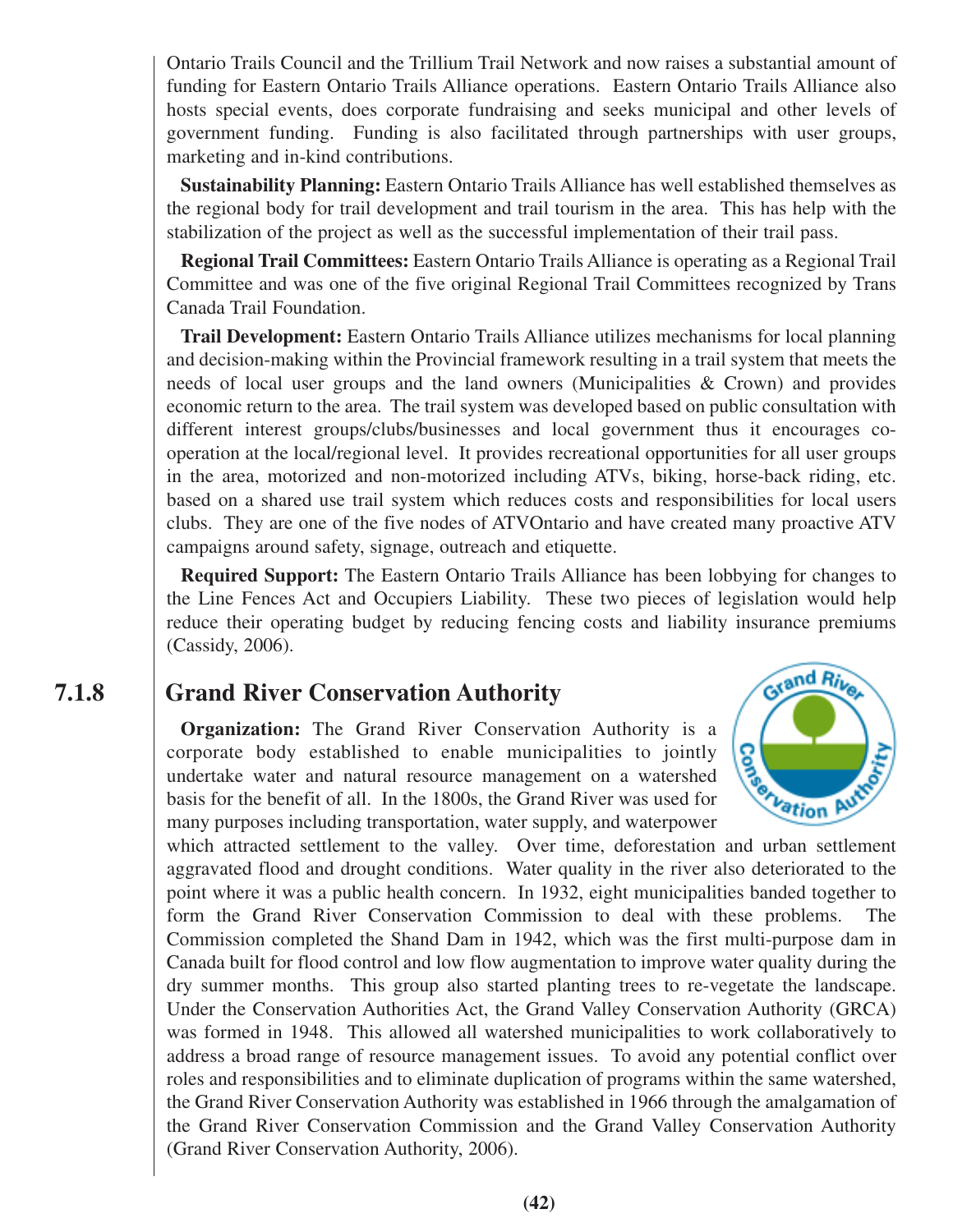**Mandate:** Based in Cambridge, the Grand River Conservation Authority is the umbrella organization for 48 conservation authorities which provide flood management and recreational opportunities for the public. The Grand River Conservation Authority owns and manages about 19,000 hectares (47,000 acres) of fragile lands. The vision of the Grand River Conservation Authority is one of leadership in ensuring a healthy and sustaining relationship between the natural environment of the Grand River watershed and the demands on this environment by all forms of life. Their mission is to work with partners to conserve the natural processes and resources that support a safe and healthy environment for future generations in the Grand River watershed (Grand River Conservation Authority, 2006). Trails are considered a passive recreational service that Grand River Conservation Authority offers but none the less, a popular product (Beaumont, 2006).

**Office Arrangement:** Grand River Conservation Authority has an office based in Cambridge which administers their programs and support to the other Conservation Authorities under their banner.

**Human Resources:** The Grand River Conservation Authority doesn't employ any additional staff to undertake trail maintenance. The trail maintenance is done on a as need basis with certain activities like grading and grass cutting completed at certain times of the year.

**Funding:** The Grand River Conservation Authority was the first organization to receive funding from the Trans Canada Trail Foundation in 1996 for their section of Trans Canada Trail (Beaumont, 2006, Trans Canada Trail Foundation, 2006). Since then, funding for Grand River Conservation Authority is derived mainly from user fees for the recreational activities they offer within their park properties like camping, day use of ski trails, beaches etc. but there is no fee for trail use on the railbeds. Other funding for Grand River Conservation Authority comes from the municipalities in the area. The Elora Cataract Trail Association has been successful in having their local municipality give an annual contribution of \$4,000/year towards the maintenance of one of the four trails under the Grand River Conservation Authority banner. The Grand River Conservation Authority has also had a few recent endowments from people who were regular trail users which is earmarked for trail maintenance. Since the GRCA's trails are owned, they pay municipal taxes on the property each year which is paid out of the operating funds of the GRCA (Beaumont, 2006).

**Sustainability:** The Grand River Conservation Authority is a sustainable organization currently. Additional funding would always be welcome but the organization can operate the services they currently provide. If there is a project that needs to be undertaken on the trail, the Foundation will fundraise for the capital to do that project. Recently, their raised \$50,000 to redeck one of their bridges.

**Equipment:** The Grand River Conservation Authority has their own equipment that they use for trail maintenance. If there is a larger problem that the organization can't deal with internally, they will hire a contractor to undertake the work. Trails are a lesser priority for the Grand River Conservation Authority with all the other activities and services they provide in their parks. Trails rank about 9 out of 10 on the priority scale (Beaumont, 2006).

**Regional Trail Committees:** The Grand River Conservation Authority is acting as Regional Trail Committee capacity for The Elora – Cataract Trailway which is one of the most popular trails in the province. This section of trail is co-owned with the Credit Valley Conservation Authority. This is the only trail out of the four Grand River Conservation Authority acquired trails that are managed by a volunteer committee, the Elora-Cataract Trail Association. This group was formed out of the series of landowner consultations. Their goal is to create a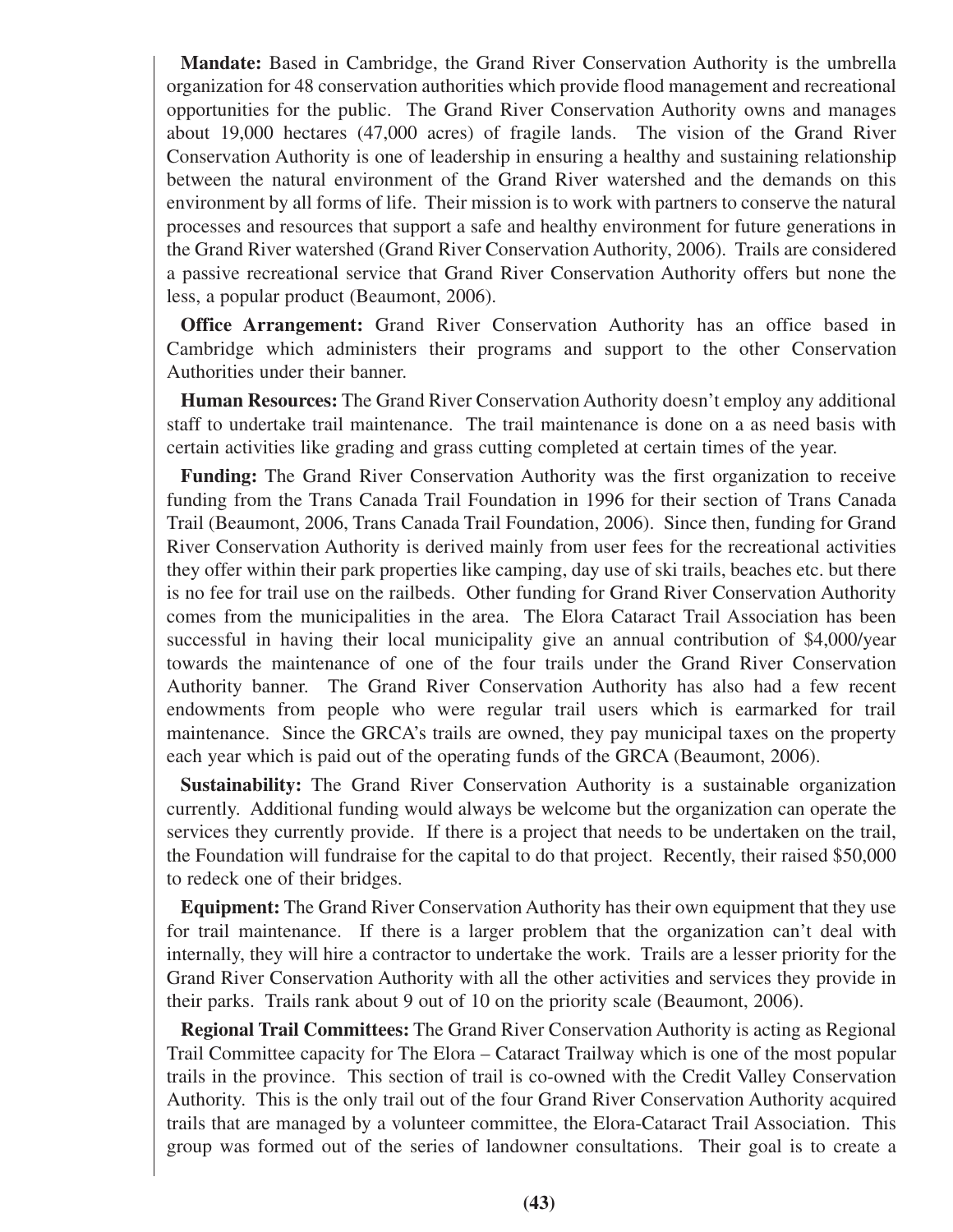greenway or linear park through which people can explore their environment in different ways while encouraging the protection of natural and cultural heritage values (Elora Cataract Trailway Association, 2006). This committee is responsible for the management issues along the trail, promotion of the trail through a series of events and help raise funding towards maintenance. The Grand River Conservation Authority finds the relationship of having a volunteer local trail group to manage their trail on their behalf very beneficial as the local people know the issues intimately and are best positioned to advise the Grand River Conservation Authority of them. The Grand River Conservation Authority would welcome other groups to come forward to manage the other rail trails on their behalf (Beaumont, 2006). Originally, there was strong public opposition to the creation of this trail but once the trail was established and managed, all of the concerns brought forward from the public were unsubstantiated. Now, there is very strong pride to having this trail in the community's backyard (Steinberg, 2006).

**Trail Development:** The Grand River Conservation Authority ventured into the recreational trail business when the rail companies started to divest the rail lines in the early 1980's. The Grand River Conservation Authority Board of Directors felt that the rail beds could create trails that would greatly enhance recreational opportunities (Steinberg, 2006). The Board set forth criteria for obtaining rail lines so that any acquisitions had to include the following; a) had to link to municipalities b) had to have some unique environmental attributes c) had to link some Grand River Conservation Authority properties d) link with other trails to create a network. As there was no money in the budget for more land acquisition and the fact that trails are outside of the main core business of the Grand River Conservation Authority, fundraising for purchasing the rail lines was conducted through the Grand River Foundation. In the end, there were four rail lines that the GRCA acquired through fundraising in the community. Within these four lines, there are different ownership and management arrangements. Either these lines are owned out right, in joint ownership with another conservation authority or owned by Grand River Conservation Authority but are managed by a volunteer group. It was through the acquisition of these rail lines that the Grand River Conservation Authority became involved with the Trans Canada Trail. The trails were already established and the Trans Canada Trail designation was applied afterwards. The Grand River Conservation Authority does not have any motorized issues or use on any of their trail systems (Beaumont, 2006).

**Issues and Lessons:** Grand River Conservation Authority approached the land acquisition of the abandoned rail corridors as a business deal. They had one person handle all of the negotiations so things didn't become confused. They raised the money through the Foundation for the purchase. Through the acquisition process, some parcels of the rail lines where sold off to private individuals or municipalities and the connectivity was lost. This was viewed as an issue in the beginning but as the routes were rerouted through communities, this was a benefit in the long run. Reroutes provided more opportunities for economic development around trail users. Small cafés, restaurants and shops sprung up which cater to trail users. Downtown areas experienced revitalization due to the increase in trail tourism (Steinberg, 2006).

**Required Support:** Grand River Conservation Authority felt that since their trail system is complete and operational, they didn't require support from the trails community with trail development and maintenance. They indicated that they would welcome changes in legislation around the Line Fences Act and Occupiers Liability. Grand River Conservation Authority is not a direct member of the Ontario Trails Council but are part of the Ontario Parks Association which is a member (Beaumont, 2006).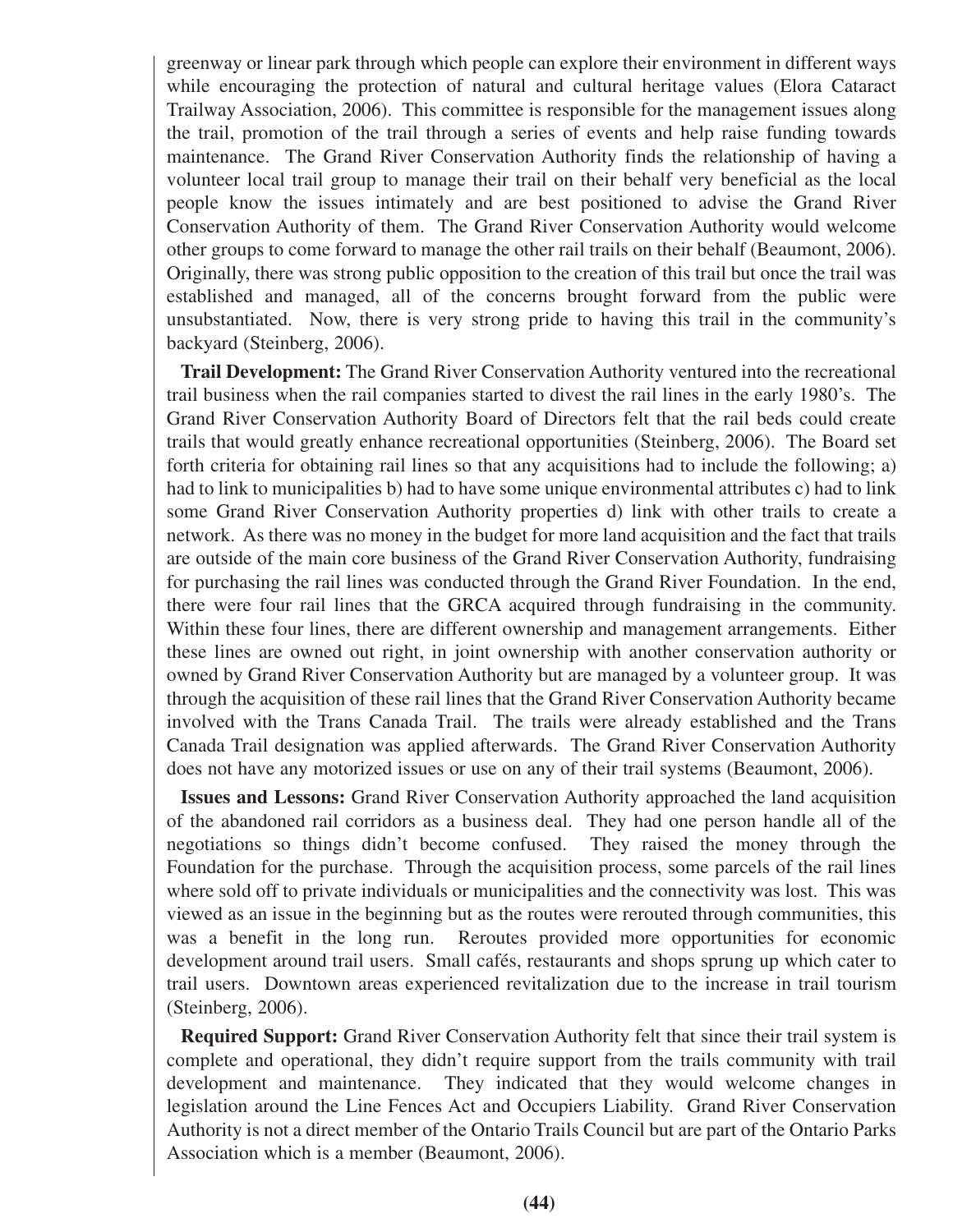#### **7.1.9 Rainbow Routes Association**

**Organization:** The Rainbow Routes Association was formed in 1996 as a community initiative. In 1998, Rainbow Routes Association was incorporated as a not-for-profit corporation (Rainbow Routes Trail Association, 2006). They have a board of directors of 12 members from the community who are interested in trail development. They had a board with some municipal representatives but they found that little was getting down without the grassroots citizen level (McIntosh, 2006).



**Mandate:** To bring together the many volunteer trail groups throughout the Greater City of Sudbury to develop and promote the Trans Canada Trail through the Sudbury region (Rainbow Routes Trail Association, 2006).

**Office Arrangement:** Rainbow Routes Association has office space in the Sudbury Municipal office. In exchange for this, Rainbow Routes Association plans and develops trail infrastructure outside of the Trans Canada Trail in Sudbury on behalf of the City. These are the feeder trails for the Trans Canada Trail in Sudbury to the surrounding areas.

**Human Resources:** Rainbow Routes Association has two staff, one Executive Director and an intern through NOHFC who deliver the project. The organization has also received support through Human Resources and Skill Development Canada and their Job Creation Program. They can hire a crew of people and a supervisor for six weeks of the summer to do trail construction and maintenance. Currently, they have 18 staff working on the project in different capacities (McIntosh, 2006).

**Funding:** Rainbow Routes Association is funded through a variety of sources much like other trail groups. They receive funding from the Greater City of Sudbury as they have been very successful attracting matching funding for trail development, signage, marketing etc. They have received funding from Ontario Trillium Foundation, Northern Ontario Heritage Fund, FedNor, Human Resources and Skills Development, Active2010 etc. (Rainbow Routes Trail Association, 2006). Rainbow Routes Association has been very successful in in-kind and donations for trail materials, amenities and other required support.

**Equipment:** Rainbow Routes Association has trail building equipment like an ATV and trailer, chainsaws, bush cutters, shovels, rakes etc. As they don't do trail maintenance, the City of Sudbury maintains the trails, Rainbow Routes Association doesn't have any trail maintenance equipment.

**Sustainability Planning:** Sustainability is an issue that has been discussed at the Rainbow Routes Association Board of Directors level but hasn't been acted upon yet. Currently, Rainbow Routes Association is in development mode. Once the trail is finished, then the mandate has been fulfilled and there is little reason to remain active. The City of Sudbury maintains the trail once built so there is not maintenance role. The logical role to move into would be trail based events, tourism and promotion. This would require a change in mandate and probably board turn over as the current board has been assembled for trail development (McIntosh, 2006).

**Regional Trail Committees:** The Rainbow Routes Association is an incorporated, not-forprofit organization governed by 40 group/individual volunteers. The board of directors (president, vice president, secretary, treasurer, chair and vice-chair) employs an Executive Director. The organization embodies the spirit of community partnerships. With local trail groups, the cities and towns of the Regional Municipality of Sudbury, not-for-profit groups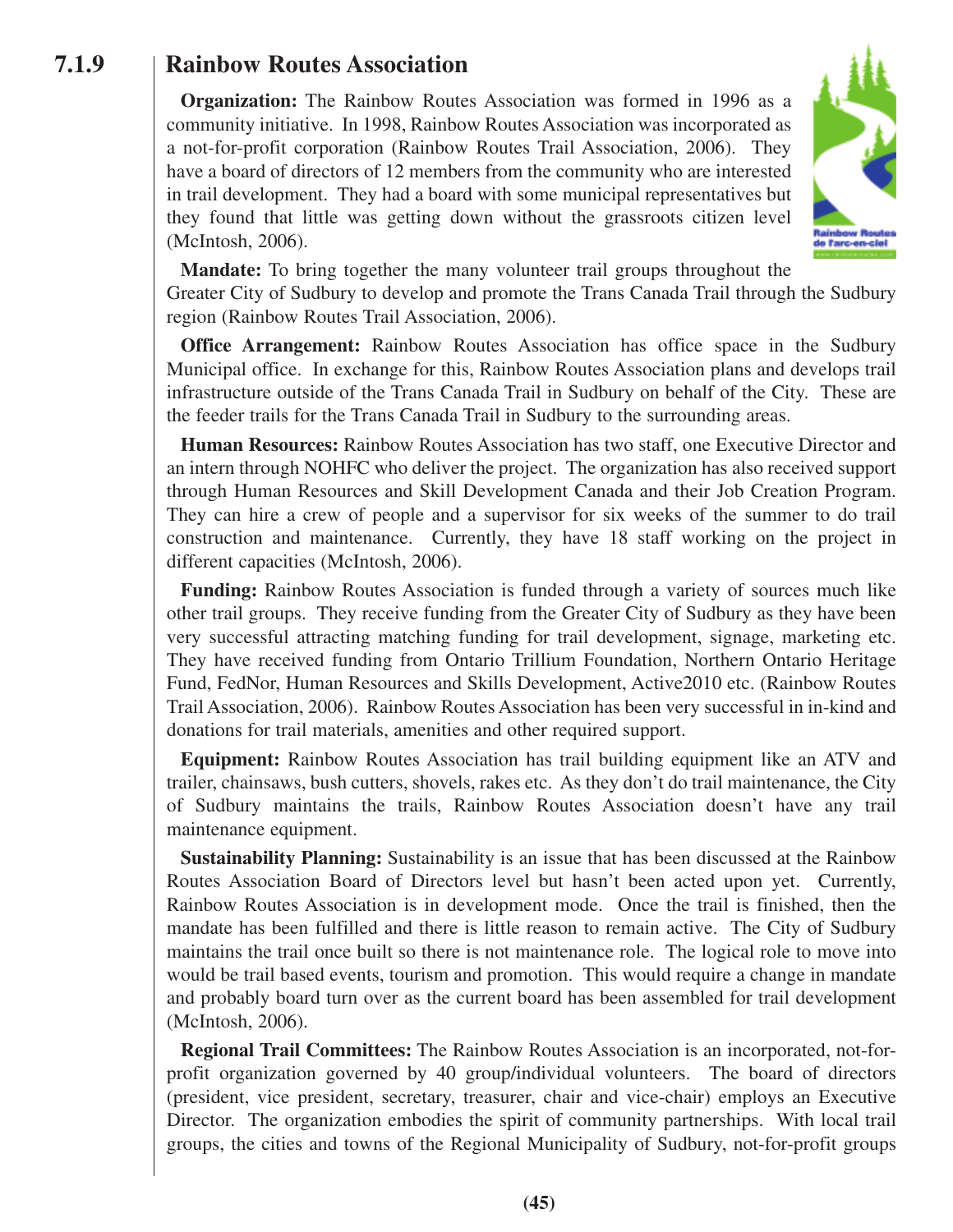and representatives from the education and private sectors, Rainbow Routes Association is fast becoming the central meeting place for outdoor enthusiasts (Rainbow Routes Trail Association, 2006). Rainbow Routes Association does have smaller local trail groups as partners in the greater project. In the past, Rainbow Routes Association has applied for funding through Northern Ontario Heritage Fund on behalf of some of these groups as they were either unincorporated or didn't have the capacity to write or deliver on a grant. Rainbow Routes Association also funnels the dollars from the City of Sudbury to these groups on a yearly basis (McIntosh, 2006).

**Trail Development:** Once Rainbow Routes Association was incorporated, they started working toward a master plan to create a conceptual route through the Sudbury region and link up to the Trans Canada Trail. This master plan was prepared and issued in August 2001. Rainbow Routes is the lead advocate in developing the Trans Canada Trail in Sudbury and is supported by the City of Greater Sudbury towards implementing it in the region. Once completed, Sudbury's portion of the Trans Canada Trail will be 133 km long and provide a continuous route for commuting along with recreational biking, hiking and skiing by linking the existing patchwork of recreational trails (Rainbow Routes Trail Association, 2006).

**Issues and Lessons:** Lessons that Rainbow Routes Association has for other groups is "don't take no as an answer". Their current Executive Director, Deb McIntosh says there is always a way around the obstacle and some times people say no because they don't want to deal with you right now". Rainbow Routes Association is also very skilled at being able to spin trails so it appeals to all, from the decision makers, to the funders to the local citizen who uses the trails. Rainbow Routes Association attributes being able to "spin" trails so they are attractive on many levels a major part of their overall success.

**Required Support:** Current issues that require support from the trail's community and government that are hindering trail development in the Greater Sudbury Region is legislation especially around the Line Fences Act and Occupiers Liability. If these two pieces of legislation were changed/modified to make trail development/management easier, then trail development would move along all the more smoother in Sudbury (McIntosh, 2006).



**Appendix 7.2**

#### **Muskoka Trails Council**

#### **Mandate**

To enhance the ability and enjoyment of trails and other related issues within the boundaries of the District Municipality of Muskoka by providing a central voice on behalf of residents and visitors alike, to municipalities within our District and other government agencies.

#### **Mission Statement**

Through trail development, and working cooperation with other community partners, the Muskoka Trails Council will promote healthy, active and safe lifestyles and contribute to building sustainable rural and urban communities throughout the district Municipality of Muskoka.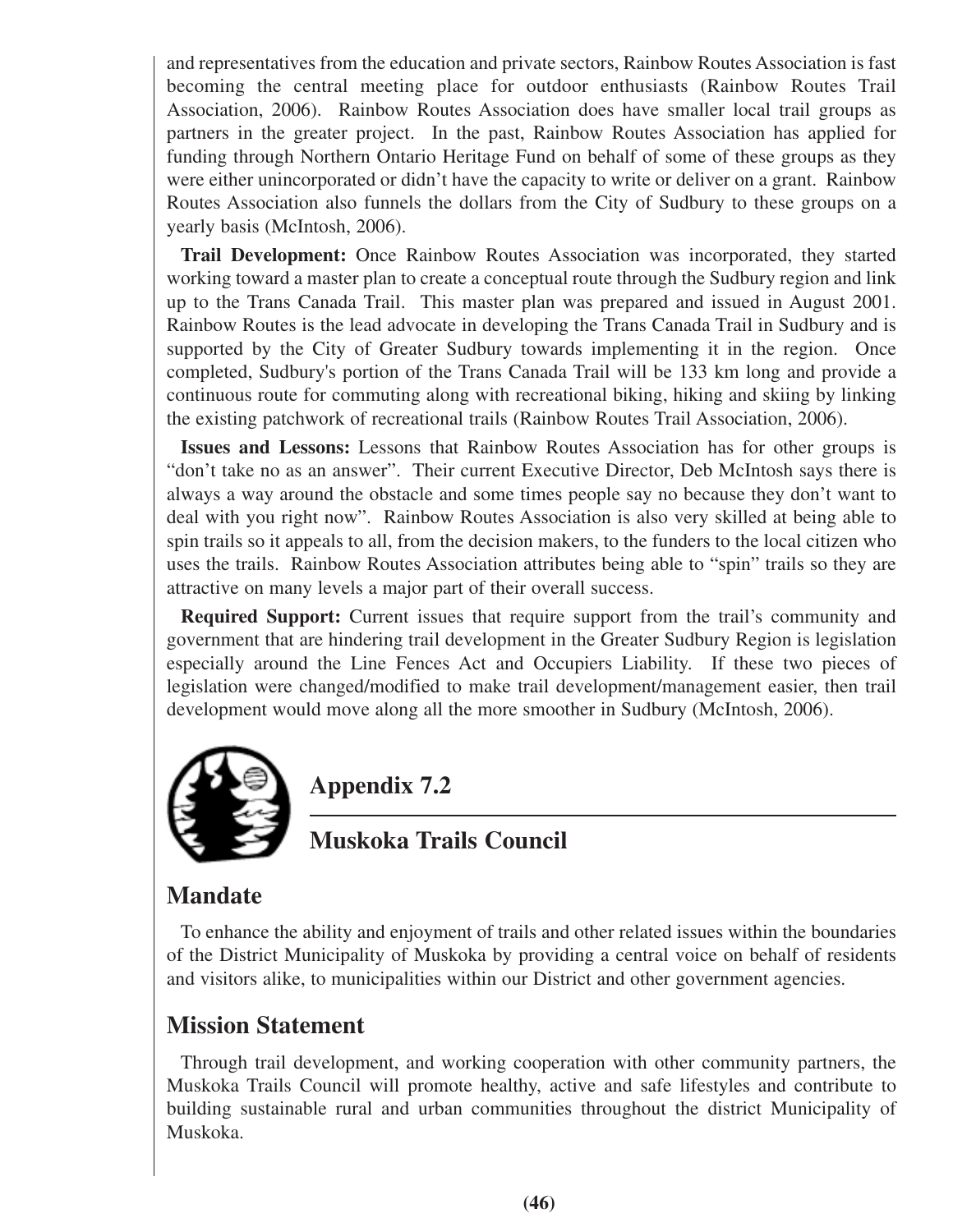#### **Vision**

Trails are a vital component of transportation and recreation within Muskoka. Trails benefit residents and visitors alike and encourage healthy lifestyles and appreciation of the natural features of our District. The Muskoka Trails Council seeks to develop and sustain these benefits for generations to come.

#### **Goals**

- To foster the development of trails, both public and private in Muskoka.
- To promote the responsible use of trails within Muskoka.
- To create a sustainable cooperative partnership between various trails organizations and users.
- To advocate on behalf of an interconnecting trails system at district, provincial and national levels as appropriate.
- To foster a policy that supports the implementation of trails in areas of new development and redevelopment.
- To encourage and support creation of an Active Transportation Plan throughout the District.

#### **Objectives**

- Secure paid staff to undertake the goals and objectives of the Muskoka Trails Council.
- Create consistent trail inventory and mapping throughout the District of Muskoka.
- Develop and maintain a brochure to promote trails in Muskoka.
- Inform municipal, regional, provincial and federal politicians of the goals and objectives of the Muskoka Trails Council.
- Create public relations tools such as but not limited to:
	- Audio-visual presentation for public viewing.
	- Acquire and make use of display donated by Active Trails Muskoka.
	- Develop a plan for regularly informing the general public of events related to trails and to help garner public support for trail development in Muskoka.
	- Compile information on socio-economic impact of trails.
	- Develop an education plan for Muskoka Trails Council members and partners. e.g. work shops, speakers, education packages for schools etc.
	- Advocate the protection of public rights of way such as road allowances and shore road allowances for possible future trails and Active Transportation corridors.
	- Be alert for opportunities for further partnerships with the private sector such as Bed  $\&$ Breakfast Association, Ecotourism provider's et al.

#### **Other Roles**

- Advocate for more paved shoulders on highways, District and area municipal properties.
- Be aware of and seek possible connections with future Georgian Bay coastal walking trails and trails in adjacent regions, such as Simcoe County, Haliburton and Parry Sound.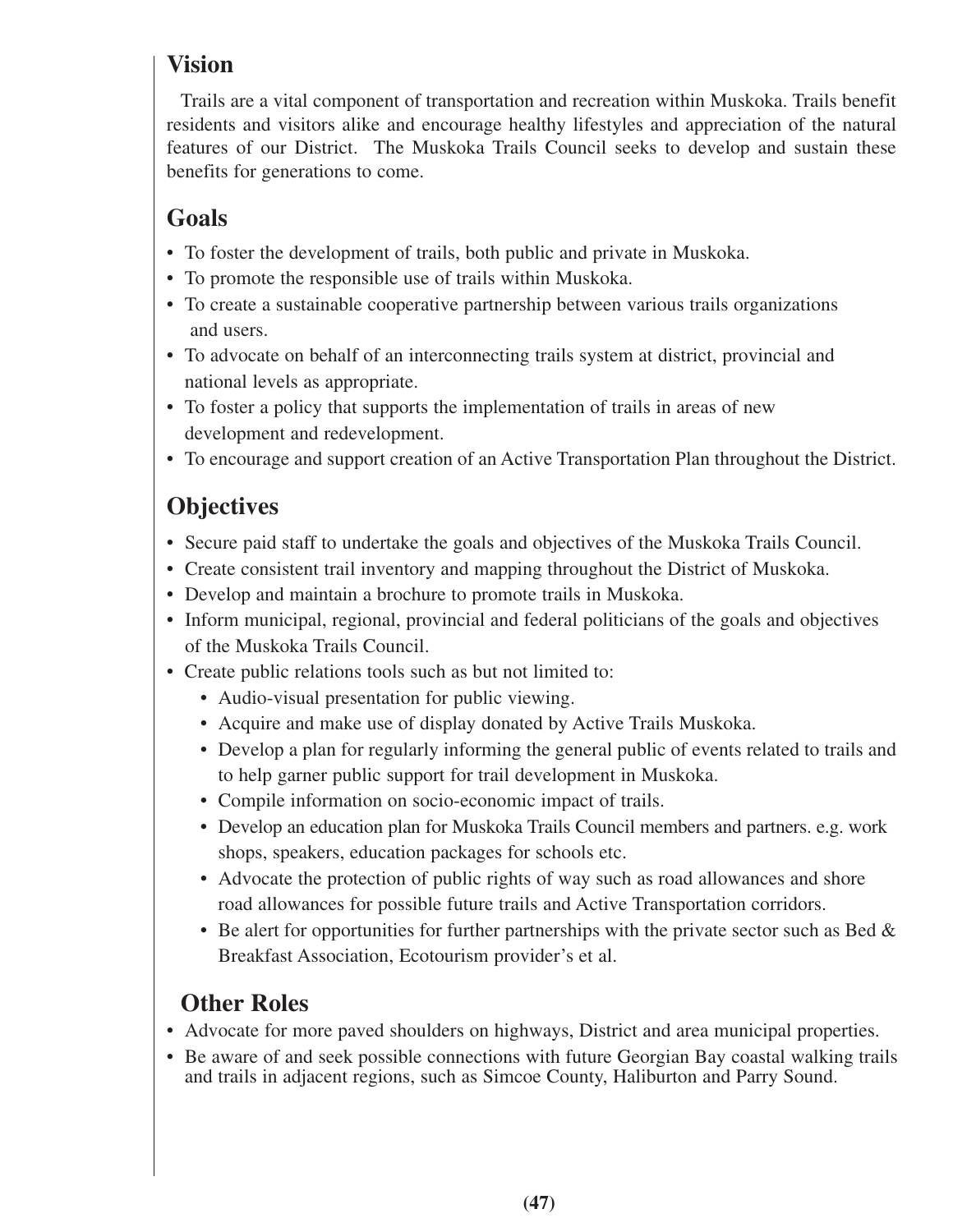#### **Membership**

Each area municipality, the District Muskoka and the Simcoe Muskoka District Health Unit are encouraged to appoint at least one member from their advisory committee responsible for trails and recreation issues within their municipality. Membership may also include a representative from regional user groups that have an interest in a specific type of trail use; e.g. snowmobiling, ATVs, horseback riding, canoeing, cross country skiing etc. Each trail use will have one representative only; thus regional groups will be given priority over local groups.

Administrative Structure

- The Muskoka Trails Council will consist of a general membership with an executive.
- Working subcommittees will be struck to represent various trail stakeholder interests. These committees will not be required to have permanent status but may be created or recalled as work is needed.
- Executive/board of directors will consist of a president/chair, vice president/vice chair, recording secretary, treasurer, chairs of subcommittees and x directors.
- Activities of the MTC will be governed by bylaws.
- Standard government rules of order will be used in the conducting of meetings.

(Muskoka Trails Council, 2006)



**Appendix 7.3**

#### **Park-To-Park Trail Association Partnerships**

The following is a list of partnerships from the Park-To-Park Trail Association and what the relationship entails.

**10 Municipal Partners** - All the municipalities provide funding for operations program and will provide capital resources (money, equipment or materials) for our next phase of development. Park-To-Park Trail has 10 municipal representatives who sit on the Board of Directors.

**Ontario Trillium Foundation** - Trillium has granted P2P \$103,100 for wages over three years to deliver the NOHFC program of capital development.

**Northern Ontario Heritage Fund Corporation (NOHFC)** - The capital component of the project is funded by NOHFC. They have earmarked \$249,814.00 over three years for infrastructure, signage and amenities.

**Environmental Community Opportunity (ECO) Pilot Project** - A partnership with the Parry Sound Ministry of Natural Resources and Parry Sound District Social Services. Although funding for this partnership has ended, we have maintained the project with District Social Services. We have secured a workshop, transportation of crew members, tools and equipment, and wages for an ECO Crew Leader who oversees trail construction and maintenance.

**Ministry of Natural Resources** - MNR has provided access to tools, equipment, ATV's, snowmobiles and trailers, in addition to mapping and other planning resources. An MNR liaison/advisor also sits on the Park-To-Park Trail Board of Directors.

**Ontario Parks** - With Killbear and Algonquin as anchor parks that will connect 7 parks in total (The Massasauga, Oastler Lake, Arrowhead, Oxtongue River - Ragged Falls and Big East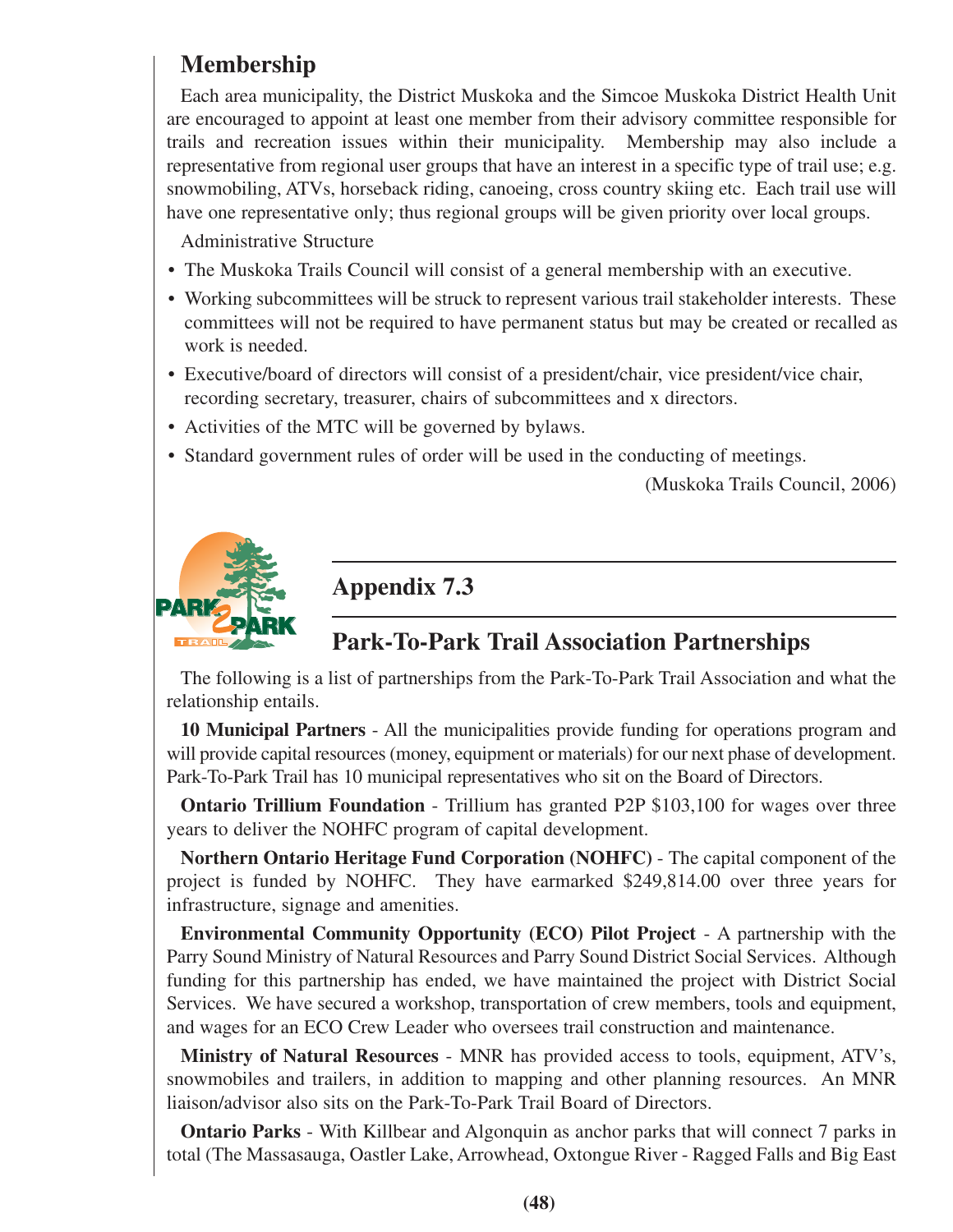River), Ontario Parks has provided lots of support to this project. This has included promotion in park tabloids, along with equipment and resources. We have an Ontario Parks representative sitting on our Steering Committee.

**Friends of Killbear Provincial Park** - This group has helped promote Park-To-Park Trail while raising funds for their own inter-park trail, which will provide a vital link into Killbear Park to improve roadway safety concerns.

**Huntsville Parks & Trails Committee** - We have overlapping representation for both groups as we share sections of trail with the Trans Canada Trail. We will be matching capital dollars spent on these sections of trail to ensure funds are spent efficiently.

**Ducks Unlimited Canada** - We have been working with Ducks Unlimited to establish an interpretive site at the Partridge Bay Wetland in Carling Township. This partnership with the Nature Conservancy of Canada, Ducks Unlimited and Ontario Parks will provide a trail access point with parking and signage. Ducks Unlimited will also be assisting us to produce wetland biographies this summer and will provide support for our Wood Duck Nesting Box fundraising campaign.

**Parry Sound District Snowmobile Club** - Since Park-To-Park Trail uses some OFSC trails, we work with the District clubs to cost-share similar projects. Projects we have identified that can be partnered are bridging, resurfacing and land securement. Park-To-Park Trail is in regular contact with this group to promote cooperation, resources sharing and capital funding.

**Muskoka District Snowmobile Club** - We will be working with this group the same way as we do with the Parry Sound District.

**Georgian Bay Nordic Ski and Canoe Club** - Future work will be done with the GBNSC to provide a link to Park-To-Park Trail in McDougall Township.

**Parry Sound District ATV Club** - We have a representative on our Board of Directors from this club and have worked on some events together.

**Kearney ATV Club** - To date, we have worked with the Almaguin Highlands' FedNor intern who has been hired to identify and promote trails for the Town of Kearney and to help establish a Kearney ATV Club. The ATV trails will be linked to the Park-To-Park Trail system.

**Trans Canada Trail** - Park-To-Park Trail manages 71kms of the TCT for the national body. The Park-To-Park Trail Project Coordinator sits on the Board for the Ontario division of the TCT.

**Ontario Trails Council** - Park-To-Park Trail works closely with the provincial body representing trails in Ontario.

**Haliburton Highlands Trails and Tours Network** - Partners for the purpose of sharing information, contacts and resources which will help us to learn from the experience of other groups.

**West Parry Sound Museum** - Partnership with the Museum will aid in the research of historical and cultural points of interest of the trail.

**Georgian Bay Land Trust** - Formed a partnership to network with other environmental groups. Will work together on land in common interest to create trail attractions on property they hold title.

**Parry Sound Public Health Unit** - Provided literature on healthy/active living for both the Trail Awareness Days and the Bicycle Safety Rodeos at Killbear and Arrowhead Provincial Parks.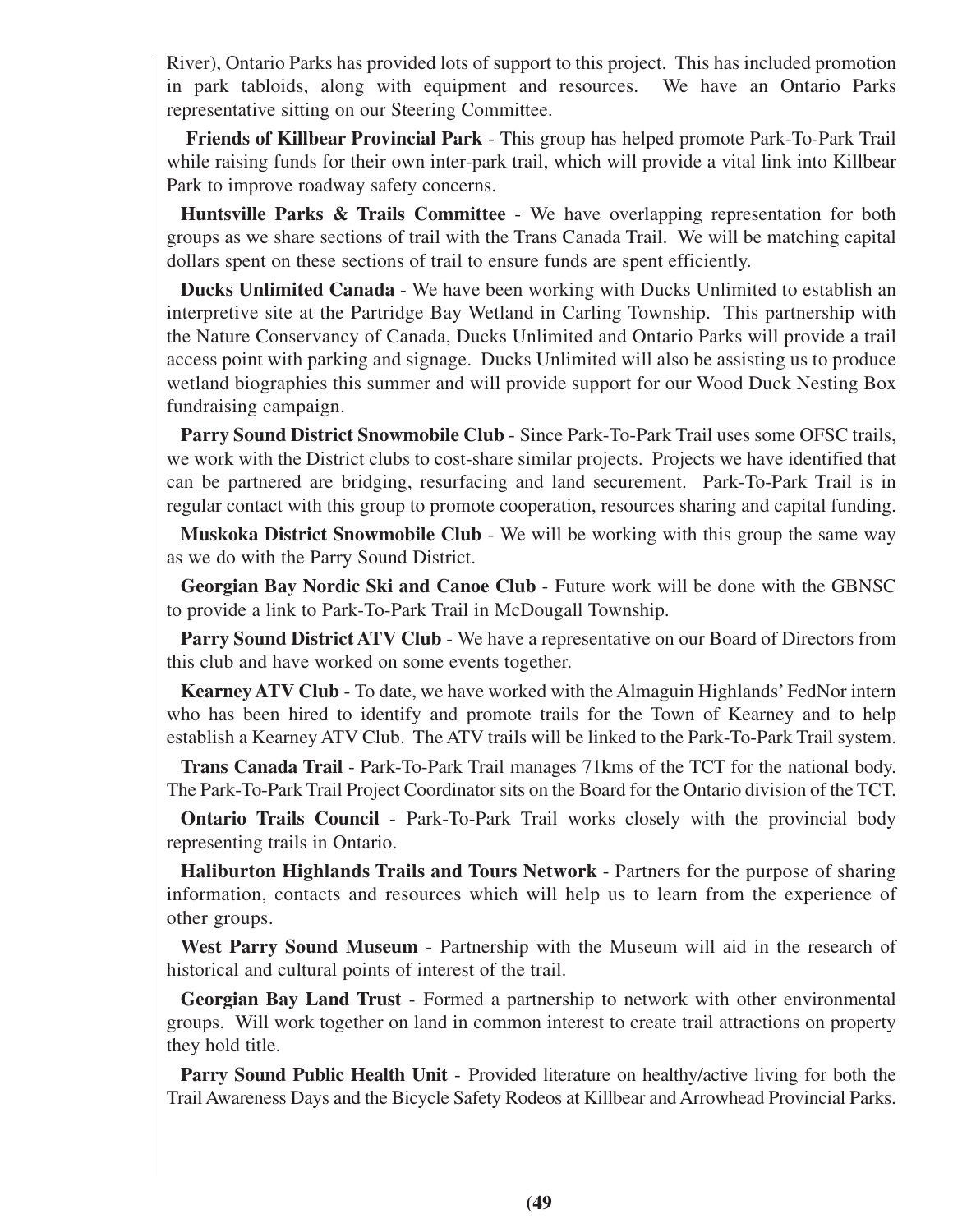**State Farm Insurance** - The sponsor for the Bicycle Safety Rodeo, State Farm Insurance provided an agent and necessary materials needed for the event. The event featured bicycle safety information, an obstacle course, inspection station and personalized bike licences for participating children. **PP** - Assisted with the Bicycle Safety Re<br> *R* and correct use of hand signals. They<br>
Bicycle Safety Rodeo, State Farm Insured for the event. The event featured bi<br>
on station and personalized bike licence<br>
(Park-To-Park

#### **7.4 Trail Group Health Checklist**

| assisted the children with the obstacle course.<br>safety information, an obstacle course, inspection station and personalized bike licences for<br>participating children. |                  |         |                   | Parry Sound and Huntsville Detachment OPP - Assisted with the Bicycle Safety Rodeo,<br>providing information on Bicycle Helmet Safety and correct use of hand signals. They also |
|-----------------------------------------------------------------------------------------------------------------------------------------------------------------------------|------------------|---------|-------------------|----------------------------------------------------------------------------------------------------------------------------------------------------------------------------------|
|                                                                                                                                                                             |                  |         |                   |                                                                                                                                                                                  |
|                                                                                                                                                                             |                  |         |                   |                                                                                                                                                                                  |
|                                                                                                                                                                             |                  |         |                   |                                                                                                                                                                                  |
|                                                                                                                                                                             |                  |         |                   |                                                                                                                                                                                  |
|                                                                                                                                                                             |                  |         |                   | <b>State Farm Insurance - The sponsor for the Bicycle Safety Rodeo, State Farm Insurance</b>                                                                                     |
|                                                                                                                                                                             |                  |         |                   | provided an agent and necessary materials needed for the event. The event featured bicycle                                                                                       |
|                                                                                                                                                                             |                  |         |                   |                                                                                                                                                                                  |
|                                                                                                                                                                             |                  |         |                   | (Park-To-Park Trail Association, 2003)                                                                                                                                           |
|                                                                                                                                                                             |                  |         |                   |                                                                                                                                                                                  |
|                                                                                                                                                                             |                  |         |                   |                                                                                                                                                                                  |
| <b>Trail Group Health Checklist</b>                                                                                                                                         |                  |         |                   |                                                                                                                                                                                  |
|                                                                                                                                                                             |                  |         |                   |                                                                                                                                                                                  |
| <b>Measurable</b>                                                                                                                                                           | <b>Completed</b> | Pending | <b>Estimated</b>  | <b>Future Plans / Notes</b>                                                                                                                                                      |
|                                                                                                                                                                             |                  |         | <b>Start Date</b> |                                                                                                                                                                                  |
| Incorporated<br>Mandate                                                                                                                                                     |                  |         |                   |                                                                                                                                                                                  |
| Vision                                                                                                                                                                      |                  |         |                   |                                                                                                                                                                                  |
| <b>Mission Statement</b>                                                                                                                                                    |                  |         |                   |                                                                                                                                                                                  |
| <b>Current Budget</b>                                                                                                                                                       |                  |         |                   |                                                                                                                                                                                  |
| 3 Year Cash Flow                                                                                                                                                            |                  |         |                   |                                                                                                                                                                                  |
| Projection<br><b>Business Plan</b>                                                                                                                                          |                  |         |                   |                                                                                                                                                                                  |
| Staff Full Time                                                                                                                                                             |                  |         |                   |                                                                                                                                                                                  |
| <b>Staff Part Time</b>                                                                                                                                                      |                  |         |                   |                                                                                                                                                                                  |
| <b>Trails Master or</b>                                                                                                                                                     |                  |         |                   |                                                                                                                                                                                  |
| Management Plan                                                                                                                                                             |                  |         |                   |                                                                                                                                                                                  |
| <b>Accounts Policy</b><br><b>Fundraising Plan</b>                                                                                                                           |                  |         |                   |                                                                                                                                                                                  |
| <b>Human Resources</b>                                                                                                                                                      |                  |         |                   |                                                                                                                                                                                  |
| Policy                                                                                                                                                                      |                  |         |                   |                                                                                                                                                                                  |
| Strategic Plan                                                                                                                                                              |                  |         |                   |                                                                                                                                                                                  |
| Marketing Plan                                                                                                                                                              |                  |         |                   |                                                                                                                                                                                  |
|                                                                                                                                                                             |                  |         |                   |                                                                                                                                                                                  |
|                                                                                                                                                                             |                  |         |                   |                                                                                                                                                                                  |
| <b>Directors Handbook</b><br><b>Board Biographies</b><br><b>Connection Tree</b>                                                                                             |                  |         |                   |                                                                                                                                                                                  |
|                                                                                                                                                                             |                  |         |                   |                                                                                                                                                                                  |
| Loyalty, Duty & Conflict<br>Policy                                                                                                                                          |                  |         |                   |                                                                                                                                                                                  |
| Code of Conduct                                                                                                                                                             |                  |         |                   |                                                                                                                                                                                  |
| Overtime Agreements<br>with Staff                                                                                                                                           |                  |         |                   |                                                                                                                                                                                  |
| Staff Training &                                                                                                                                                            |                  |         |                   |                                                                                                                                                                                  |
|                                                                                                                                                                             |                  |         |                   |                                                                                                                                                                                  |
| Development Plan<br><b>Funding for Next Fiscal</b><br>Year                                                                                                                  |                  |         |                   |                                                                                                                                                                                  |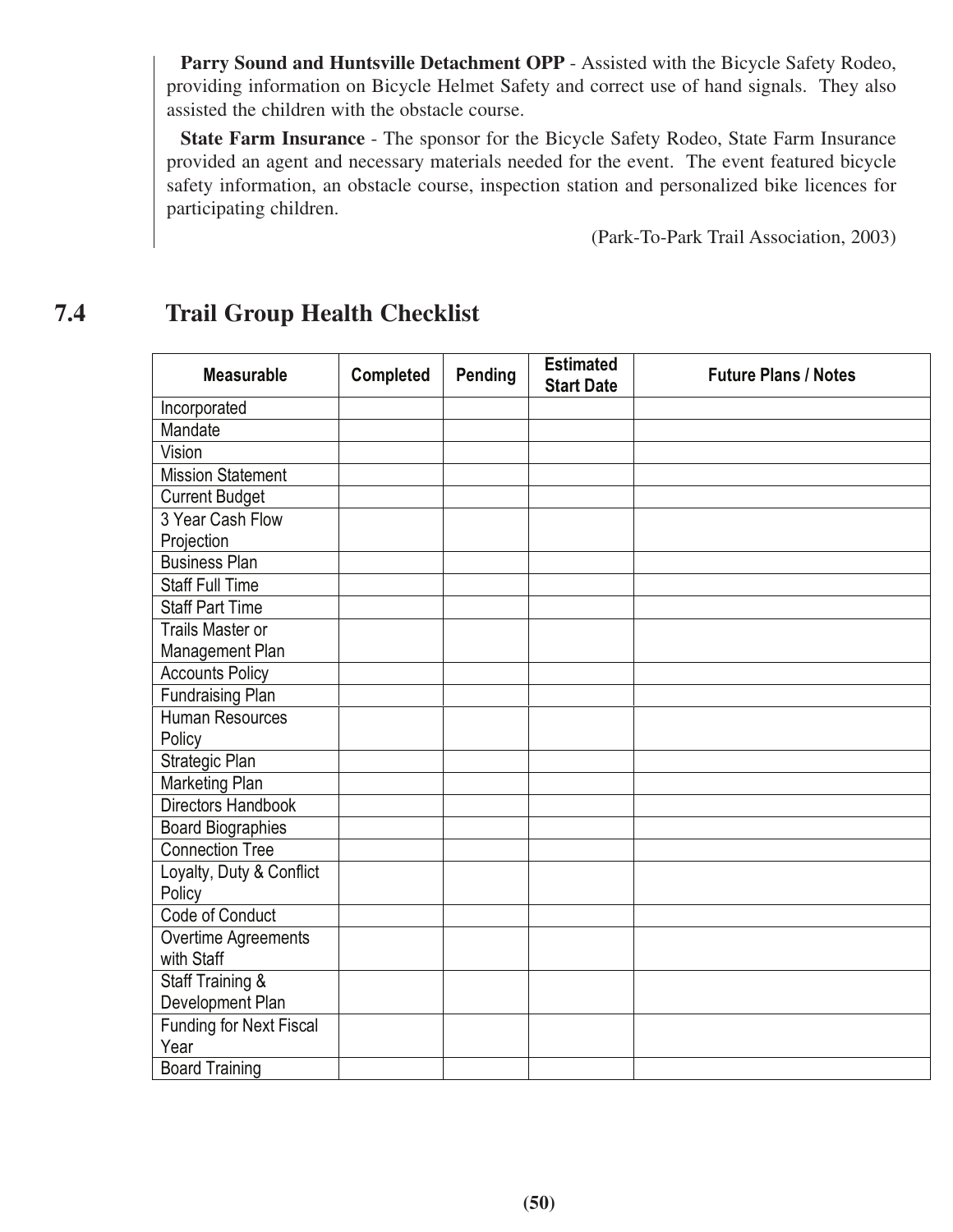#### **7.5 Trails Business Plan Template**

|      |                                 | <b>Trails Business Plan Template</b>                                                                      |                            |                                                   |                       |                                                                          |
|------|---------------------------------|-----------------------------------------------------------------------------------------------------------|----------------------------|---------------------------------------------------|-----------------------|--------------------------------------------------------------------------|
| 1.0  |                                 | <b>Executive Summary</b>                                                                                  |                            |                                                   |                       |                                                                          |
|      | ⋟                               | <b>Business Name</b>                                                                                      |                            | $\blacktriangleright$ Business License            |                       | ⋟<br>Overview                                                            |
|      | ➤<br>➤                          | <b>Business Address</b><br>Telephone                                                                      | ➤                          | Incorporation<br><b>Office Location</b>           |                       | Key Objectives<br>➤<br>Mandate<br>➢                                      |
|      | ➤                               | <b>Type of Business</b>                                                                                   |                            | $\triangleright$ Trail Location                   |                       | Goals                                                                    |
| 2.0  |                                 | <b>Map of Project</b>                                                                                     |                            |                                                   |                       |                                                                          |
| 3.0  | $\blacktriangleright$           | <b>Board of Directors Structure</b><br>Representatives                                                    |                            | Advisors<br>$\blacktriangleright$                 |                       | $\blacktriangleright$<br>Staff                                           |
| 4.0  |                                 | <b>Executive Organizational Chart</b>                                                                     |                            |                                                   |                       |                                                                          |
|      | $\blacktriangleright$<br>➤<br>↘ | <b>Recruitment of Board Members</b><br><b>Resignation of Board Members</b><br><b>Recruitment of Staff</b> |                            |                                                   | ➤<br>↘                | Resignation of Staff<br><b>Communications Flow Chart</b>                 |
| 5.0  |                                 | <b>Partners</b>                                                                                           |                            |                                                   |                       |                                                                          |
| 6.0  |                                 | <b>Trends and Market - Benefits of Trails</b>                                                             |                            |                                                   |                       |                                                                          |
|      | ➤<br>↘                          | <b>Social Benefits</b><br><b>Economic Benefits</b>                                                        |                            |                                                   | ➤<br>➤                | <b>Environmental Benefits</b><br>Tangible Benefits (short and long-term) |
|      | $\blacktriangleright$           | <b>Trail Specific Economic Benefits</b>                                                                   |                            |                                                   | ➤                     | Intangible Benefits                                                      |
| 7.0  | ➤                               | <b>Human Resources</b><br>Employees (goals or targets)                                                    |                            |                                                   | ➤                     | Job Creation (direct and indirect jobs)                                  |
| 8.0  |                                 | <b>Economic Overview</b>                                                                                  |                            |                                                   |                       |                                                                          |
|      | ➤                               | <b>Annual Budget</b>                                                                                      |                            |                                                   | ➤                     | <b>Cash Flow Analysis</b>                                                |
| 9.0  |                                 | <b>Sales and Marketing Plan</b>                                                                           |                            |                                                   |                       |                                                                          |
|      | ➤                               | <b>Promotion &amp; Marketing</b><br>Logo/Branding                                                         | ➤                          | <b>Public Presentations</b>                       |                       | <b>Regular Administration</b><br>➤                                       |
|      | ➤<br>➤                          | Merchandise<br><b>Printed Materials</b>                                                                   | ➤<br>➤                     | Multi Media/Interactive<br>Vehicle                |                       | Communication                                                            |
|      | $\blacktriangleright$           | <b>Displays</b>                                                                                           | ➤                          | Media                                             |                       |                                                                          |
| 10.0 |                                 | <b>Operating Plan</b>                                                                                     |                            |                                                   |                       |                                                                          |
|      | $\blacktriangleright$           | Administration                                                                                            |                            |                                                   | $\blacktriangleright$ | <b>Field Operations</b>                                                  |
| 11.0 | ➤                               | <b>Planning for the Future</b><br><b>Short Range Plans</b>                                                |                            |                                                   | $\blacktriangleright$ | Long Range Plans                                                         |
| 12.0 |                                 | <b>Appendices</b>                                                                                         |                            |                                                   |                       |                                                                          |
|      |                                 | <b>Administration</b>                                                                                     |                            |                                                   |                       |                                                                          |
|      | ➤<br>⋗<br>➤                     | <b>Constitutional Bylaws</b><br>Policies & Procedures<br>Strategic Plan                                   | $\blacktriangleright$<br>➤ | <b>Office Procedures</b><br><b>Marketing Plan</b> |                       | <b>Resolutions/Motions</b><br>➤<br><b>Fundraising Plan</b><br>➤          |
|      |                                 | <b>Trail Management</b>                                                                                   |                            |                                                   |                       |                                                                          |
|      | $\blacktriangleright$           | <b>Trail Management</b><br>/Master Plan                                                                   | ➤                          | Signage Policy                                    |                       | Maintenance Strategy<br>➤                                                |
|      |                                 |                                                                                                           |                            |                                                   |                       |                                                                          |
|      |                                 |                                                                                                           |                            |                                                   |                       |                                                                          |
|      |                                 |                                                                                                           |                            | (51)                                              |                       |                                                                          |
|      |                                 |                                                                                                           |                            |                                                   |                       |                                                                          |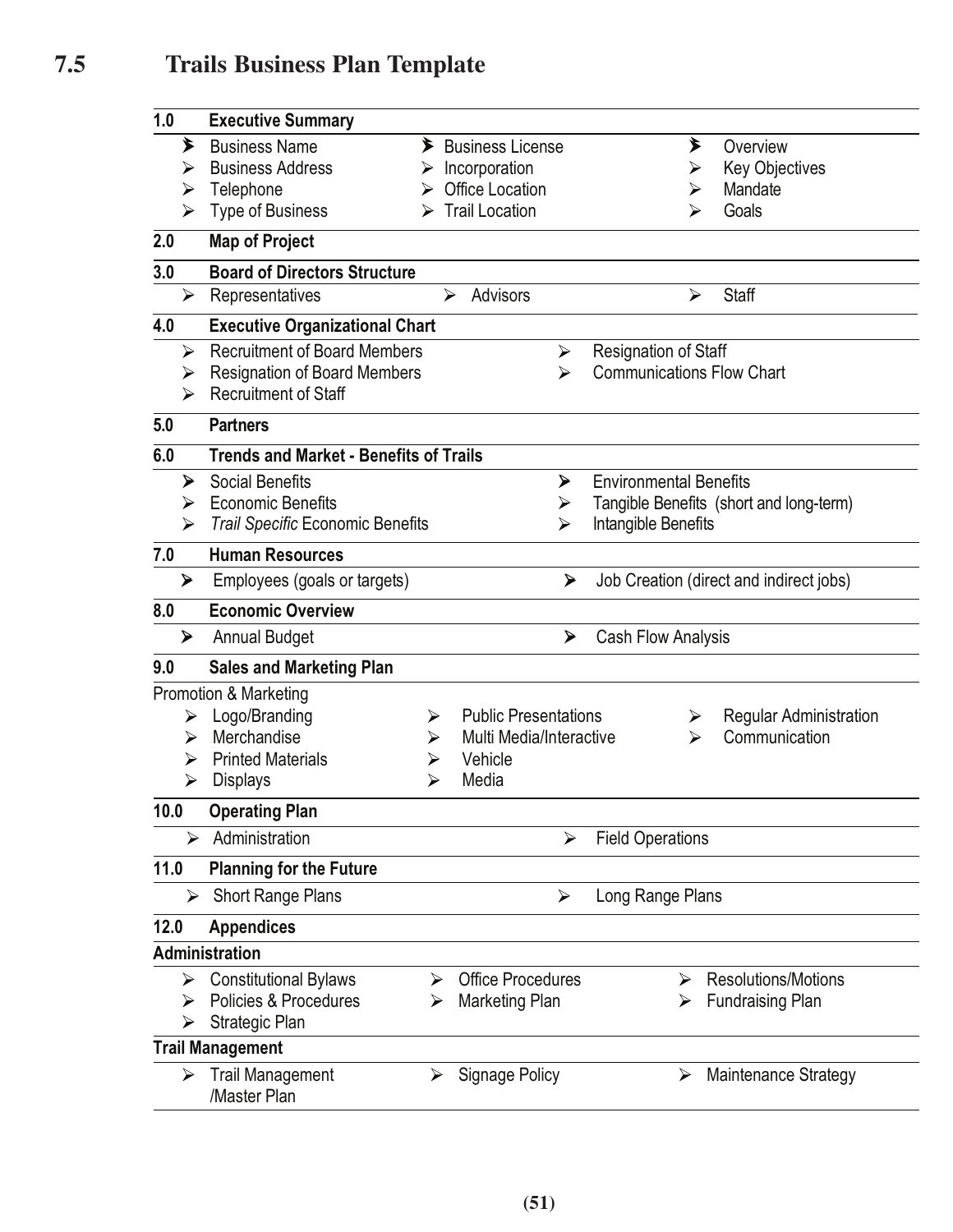#### **8.0 BIBLIOGRAPHY**

- Albanese, Sean. (Thunder Bay Recreational Trail Association Member) Personal Communication. 2006.
- American Trails, Trail Benefits. (2006). Retrieved August 25th, 2006, from *www.railtrails.org*
- Andrews, Dan. (Trans Canada Trail Ontario General Manager) Personal Communication. 2006.
- Attorney General of Ontario, Not-For-Profit Charities Handbook. (2006). Retrieved June 26th, 2006, from *www.attorneygeneral.jus.gov.on.ca/english/family/pgt/nfpinc/generalinfo.asp*
- Baldwin, Frieda. (Huronia Trails & Greenways President) Personal Communication. 2006.
- Beaumont, Ralph. (Grand River Conservation Authority) Personal Communication. 2006.
- Boratto, Lorna. (Oxford County, Public Health Nurse) Personal Communication. 2006.
- Cassidy, Cindy (Eastern Ontario Trails Alliance, General Manager) Personal Communication. 2006
- Challis, John. (Muskoka Trails Council, Chair) Personal Communication. 2006.
- Charity Village (2006). Retrieved September 7th, 2006, from *www.charityvillage.com*
- Chatham-Kent Regional Trail Council. Draft Chatham-Kent Trail Plan. 2005. Unpublished.
- Connor, Patrick. (Ontario Trails Council, Executive Director) Personal Communication. 2006.
- Connor, Patrick & Andrews, Dan. Regional Trail Committee Development Plan, Ontario Trails Council's Best Opportunity for Managed Membership Growth and Support. February 2004. Report to the Ontario Trails Council. Unpublished.
- Connor, Patrick. Facilitating Community Groups: Developing links in the community to Realize a Regional Management Council. August 2006. Power Point Presentation to the Bi-National Committee. Unpublished.
- Community Futures Development Corporations (2006). Retrieved September 7th, 2006, from *www.ontcfdc.com*
- Discovery Routes Trail Association (2002). Retrieved July 10th, 2006, from *www.discoveryroutes.org*
- Eastern Ontario Trails Alliance (2006). Retrieved June 22nd, 2006, from *www.thetrail.ca*
- Eastern Ontario Trails Alliance, Business Plan. 2006. Retrieved September 20, 2006, from *www.thetrail.ca*
- Elora Cataract Trailway Association (2006). Retrieved June 13th, 2006, from *www.trailway.org*
- Grand River Conservation Authority (2006). Retrieved June 21st, 2006, from *www.grandriver.ca*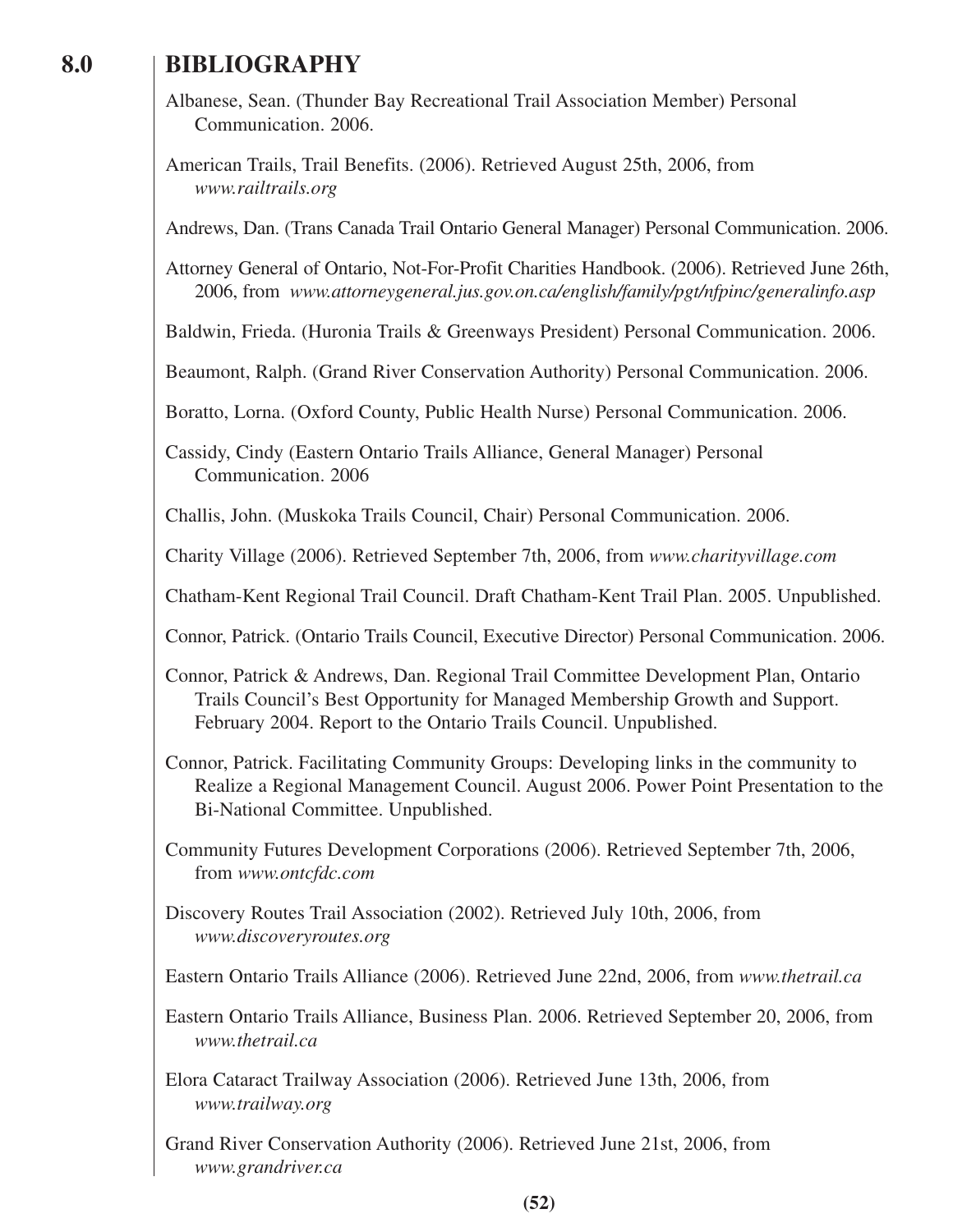Gray, Rick. (Chatham-Kent Trails Council, Chair) Personal Communication. 2006.

- Green Source (2005). Retrieved September 7th, 2006, from *www.ec.gc.ca/ecoaction/gsGuide\_e.html#1*
- Human Resources and Skill Development Canada (2006). Retrieved July 27th, 2006, from *www.hrsdc.gc.ca*
- HRVS (2004). Retrieved September 7th, 2006, from *www.hrcouncil.ca/resources/pg001\_e.cfm*
- Huronia Trails and Greenways (2004). Retrieved August 15th, 2006, from *www.simcoecountytrails.net*
- Industry Canada (2006). Retrieved July 26th, 2006, from *www.strategis.ic.gc.ca*
- Institute for Conservation Leadership. Regional Information Gathering for Organizational Results. 2004. PowerPoint Presentation. Unpublished.
- Institute for Conservation Leadership (2007). Retrieved March 11th, 2007, from *www.icl.org*
- Irvine, Russell & Associates. Innovative Planning Approaches in the Trails and Greenways Field, Being Strategic Through Developing Trails Systems Plans. 1999. Report to the Ontario Trails Council. Unpublished.
- McIntosh, Deb. (Rainbow Routes Trail Association, Project Coordinator) Personal Communication. 2006.
- Marsh, John. (Trent University, Professor Ameratis Geography) Personal Communication. 2006.

McCourt, Jennifer. (Discovery Routes, General Manager) Personal Communication. 2006.

- Ministry of Health Promotion. Ontario Trails Strategy. 2005. Queen's Printer for Ontario, Toronto.
- Ministry of Health Promotion. Personal Communication. 2006
- Ministry of Health Promotion (2006). Trails for Life. Retrieved July 26th, 2006, from *www.Ministry of Health Promotion.gov.on.ca/english/sportandrec/trailsstrategy/default.asp*
- Ministry of Health Promotion (2006). Communities in Action. Retrieved July 26th, 2006, from *www.Ministry of Health Promotion.gov.on.ca/english/sportandrec/ciaf/fund.asp.*
- Ministry of Northern Development and Mines (2006). Retrieved July 26th, 2006 from *www.mndm.gov.on.ca/nohfc*

Muskoka Trails Council. Personal Communication. 2006.

Muskoka Trails Council. Draft Muskoka Trails Council Trail Plan. 2006. Unpublished.